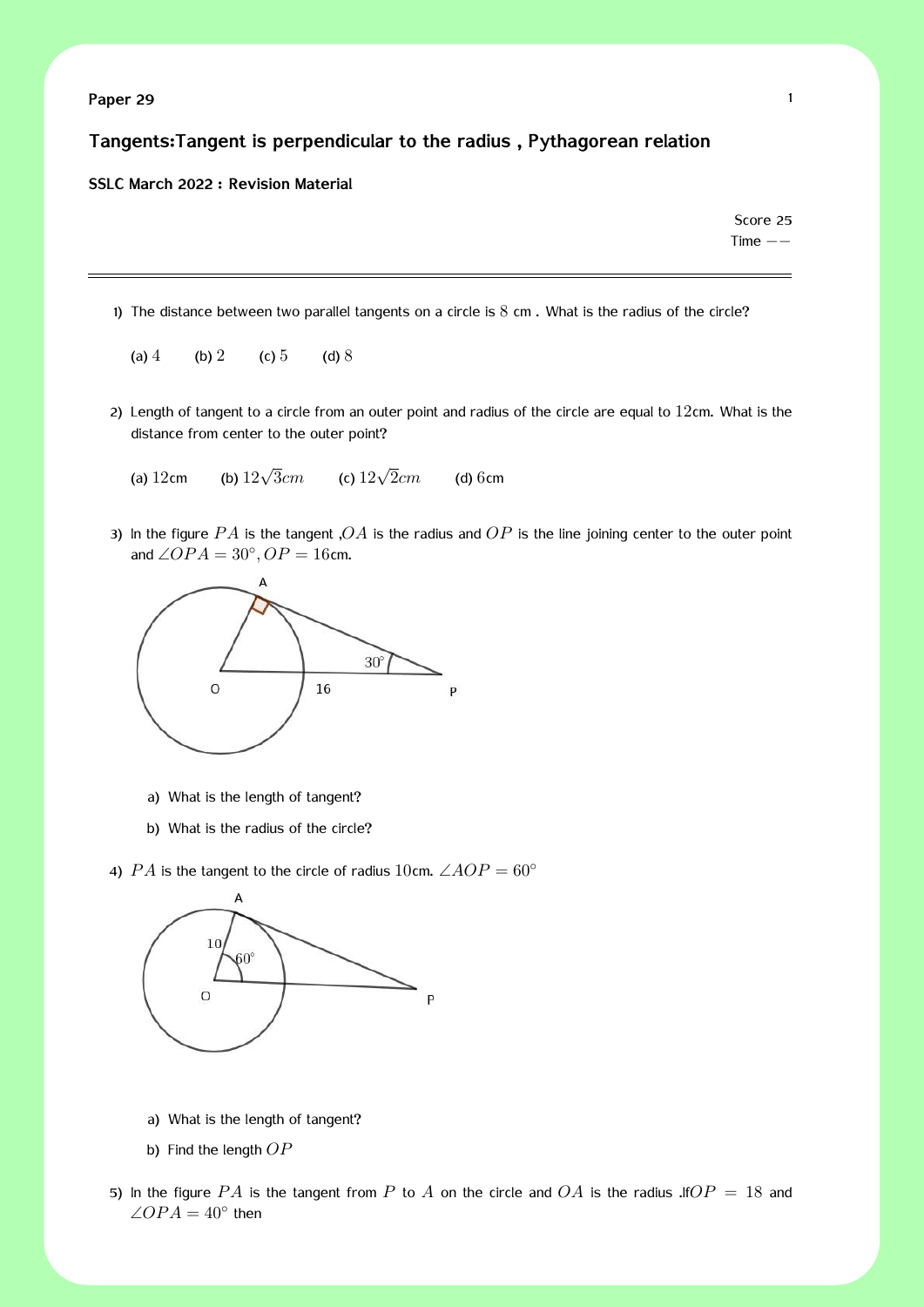$\sin 40 = 0.64$ ,  $\cos 40 = 0.76$ ,  $\tan 40 = 0.83$ 



- a) What is the length of tangent?
- b) What is the radius of the circle?
- 6) Angles of triangle *OAP* are in the ratio 1 : 2 : 3 ,*O* is the center of the circle and *P A* is the tangent from  $P$ ,  $\angle P$  is the smallest angle and  $OP = 12$  cm



- a) What is the ratio of the sides of this triangle?
- b) Find other two sides of the triangle?
- 7) Draw a circle of radius 3cm
	- a) Draw two parallel tangents on the circle
	- b) What is the distance between the parallel tangents?
	- c) Write the geometric concept used in the construction.
- 8) In the figure O is the center of the circle,  $PA$  is the tangent and  $OP = 24$ cm



- a) What are the angles of triangle *OAP*?
- b) What is the radius of the circle?
- c) Find the length of tangent
- 9) Draw a circle of radius 3cm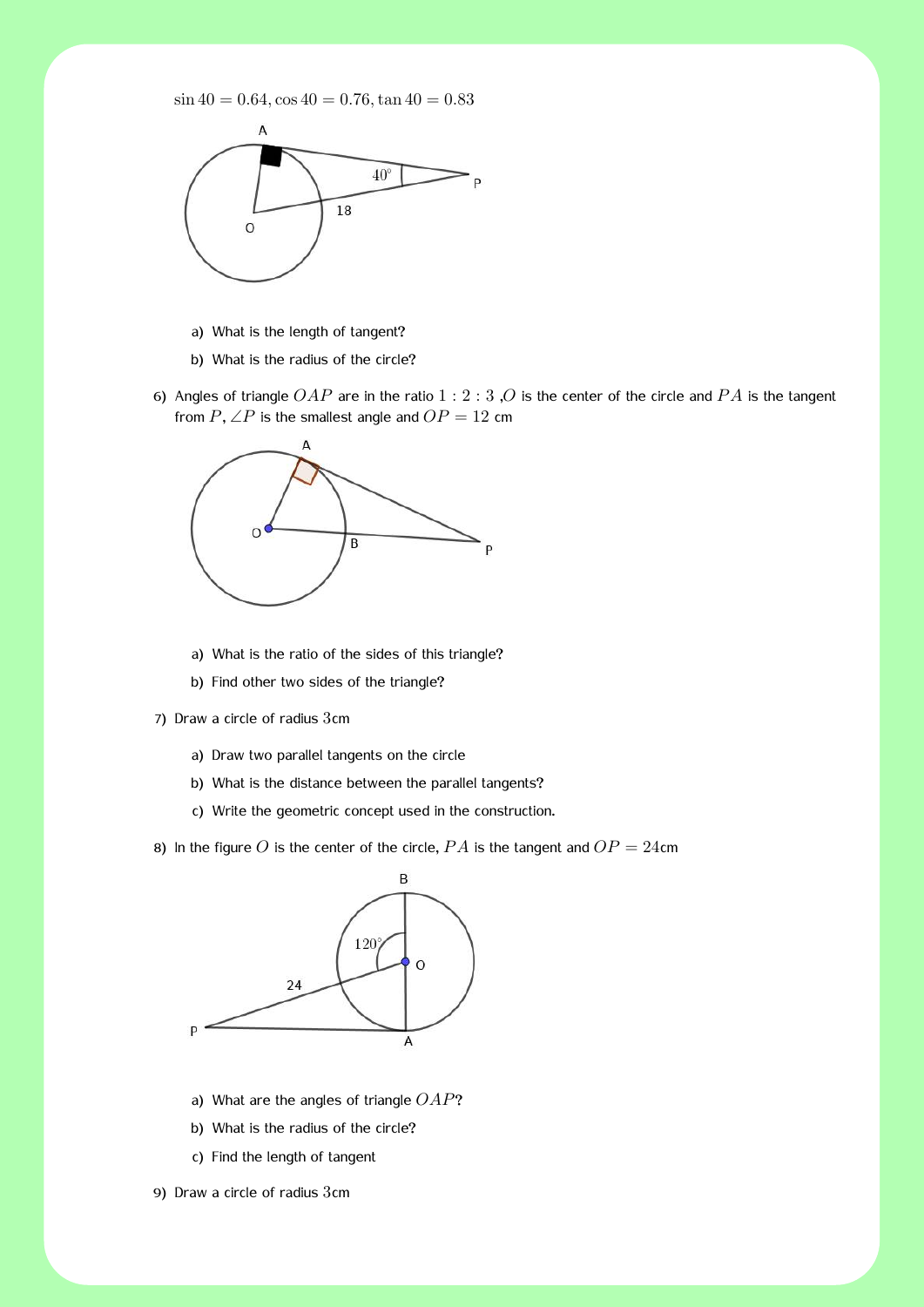- a) Draw two perpendicular diameters in the circle 3
- b) Draw tangents at the ends of the diameter
- c) Suggest a suitable name to the quadrilateral formed by the tangents .
- 10) Draw a tangent of length 4cm from a point at the distance 7cm from the center of the circle.Write the steps of construction and the geometric principle behind the construction.

## Answers

#### 1)  $4cm$

2) <sup>12</sup>*<sup>√</sup>* 2cm

- 3) a) 8 *√* 3cm
	- b) 8cm
- 4) a) <sup>10</sup>*<sup>√</sup>* 3cm
	- b) 20cm
- 5) a)  $\cos 40 = \frac{AP}{QP}$ <br> $0.76 = \frac{AP}{18}$ ,  $AP = 0.76 \times 18 = 13.08$ cm b)  $\sin 40 = \frac{OA}{OP} = \frac{OA}{18}$  $OA = 11.52$ cm
- 6) a) Angles are *x,* 2*x,* 3*x*  $6x = 180, x = 30$ Angles are  $30^{\circ}$ ,  $60^{\circ}$ ,  $90^{\circ}$ . Ratio of the sides is  $1:\sqrt{3}:2$ b)  $OA = 6, PA = 6\sqrt{3}$
- 7) a) Draw a circle of radius 3 cm and a diameter .Draw tangents at the ends of the diameter.Thes tangents are parallel lines.

b) 6cm

- c) Tangent is perpendicular to the radius
- 8) a)  $\angle POA = 180 120 = 60^\circ$ ∠*P AO* = 90*◦* ∠*OP A* = 30*◦*
	- b) 12cm
	- c) <sup>12</sup>*<sup>√</sup>* 3cm
- 
- 9) *⋆* Draw a circle of radius 3cm and two perpendicular diameter.Draw tangents at the ends of the diameters. The tangents encloses the figure *ABCD*.This will be a square of side 6cm

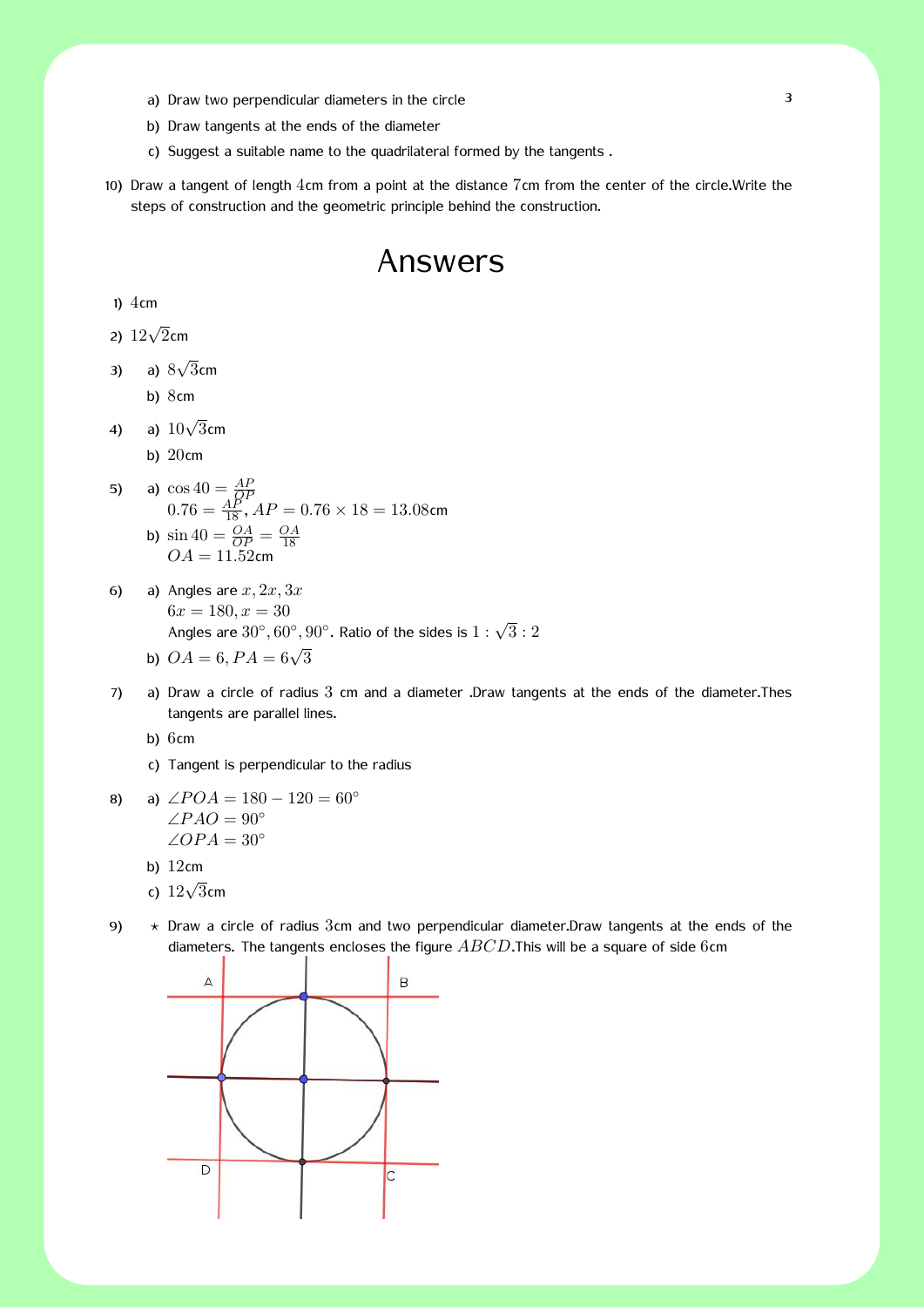10) a) Draw a line  $PA$  of length  $4cm$ 

1

- b) Draw a perpendicular line at *A* to this line.
- c) From *P* draw an arc of radius 7cm which cut the perpendicular line at *O*
- d) With *O* as the center and *OA* as the radius draw a circle.
- e) The basic principle of construction is ' tangent is perpendicular to the radius '

<sup>1</sup> Compiler : John P.A, sjpuzzles@gmail.com , jpavpz@gmail.com *|* 9847307721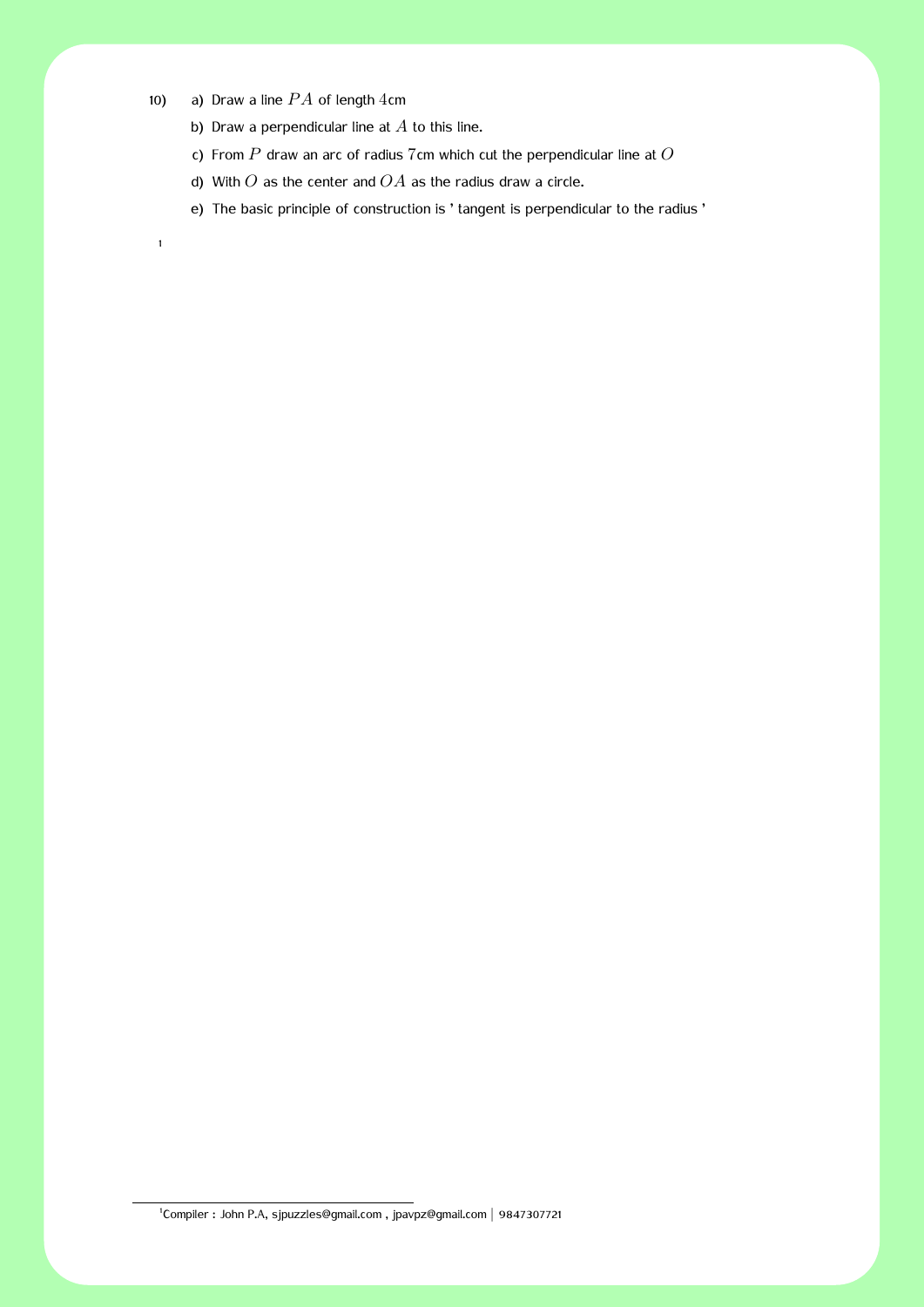**Paper 29** 1

രതാട്ടവര: വൃത്തത്തിലെ ഒരു ബിന്ദുവിലൂടെയുള്ള തൊട്ടവര ആരത്തിന് ലംബമാണ് .

#### **SSLC March 2022 : Revision Material**

Score 25 Time *−−*

- 1) ഒരു വ്വത്തത്തിലെ രണ്ട് സമാന്തരതൊടുവരകൾ തമ്മിലുള്ള അകലം  $8$  സെന്റീമീറ്റർ ആണ് . വ്വത്തത്തിന്റെ ആരം എത്ര?
	- (a)  $4$  (b)  $2$  (c)  $5$  (d)  $8$
- 2) വൃത്തത്തിന് പുറത്തെ ബിന്ദുവിൽ നിന്ന് വൃത്തത്തിലേക്കുള്ള തൊടുവരയും വൃത്തത്തിന്റെ ആരവും ഇല്യമാണ് .കേന്ദ്രത്തിൽ നിന്നം പുറത്തെ ബിദ്ുവിലേക്കുള്ള അകലം എത്ര?
	- (a) 12cm (b)  $12\sqrt{3}$ *cm* (c)  $12\sqrt{2}$ *cm* (d) 6cm
- 3) ചിത്രത്തിൽ  $PA$  തൊടുവരയാണ് ,  $OA$ ആരം, കേന്ദ്രവും  $P$ എന്ന ബിന്ദുവും തമ്മിലുള്ള വര  $OP$  , $\angle OPA =$  $30^{\circ}, OP = 16$ ആയാൽ



- a) തൊടുവരയുടെ നീളമെത്ര?
- b) വൃത്തത്തിന്റെ ആരം എത്ര?
- 4)  $10$ സെമീ ആരമുള്ള വൃത്തത്തിലെ തൊടുവരയാണ്  $PA$ .  $\angle AOP = 60^{\circ}$



- a) തൊടുവരയുടെ നീളമെത്ര?
- b) *OP*എɃ?
- 5)  $P$ യിൽ നിന്നുള്ള തൊടുവരയാണ്  $PA$ ,  $OA$ വ്വത്തത്തിന്റെ ആരമാണ് . $OP = 18$ സെന്റീമീറ്റർ ∠ $OPA =$ 40*◦* ആയാൽ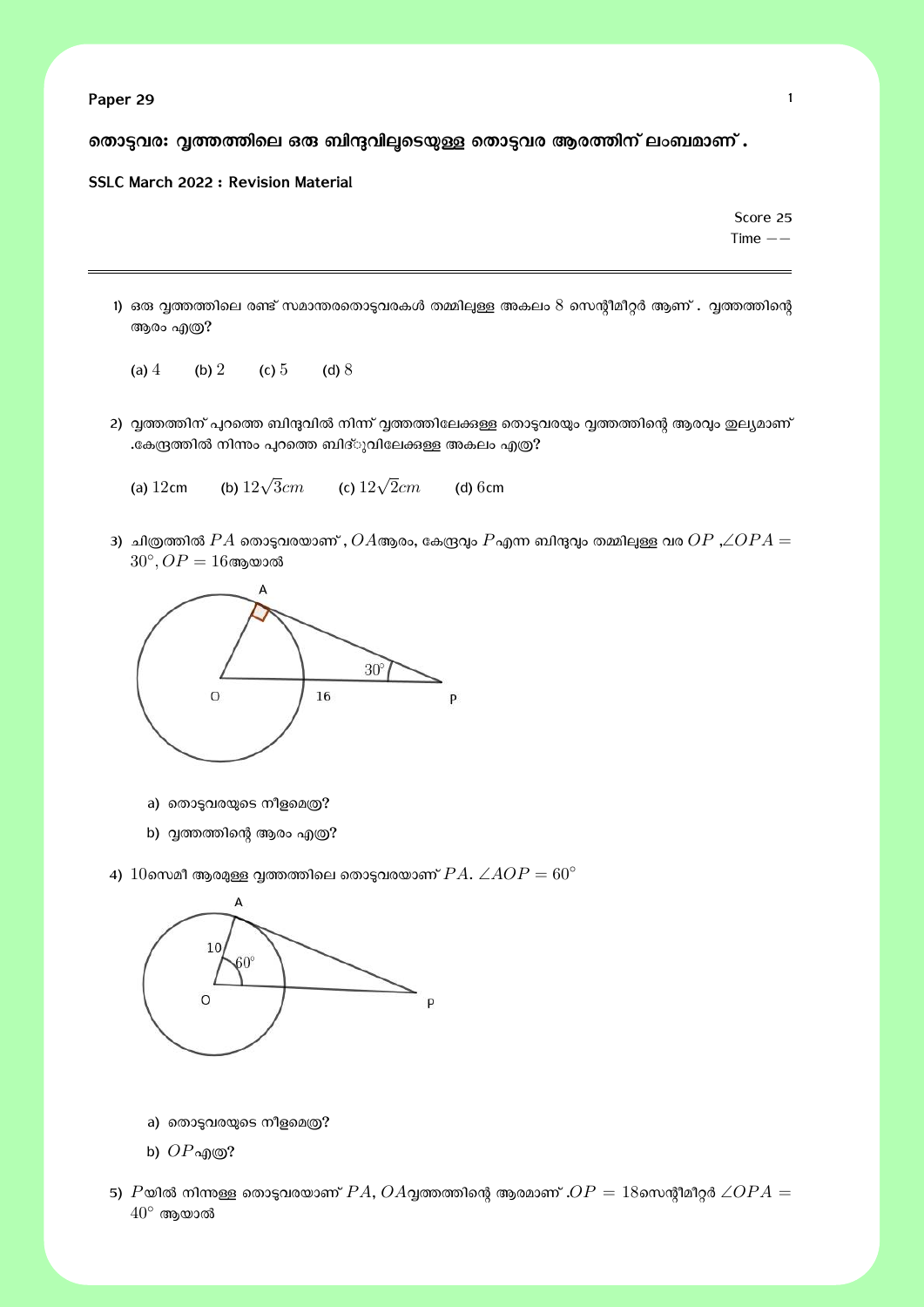$\sin 40 = 0.64$ ,  $\cos 40 = 0.76$ ,  $\tan 40 = 0.83$ 



- a) തൊടുവരയുടെ നീളമെത്ര?
- b) വൃത്തത്തിന്റെ ആരമെത്ര?
- 6) ത്രികോണം  $OAP$  യുടെ കോണകൾ  $1\ :\ 2\ :\ 3$ എന്ന അംശബന്ധത്തിലാണ് , $O$  വ്വത്തകേന്ദ്രവും  $PA$ രതാടുവരയുമാണ് .  $\angle P$  ഏറ്റവും ചെറിയ കോൺ ,  $OP = 12$  cm



- a) വശങ്ങളുടെ നീളങ്ങൾ തമ്മിലുള്ള അംശബന്ധം എഴുതുക?
- b) മറ്റ് രണ്ട് വശങ്ങളുടെ നീളം എഴുതുക?
- 7) 3സെന്റീമീറ്റർ ആരമുള്ള വൃത്തം വരക്കുക
	- a) വൃത്തത്തിൽ സമാന്തരതൊടുവരകൾ വരക്കുക
	- b) സമാന്തരതൊടുവരകൾ തമ്മിലുള്ള അകലം എത്ര?
	- c) നിർമ്മിതിയിൽ ഉപയോഗിച്ചിരിക്കന്ന ജ്യാമിതീയതത്വം എഴുതുക.
- 8)  $O$ വ്വത്തത്തിന്റെ ആരമാണ് ,  $PA$  തൊടുവര , $OP = 24$ cm



- a) ത്രികോണം  $OAP$ യുടെ കോണകൾ എഴുതുക?
- b) വൃത്തത്തിന്റെ ആരം എത്ര?
- c) തൊടുവരയുടെ നീളമെത്ര?
- 9)  $3$ സെന്റീമീറ്റർ ആരമുള്ള വ്വത്തം വരക്കുക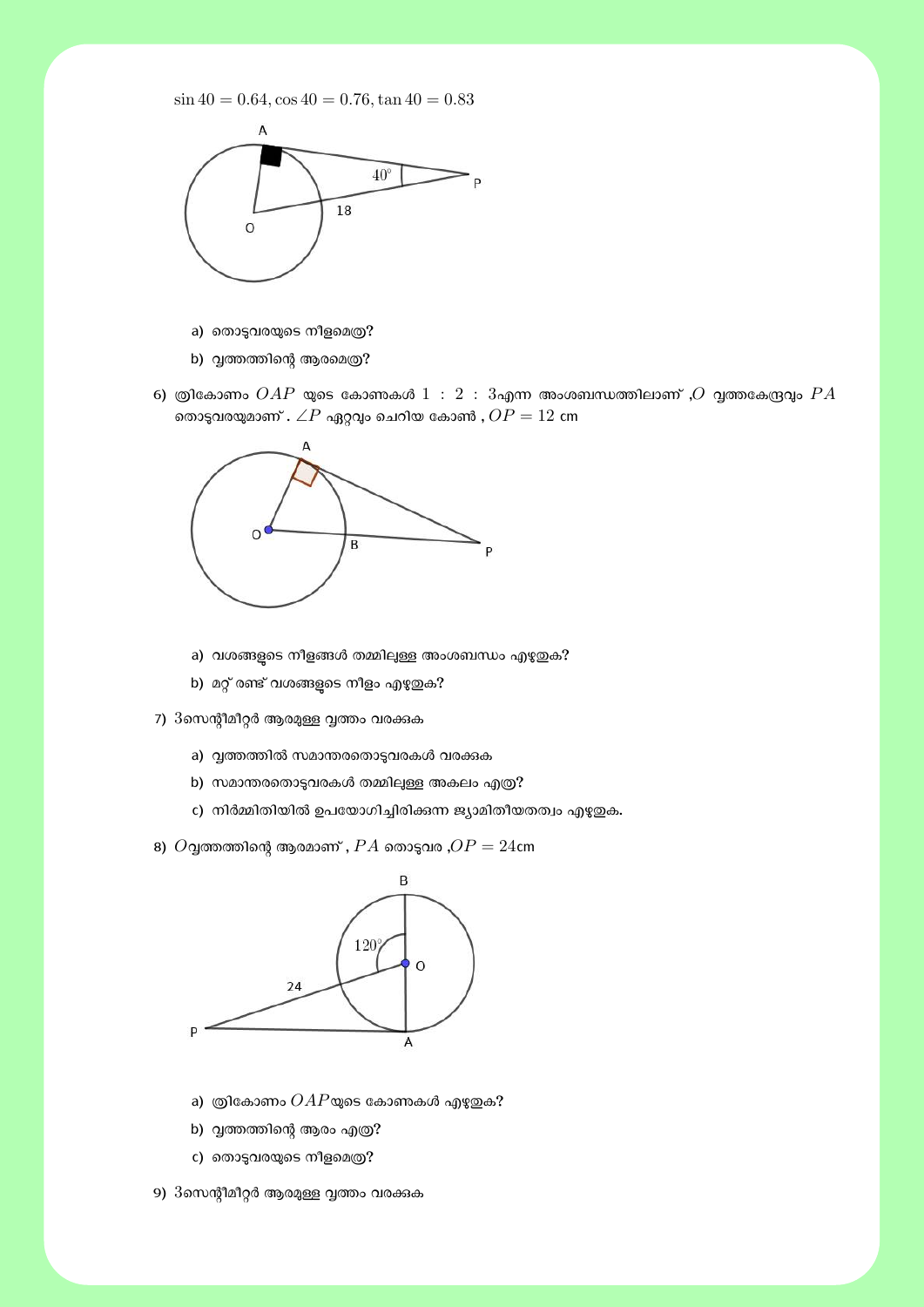- a) പരസ്പരം ലംബമായ രണ്ട് വ്യാസങ്ങൾ വരക്കുക
- b) വ്യാസാഗ്രങ്ങളിലൂടെ തൊടുവരകൾ വരക്കുക
- c) തൊടുവരകൾ രൂപീകരിക്കുന്ന ജ്യാമിതീയരൂപം ഏത് ?
- 10) വൃത്തകേന്ദ്രത്തിൽ നിന്ന് 7സെന്റീമീറ്റർ അകലെയുള്ള ബിന്ദുവിൽ നിന്ന് വൃത്തത്തിലേക്കുള്ള തൊടുവര 4സെന്റീമീറ്റർ ആണ് . ഈ നിർമ്മിതി പൂർത്തിയാക്കുക. ജ്യാമിതീയ തത്വം എഴുതുക

# Answers

1)  $4cm$ 

2) <sup>12</sup>*<sup>√</sup>* 2cm

- 3) a) 8 *√* 3cm
	- b) 8cm
- 4) a) <sup>10</sup>*<sup>√</sup>* 3cm
	- b) 20cm
- 5) a)  $\cos 40 = \frac{AP}{QP}$ <br> $0.76 = \frac{AP}{18}$ ,  $AP = 0.76 \times 18 = 13.08$ cm

b) 
$$
\sin 40 = \frac{OA}{OP} = \frac{OA}{18}
$$
  
 $OA = 11.52$ cm

- 6) a) േകാȐകൾ *x,* 2*x,* 3*x*  $6x = 180, x = 30$ കോണകൾ  $30^{\circ}, 60^{\circ}, 90^{\circ}$ . വശങ്ങൾ തമ്മിലുള്ള അംശബന്ധം  $1:\sqrt{3}:2$ 
	- b)  $OA = 6, PA = 6\sqrt{3}$
- 7) a) വൃത്തം വരക്കുക . വ്യാസം വരക്കുക. വ്യാസത്തിന്റെ അറ്റങ്ങളിലൂടെ തൊടുവരകൾ വരക്കുക

b) 6cm

- c) ആരം തൊടുവരക്ക് ലംബമാണ്
- 8) a)  $\angle POA = 180 120 = 60^\circ$ ∠*P AO* = 90*◦* ∠*OP A* = 30*◦*
	- b) 12cm
	- c) <sup>12</sup>*<sup>√</sup>* 3cm
- 9)  $\star$  3സെന്റീമീറ്റർ ആരമുള്ള വൃത്തം വരക്കുക.പരസ്പരം ലംബമായ വ്യാസങ്ങൾ വരക്കുക. വ്യാസാഗ്രങ്ങളിലൂടെ രൊട്ടവരകൾ വരക്കുക.ഇവ ചേർന്ന് സമചഇരം ഉണ്ടാക്കുന്ന

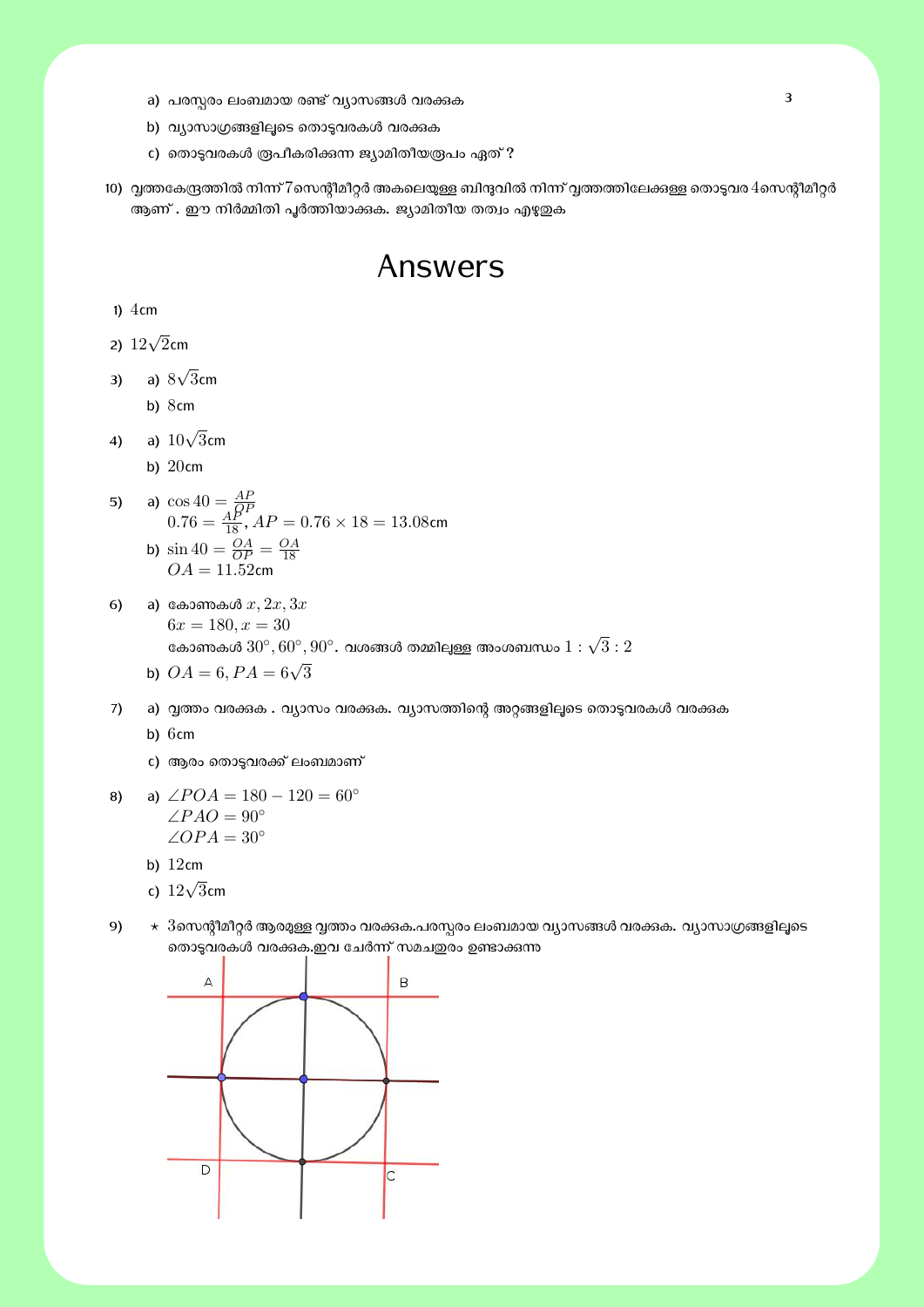- 10) a)  $4$ സെമീ നീളമുള്ള  $AP$ എന്ന വര വരക്കുക
	- b) ഈ വരയ്ക്ക്  $A$ യിലൂടെ ലംബം വരക്കുക.
	- c)  $P$ കേന്ദ്രമായി  $7$ സെമീ ആരമുള്ള ചാപം വരക്കുക. ചാപം ലംബവരയെ  $O$ യിൽ ഖണ്ഡിക്കന്നു.
	- d)  $O$ കേന്ദ്രമായി  $OA$ ആരമായി വൃത്തം വരക്കുക.
	- e) ആരം തൊടുവരക്ക് ലംബമാണ് '

1

1 Compiler : John P.A, sjpuzzles@gmail.com , jpavpz@gmail.com *|* 9847307721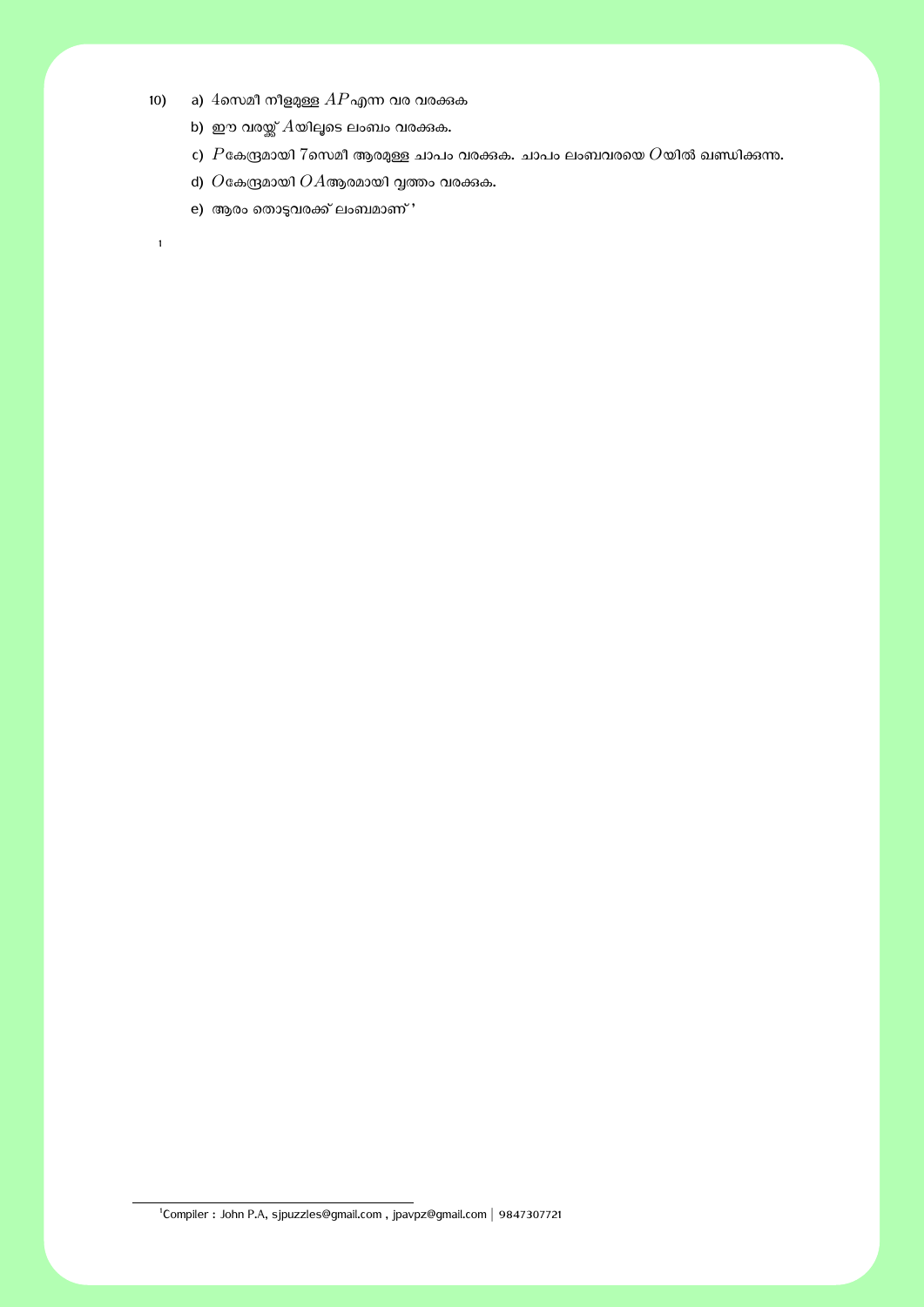**Paper 30** 1

**Tangents:Two tangents from the outerpoint and two chords make a cyclic quadri lateral**

#### **SSLC March 2022 : Revision Material**

Score 25 Time *−−*

1)  $PA, PB$  are the tangents from  $P$  to the circle.If  $\angle APB = 40^{\circ}$  then what is the measure of angle *AOB*?



- (a) 140*◦* (b) 120*◦* (c) 150*◦* (d) 110*◦*
- 2)  $PA, PB$  are the tangents from  $P$  to the circle.If  $\angle APB = 40^\circ$  then what is the measure of angle *ACB*?



- (a) 50*◦* (b) 60*◦* (c) 70*◦* (d) 40*◦*
- 3) *P A* and *P B* are the tangents to the circle with center *O*.∠*AOB* is twice ∠*AP B*.

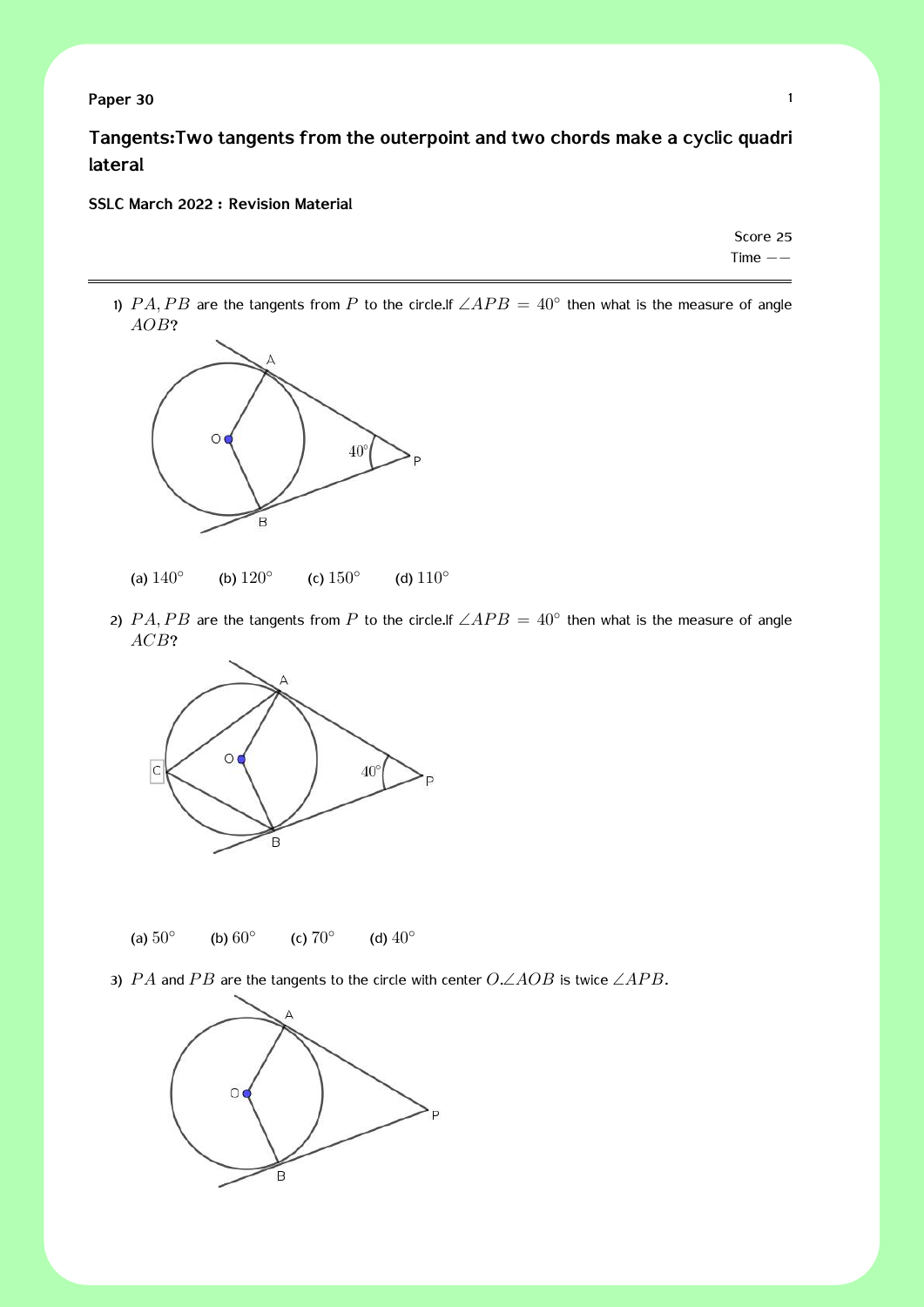- a) What is the measure of ∠*APB*?
- b) What is the measure of ∠*AOB*?
- 4) *P A* and *P B* are the tangents to the circle with center *O*.The lines *AB* and *OP* intersect at *P*.*OC* =  $3, CP = 12, AC = 4$



- a) Write the relation between *CA, CB, CP* and *CO*
- b) Find *CB*

5) In the figure *PA* and *PB* are the tangents to the circle with center  $O\angle OAB = 20^\circ$ 



- a) What is the measure of ∠*AOB*?
- b) What is the measure of ∠*AP B*?
- 6) *ABC* is an equilateral triangle.*O* is the center of its circumcircle.*P A* and *P C* are the tangents to the circumcircle.



- a) What is the measure of ∠*AOC*?
- b) What is the measure of ∠*APC*?

7) wo angles of a triangle are  $40^{\circ}$  and  $70^{\circ}$ . Radius of the circle which touches the sides inside is 3cm.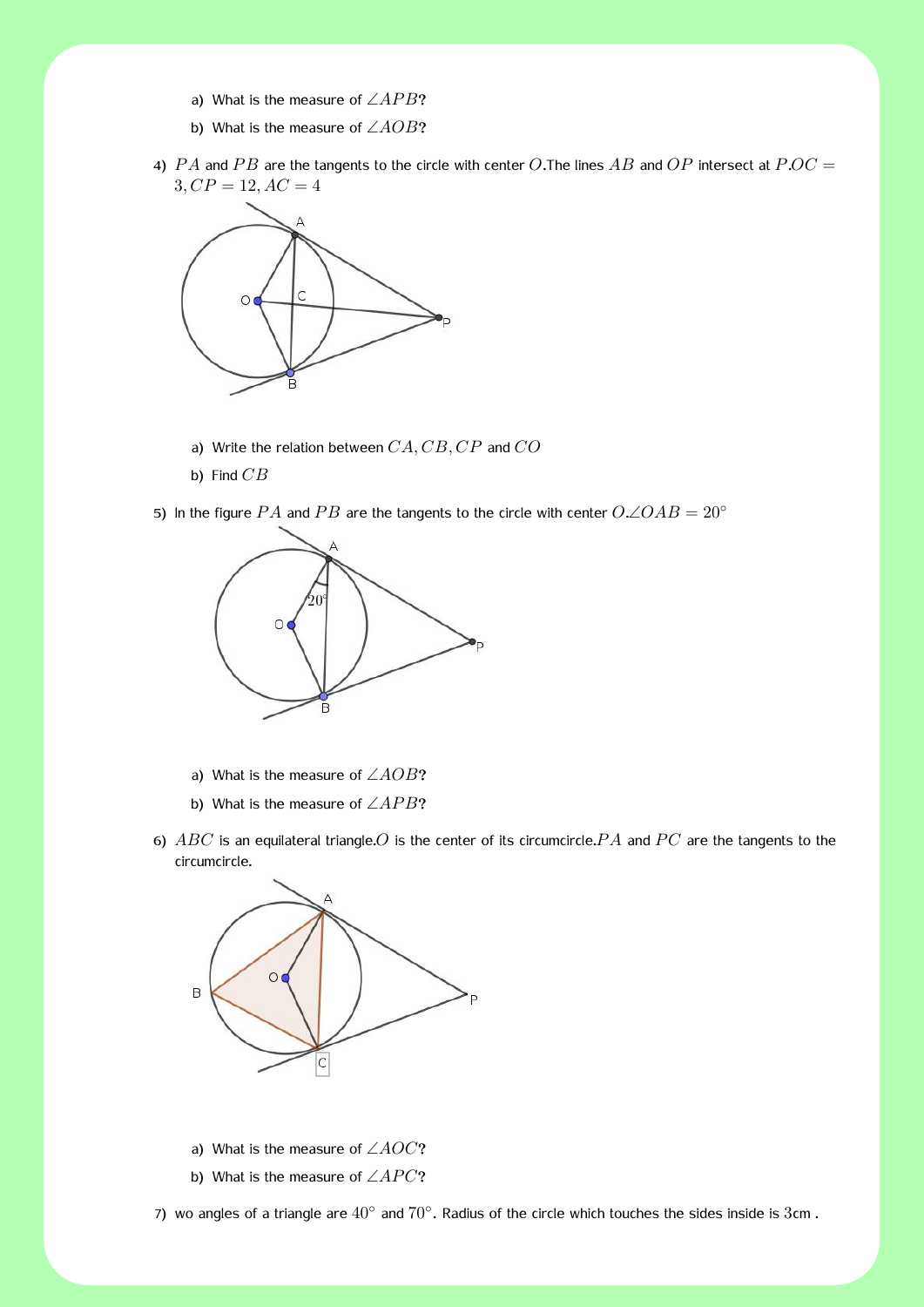- a) Construct the triangle 3
- b) Write the geometric principle of this construction.
- 8) One angle of a rhombus is  $40^\circ$ . The radius of the circle which touches the sides is 3cm
	- a) Draw the rhombus
	- b) Write the geometric principle of construction
	- c) What is the angle between the diameters opposite to 140*◦* angle of the rhombus?
- 9) *ABC* is an equilateral triangle.Tangents to the circumcircle at the vertices make another triangle as in the figure.



- a) Prove that  $\triangle PQR$  is an equilateral triangle.
- b) What are the parallelograms that you can see in the picture
- c) If the perimeter of  $\triangle ABC$  is 30cm then what is the perimeter of triangle  $PQR$ ?

10) In the figure *P A* and *P B* are tangents to the circle at *A* and *B* from *P*. *O* is the center of the circle.



- a) Find ∠*AOB*
- b) Find ∠*AQB*
- c) Find ∠*ARB*
- d) Find ∠*AP B*

### Answers

1) 180 *−* 40 = 140*◦*

$$
2) \frac{140}{2} = 70^{\circ}
$$

- 3) a) If  $\angle APB = x$  then  $\angle AOB = 2x$ .  $x + 2x = 180, 3x = 180, x = 60$  $∠APB = 60°$ 
	- b)  $\angle AOB = 180 60 = 120^\circ$
- 4) a)  $CO \times CP = CA \times CB$ . (since  $OAPB$  is cyclic AB and  $OP$  are the intersecting chords of the circle passing through the vertices)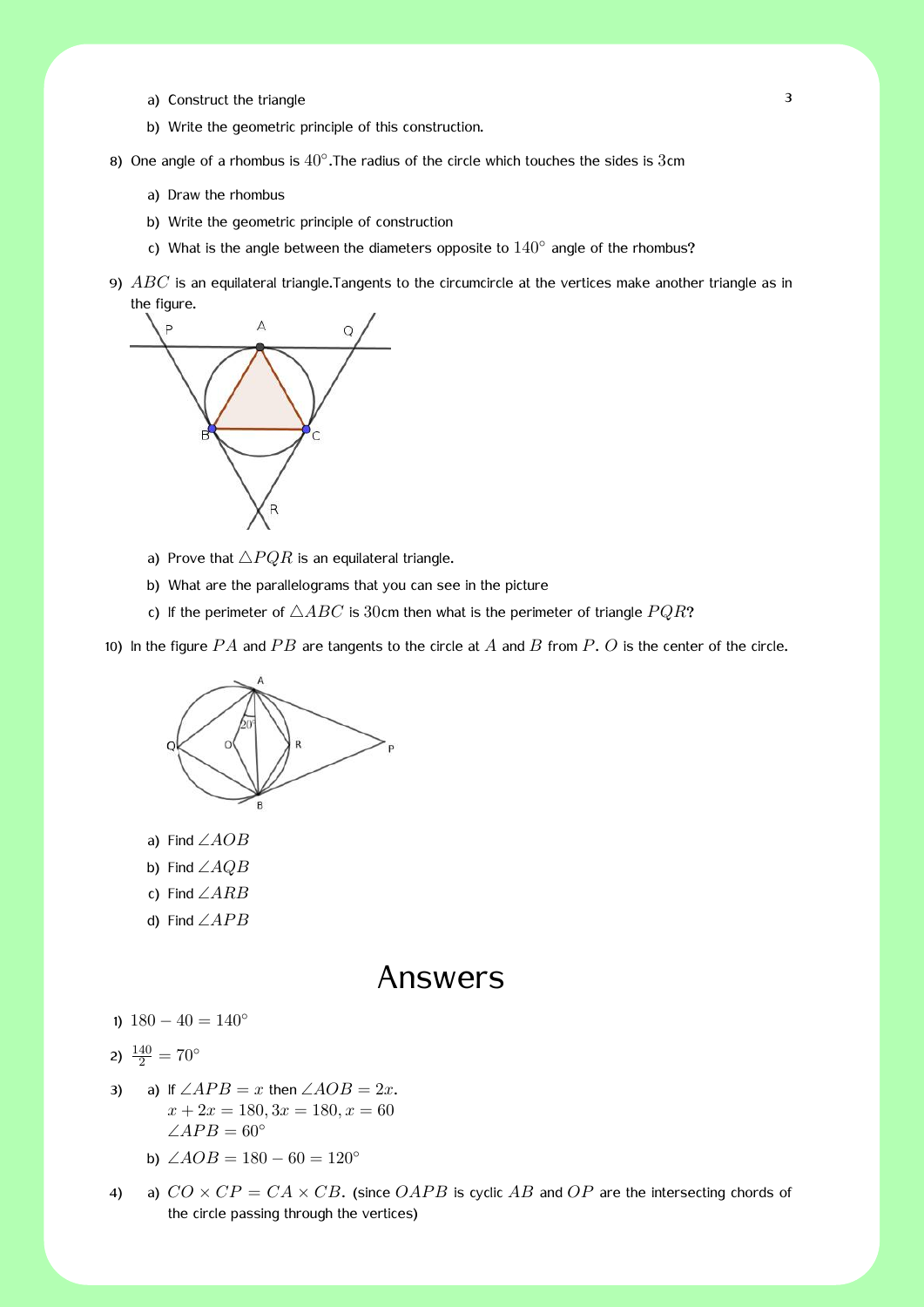$$
b) 9
$$

5) a) 
$$
\angle ABO = 20^{\circ}
$$
. So  $\angle AOB = 180 - 40 = 140^{\circ}$ 

b) 
$$
\angle APB = 180 - 140 = 40^{\circ}
$$

- 6) a) Since  $\angle ABC = 60^\circ$ ,  $\angle AOC = 120^\circ$ 
	- b)  $\angle APC = 180 120 = 60^\circ$
- 7) a) Draw the circle. Divide the angle around the center as  $180 40 = 140^\circ, 180 70 = 11^\circ$  by drawing radii. Draw tangents at the ends of the radii to the circle. Tangents encloses the triangle ,
	- b) Two tangents from the outer point to the circle and two radii to the point of tangency makes a cyclic quadrilateral.
- 8) a) Draw a circle of radius 3cm. Draw two diameteres such that the angle between them at the center is 180 *−* 40 = 140*◦*

Draw tangents at the ends of diameter. The tangents encloses the rhombus.

- b) Two tangents from an outer point to the circle and two radii at the point of tangency make a cyclic quadrilatereal
- c) 180 *−* 140 = 40*◦*
- 9) a) Join  $OA, OC, OB$  where O is the center of the circle.Since  $\angle B = 60^\circ$ ,  $\angle AOC = 120^\circ$ .  $∠AQC = 180 - 120 = 60°$ . In this manner we can prove  $∠P = ∠R = 60°$ . Triangle  $PQR$ is an eqilateral triangle.
	- b) *ABCQ, AP BC, ABRC* are parallelograms.
	- c) Perimeter of triangle *P QR* is 60cm. Try yourself !

$$
10) \qquad a) \quad 180 - 40 = 140^{\circ}
$$

1

- b)  $\angle AQB = \frac{140}{2} = 70^{\circ}$
- c) ∠*ARB* = 180 − 70 = 110<sup>°</sup>
- d)  $\angle APB = 180 140 = 40^\circ$

1 Compiler : John P.A, sjpuzzles@gmail.com , jpavpz@gmail.com *|* 9847307721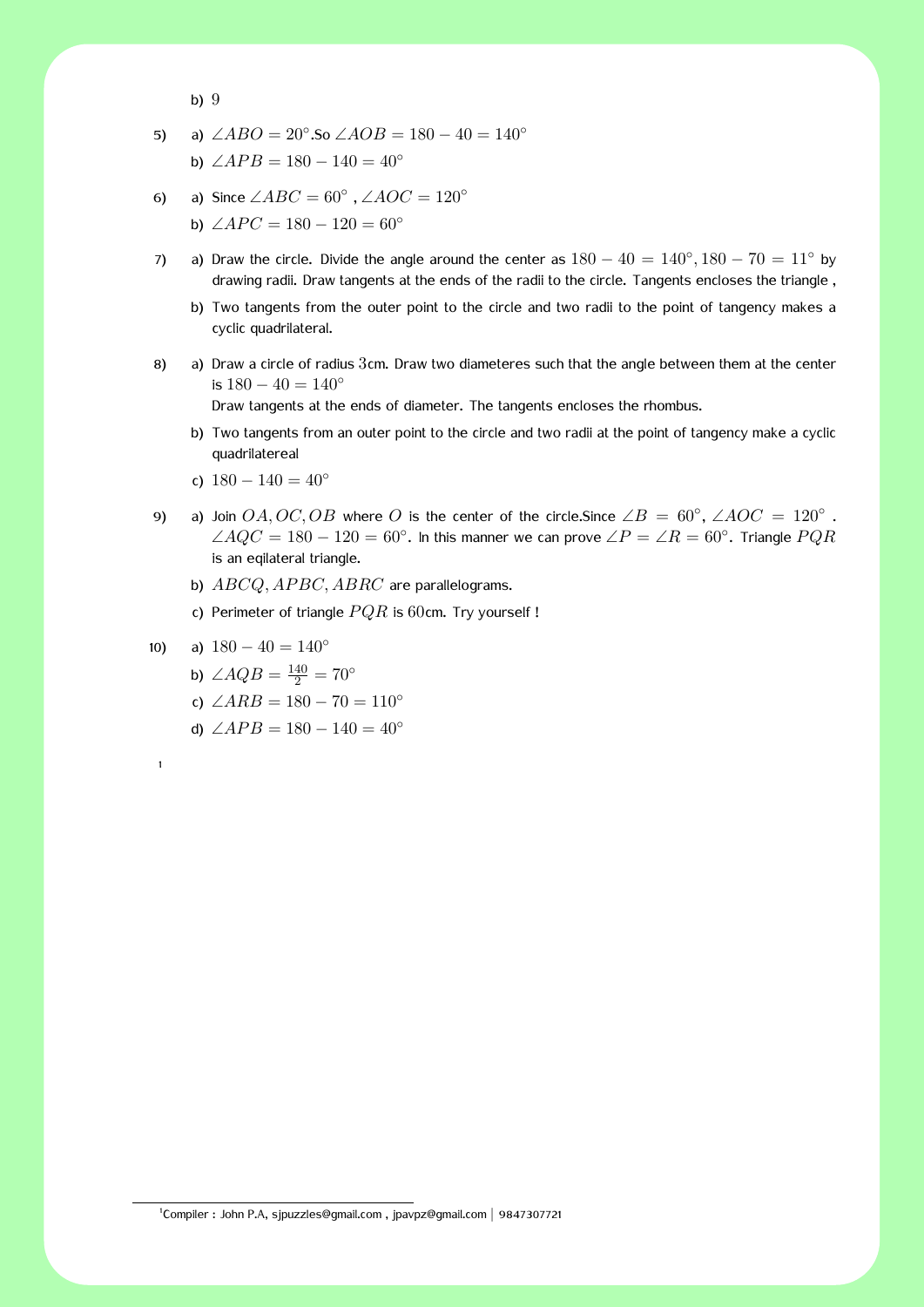തൊടുവരകൾ:b=വൃത്തത്തിന് പുറത്തെ ബിന്ദുവിൽ നിന്നുള്ള രണ്ട് തൊടുവരകള**ം ആരങ്ങളും** ചേർന്ന് ചക്രീയച**ഇർ**ളജം രൂപീകരിക്കുന്നു

**SSLC March 2022 : Revision Material**

Score 25 Time *−−*

1)  $PA, PB$  എന്നിവ  $P$  യിൽ നിന്നുള്ള തൊടുവരകളാണ് .  $\angle APB = 40^\circ$ ആയാൽ കോൺ  $AOB$ എത്ര?



- (a) 140*◦* (b) 120*◦* (c) 150*◦* (d) 110*◦*
- 2)  $PA, PB$  എന്നിവ  $P$ യിൽ നിന്നുള്ള തൊടുവരകളാണ് .  $\angle APB = 40^\circ$  ആയാൽ കോൺ  $ACB$ എത്ര?



- (a) 50*◦* (b) 60*◦* (c) 70*◦* (d) 40*◦*
- 3)  $PA$  ,  $PB$ എന്നിവ  $O$ കേന്ദ്രമായ വൃത്തത്തിലേക്കുള്ള തൊടുവരകളാണ് . $\angle AOB$  എന്നത്  $\angle APB$ യുടെ രണ്ട് മടങ്ങാണ് .

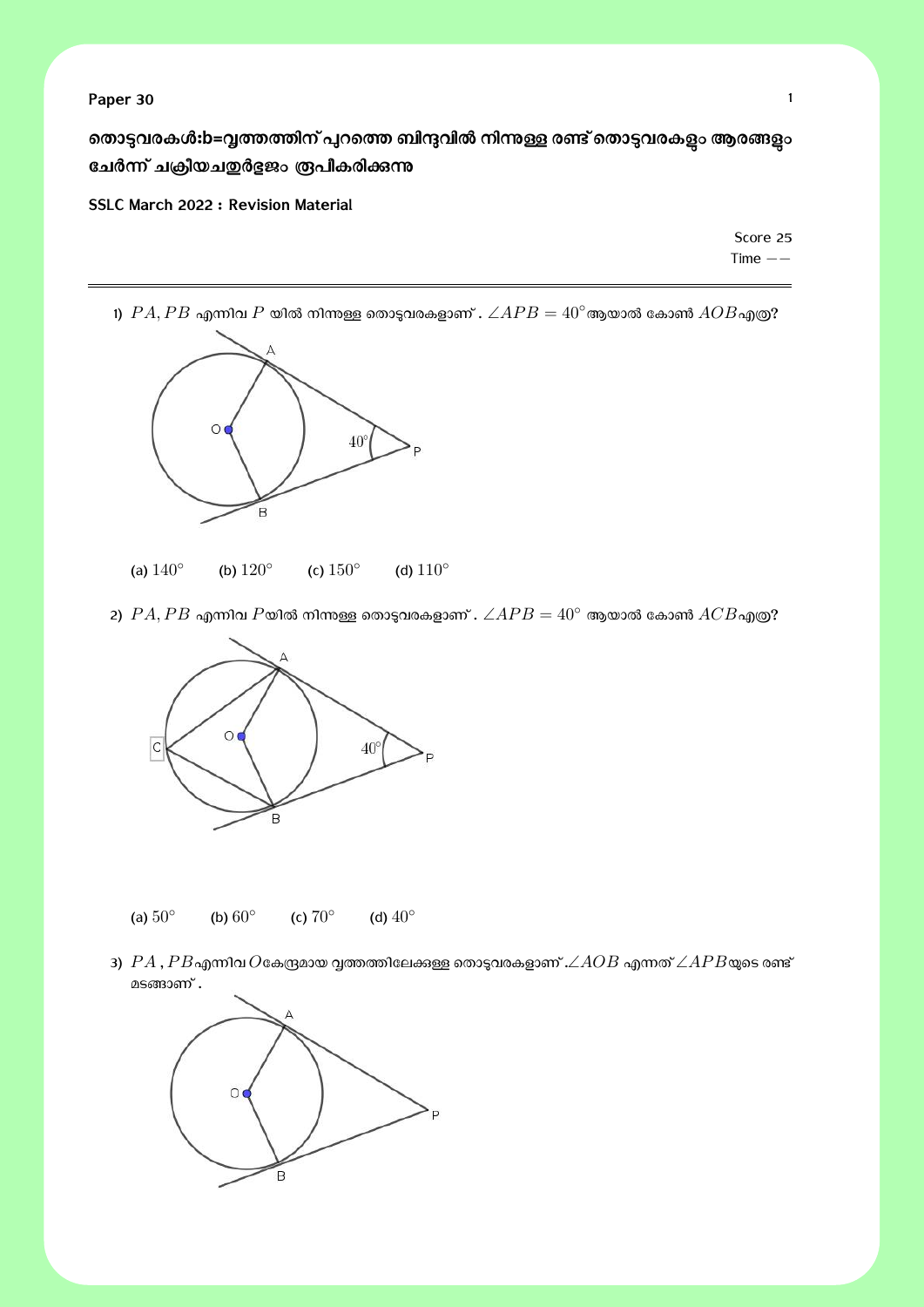- a) കോൺ ∠ $APB$ എത്ര?
- b) കോൺ  $∠AOB$ എത്ര?
- $4)$   $PA, PB$  എന്നിവ  $O$ കേന്ദ്രമായ വ്വത്തത്തിലെ തൊടുവരകളാണ് . $AB$  , $OP$ എന്നീ വരകൾ  $P$ യിൽ ഖണ്ഡിക്കന്ന. $OC =$  $3, CP = 12, AC = 4$



- a)  $CA, CB, CP$  ,  $CO$ എന്നിവ തമ്മിലുള്ള ബന്ധം എഴുതുക
- b)  $CB$ യുടെ നീളമെത്ര?

 $\mathcal{A}$ , *PB* എന്നിവ  $O$ കേന്ദ്രമായ വ്വത്തത്തിലുള്ള തൊടുവരകളാണ് . $\angle OAB = 20^\circ$ 



- a)  $∠AOB$ എന്ന കോൺ എത്ര?
- b)  $\angle APB$ എ $\odot$ ?

6)  $\emph{ABC}$ ഒരു സമഭുജത്രികോണമാണ് . $O$ പരിവൃത്തകേന്ദ്രം . $PA$  , $PC$  എന്നിവ വൃത്തത്തിലേക്കുള്ള തൊടുവരകളാണ്



- a) കോൺ ∠ $AOC$ എത്ര?
- b) കോൺ ∠ $APC$ എത്ര?
- 7) ഒരു ത്രികോണത്തിന്റെ രണ്ട് കോണകൾ  $40^\circ$  , വീതമാണ്  $70^\circ$ . വശങ്ങളെ തൊട്ടുകൊണ്ട് ത്രികോണത്തിനള്ളിലെ  $\alpha$ ത്തത്തിന്റെ ആരം  $3$ സെന്റീമീറ്റർ .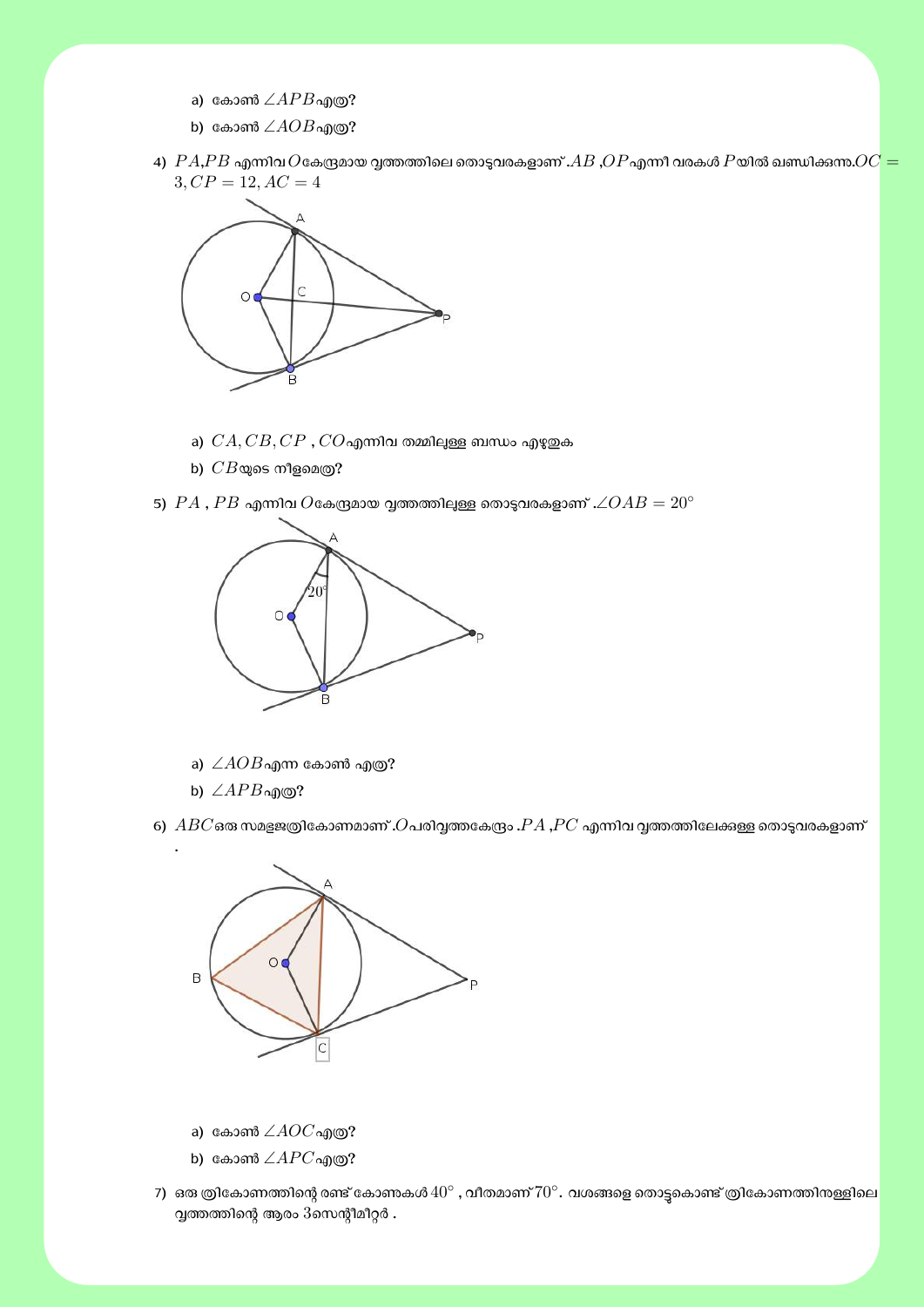- a) ത്രികോണം വരക്കുക
- b) ജ്യാമിതീയതത്വം എഴുതുക .
- 8) സമഭജസാമാന്തരീകത്തിന്റെ ഒരു കോൺ  $40^{\circ}$ ആണ് .വശങ്ങളെ തൊടുന്ന വത്തത്തിന്റെ ആരം  $3$ സെമീ
	- a) സമഭജസാമാന്തരീകം വരക്കുക
	- b) നിർമ്മിതിയിൽ ഉപയോഗിക്കന്ന ജ്യാമിതീയ തത്വം എഴുതുക
	- c) സമഭുജസാന്തരീകത്തിന്റെ  $140°$ യ്ക് എതിരെയുള്ള വ്യാസങ്ങൾക്കിയിലെ കോൺ എത്ര?
- 9)  $\emph{ABC}$ ഒരു സമളജത്രികോണമാണ് .പരിവൃത്തത്തിന് ശീർഷങ്ങളിലൂടെയുള്ള തൊടുവരകൾ ചേർന്ന് മറ്റൊരു ത്രികോണം രൂപീകരിക്കുന്നു.



- a)  $\triangle PQR$ ഒരു സമഭജത്രികോണമാണെന്ന് തെളിയിക്കുക .
- b) ചിത്രത്തിൽ കാണന്ന സാമാന്തരീകങ്ങൾ ഏതെല്ലാം?
- c)  $\triangle ABC$  യുടെ ചുറ്റളവ്  $30$ െസന്റീമീറ്റർ ആയാൽ  $PQR$ യുടെ ചുറ്റളവ് എത്ര?
- $10)$  ചിത്രത്തിൽ  $PA$  ,  $PB$  എന്നിവ  $A$  യിലൂടെയും  $B$ യിലൂടെയും  $P$ യിൽ നി്ന്നുള്ള തൊടുവരകളാണ് .  $O$ വൃത്തകേന്ദ്രമായാ



- a) ∠*AOB* എ©?
- b)  $\angle AQB$ എ $\odot$ ?
- c) ∠*ARB*എɃ?
- d) ∠*APB* എ©?

### Answers

1) 180 *−* 40 = 140*◦*

$$
2) \frac{140}{2} = 70^{\circ}
$$

- 3) a) If  $\angle APB = x$  then  $\angle AOB = 2x$ .  $x + 2x = 180, 3x = 180, x = 60$  $∠APB = 60°$ 
	- b)  $\angle AOB = 180 60 = 120^\circ$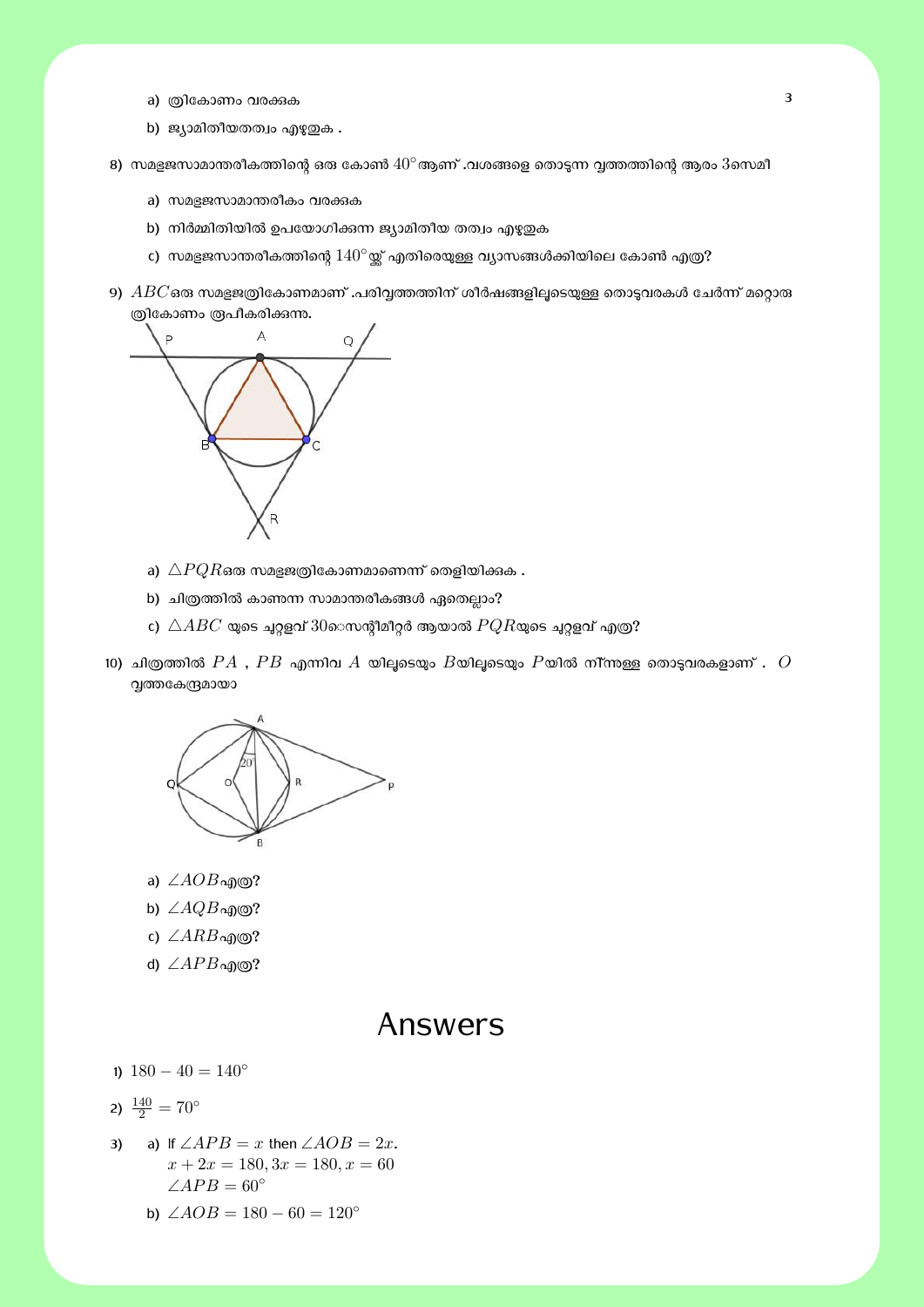4) a)  $CO \times CP = C A \times CB$ . ( $OAPB$  ചക്രിയചഇർളജമായതിനാൽ  $AB$  ,  $OP$  എന്നിവ വൃത്തത്തിനുള്ളിൽ ഖണ്ഡിക്കുന്ന ഞാണുകളാണ് .)

b) 9

5) a) 
$$
\angle ABO = 20^{\circ} . \text{So } \angle AOB = 180 - 40 = 140^{\circ}
$$
  
b)  $\angle APB = 180 - 140 = 40^{\circ}$ 

- 6) a)  $\angle ABC = 60^\circ$ ,  $\angle AOC = 120^\circ$ 
	- b)  $\angle APC = 180 120 = 60^\circ$
- 7) a) ΘȮം വര'nക േകʣȮിന് ƷѰ̮ч േകാണിെന 180*−*40 = 140*◦ ,* 180*−*70 = 11*◦*എʭിƴെന ആരങ്ങൾ വരച്ച് ഭാഗിക്കക. ആരങ്ങളുടെ അറ്റത്തുകൂടി തൊടുവരകൾ വരക്കക ,
	- b) വൃത്തത്തിന് പുറത്തെ ബിന്ദുവിൽ നിന്നള്ള തൊടുവരകളം ആരങ്ങളം ചേർന്ന് ചക്രിയചഇർളജം രൂപീകരിക്ക<mark>ന്നു.</mark>
- 8) a)  $3$ സെന്റീമീറ്റർ ആരമുള്ള വ്വത്തം വരക്കുക. ഇടയിലെ കോൺ $180-40 = 140^\circ$ ആകുന്ന രണ്ട് വ്യാസങ്ങൾ വരക്കുക

വ്യാസത്തിന്റെ അറ്റങ്ങളിലൂടെ തൊട്ടവരകൾ വരക്കുക. തൊട്ടവരകൾ സമളജസാന്തരീകം രൂപീകരിക്കുന്നു.

b)

.

1

- c) 180 *−* 140 = 40*◦*
- 9) വൃത്തത്തിന് പുറത്തെ ബിന്ദുവിൽ നിന്നള്ള തൊട്ടവരകളം ആരങ്ങളം ചേർന്ന് ചക്രിയചഇർഭ്ടജം രൂപീകരിക്കുന്ന
	- a)  $OA, OC, OB$  വരക്കുക.  $O$  വൃത്തകേന്ദ്രമാണ് .  $\angle B = 60^\circ$ ,  $\angle AOC = 120^\circ$  .  $\angle AQC = 180$   $120 = 60^\circ$ . ഇഇപോലെ $\angle P = \angle R = 60^\circ$ എന്ന് കാണാം. ത്രികോണം  $PQR$  സമളജത്രികോണമാണ്
	- b)  $\textit{ABCQ}, \textit{APBC}, \textit{ABRC}$  സാമാന്തരീകങ്ങൾ .
	- c) ത്രികോണം  $PQR$  യുടെ ചുറ്റളവ്  $60$ cm. സ്വയം ചെയ്യക !

$$
10) \qquad a) \; 180 - 40 = 140^{\circ}
$$

- b)  $\angle AQB = \frac{140}{2} = 70^{\circ}$
- c)  $\angle ARB = 180 70 = 110^\circ$
- d)  $\angle APB = 180 140 = 40^\circ$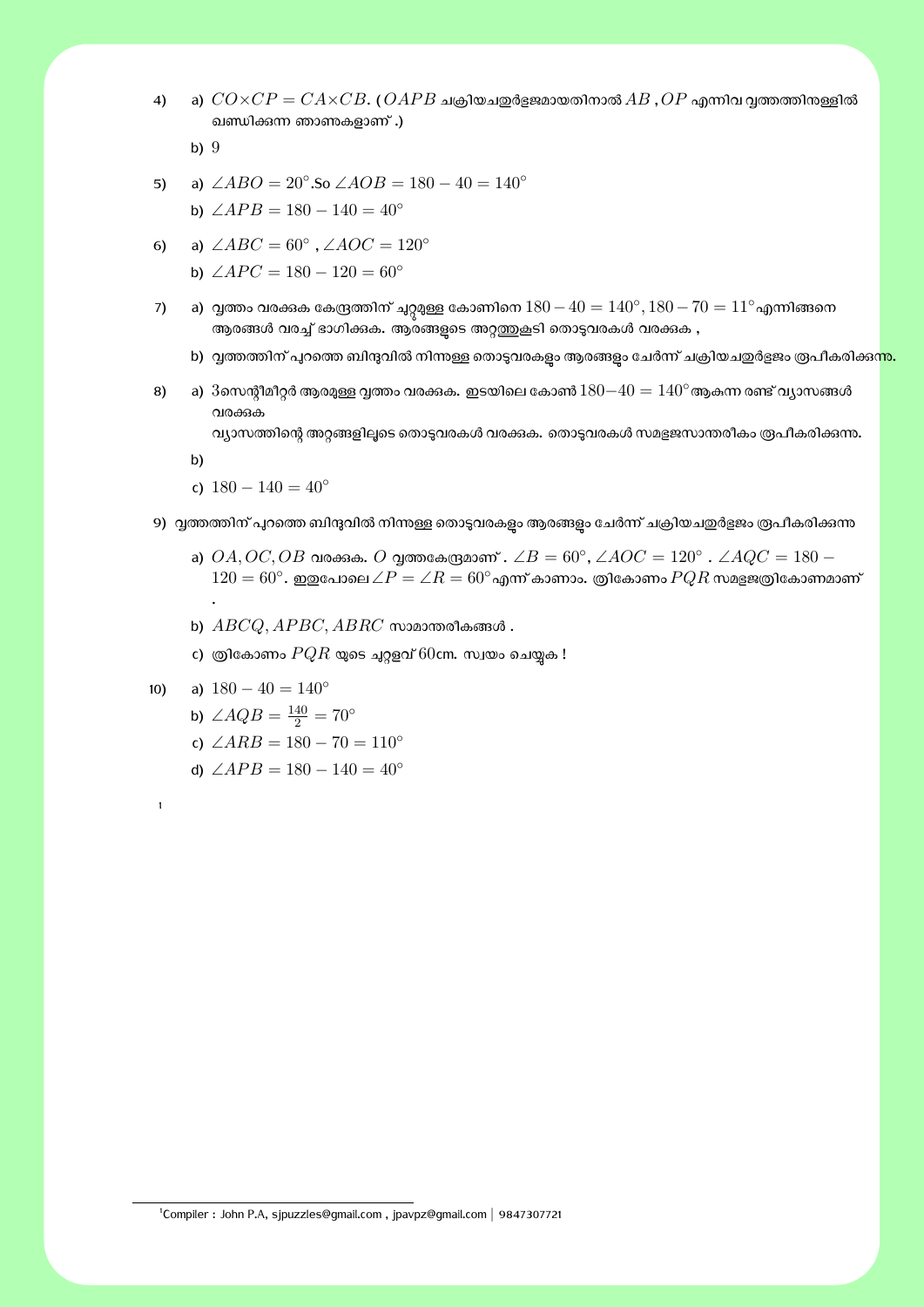**Paper 31** 1

**Two tangents from the outer point to the circle are equal**

#### **SSLC March 2022 : Revision Material**

Score 25 Time *−−*

- 1)  $P$  is a point at the distance 13cm from the center of a circle of radius 5cm. What is the length of tangents drawn from *P* to the circle
	- (a)  $12 \text{cm}$  (b)  $16 \text{cm}$  (c)  $18 \text{cm}$  (d)  $10 \text{cm}$
- 2) In the figure  $AB = AC = 12$ cm. If  $AP = 4$ cm then what is the length of  $BC$ ?



(a)  $14 \text{cm}$  (b)  $18 \text{cm}$  (c)  $10 \text{cm}$  (d)  $16 \text{cm}$ 

3) *P A* and *P B* are tabgents from the outer point to the circle such that *P A* and *P B* are perpendicular to eachother.*O* is the center of the circle.



- a) Suggest a suitable name to *P AOB*
- b) If  $PB = 4$ cm then what is the length of the diagonal  $AB$ ?
- 4) *P A* and *P B* are parallel tangents to the circle of radius 4cm . *P Q* is another line which touches the circle at *C*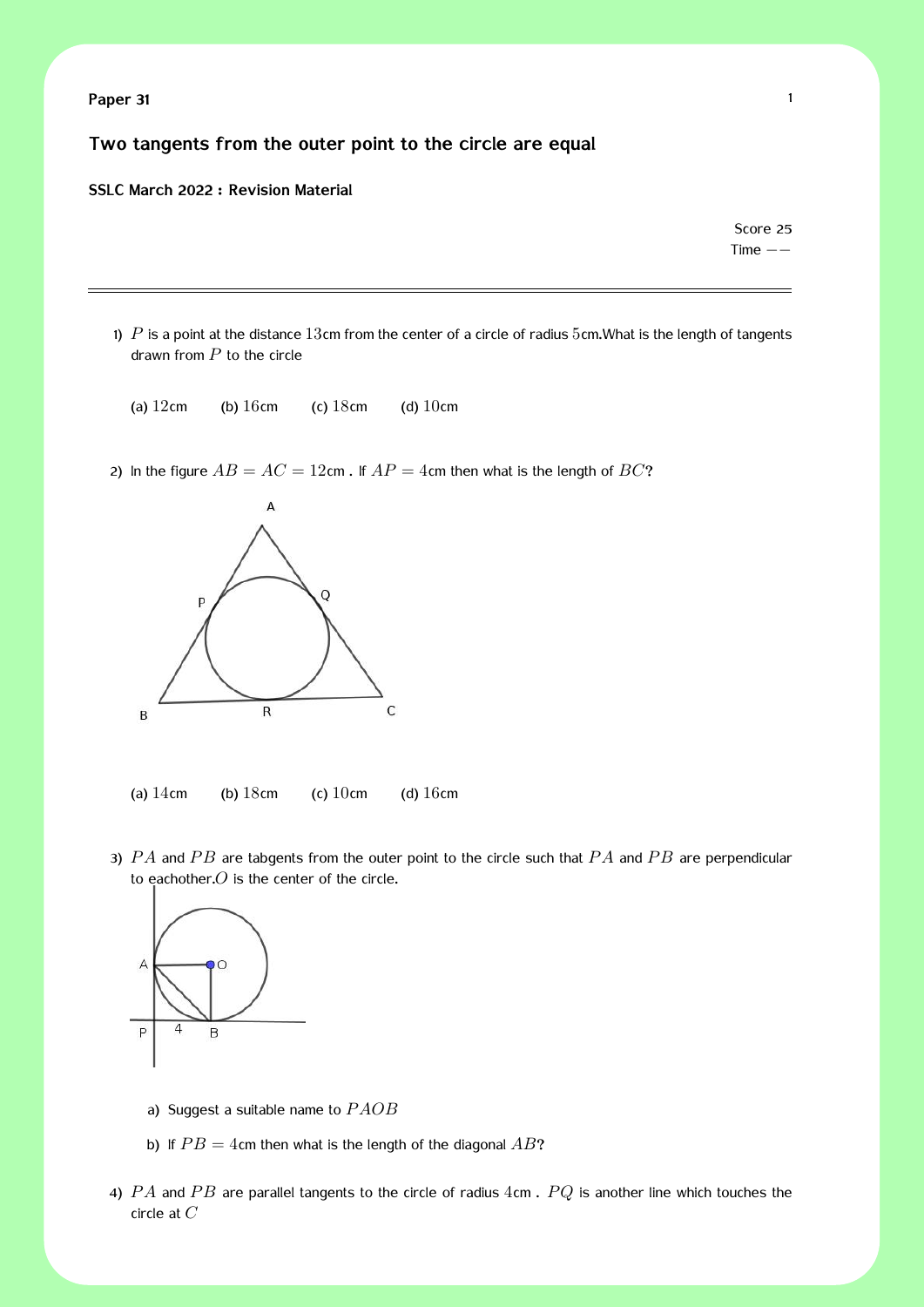

- a) What is the distance between parallel tangents?
- b) If  $PA = 6$ cm and  $QB = 4$ cm then what is the length of the line  $AB$ ?
- 5) In the figure a circle touches the sides of a triangle.If  $AP = 1$ ,  $BQ = 2$  and  $CR = 3$  then



- a) What is the perimeter of the triangle?
- b) What is the area of the triangle?

6) In the figure  $PA = 12$ cm  $QA = 3$ cm and  $RB = 4$ cm.



- a) What is the length PB?
- b) What is the perimeter of triangle  $PQR$ ?

7) In the figure  $PA = 12$ cm, O is the center of the circle, radius of the circle is 5cm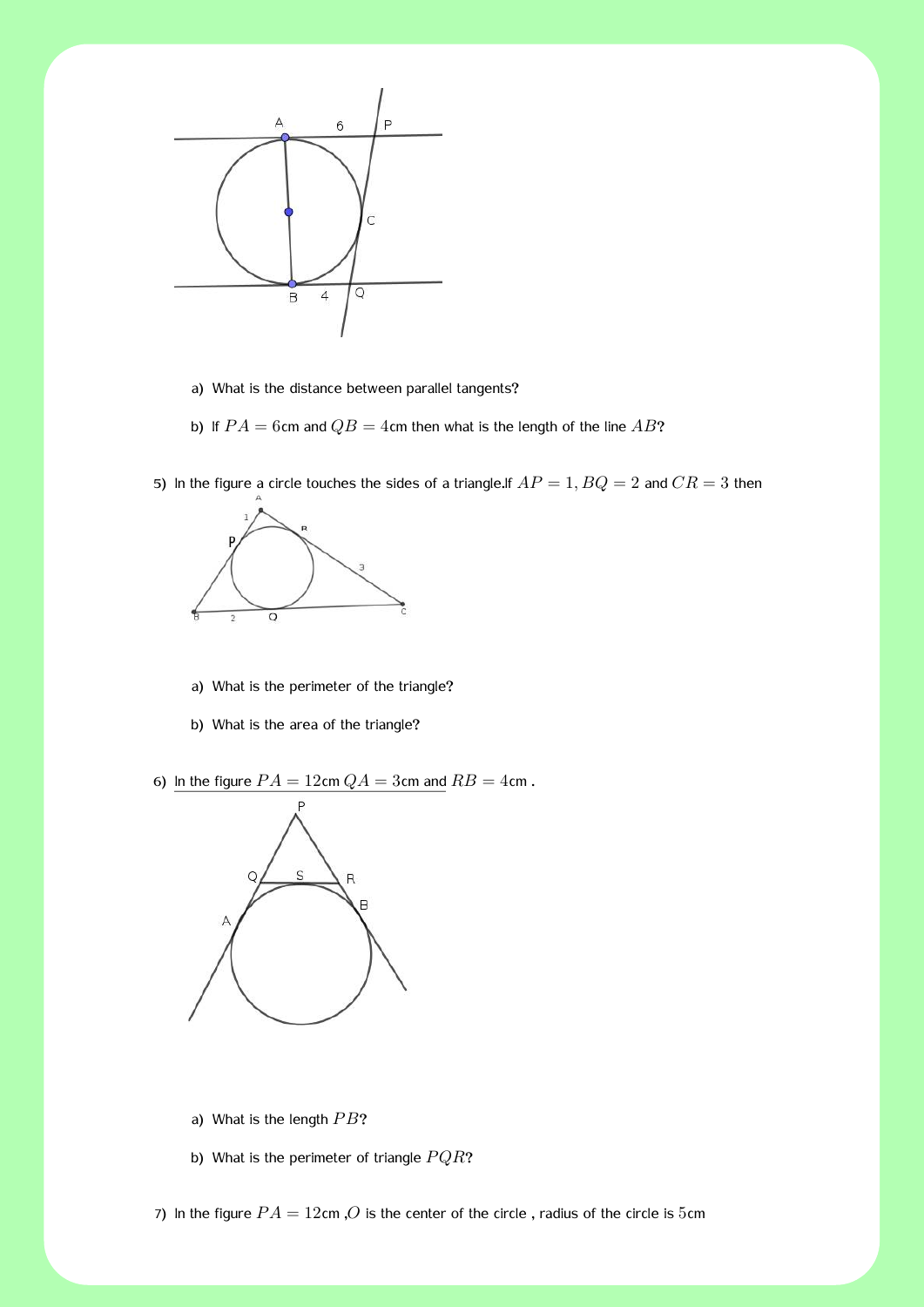

a) What is the length *PB*?

.

b) Find the area of  $APBO$ .

8) In the figure *P A* and *QB* are parallel tangents. Another line touch the circle and cut the parallel tangents.



- a) Draw a rough diagram and join *OA, OR* and *OB*.
- b) Name the equal triangles in the figure.
- c) Find the measure of ∠*P OQ*
- 9) In the figure AB is a common tangent to the circles. The line PC joins the common point of the circles to the point  $P$  . It is also a tangent to the circles.



- a) Name the lines of equal length shown in the figure.
- **b)** If  $\angle PAC = x$  and  $\angle PBC = y$  then what is  $\angle ACB$ ?
- c) Prove that  $\triangle ABC$  is a right triangle.
- 10) Triangle *ABC* is a right triangle with ∠*B* = 90*◦* .The perpendicular sides are *a* and *b* and *c* is the hypotenuse.A circle of radius *r* touches the sides inside.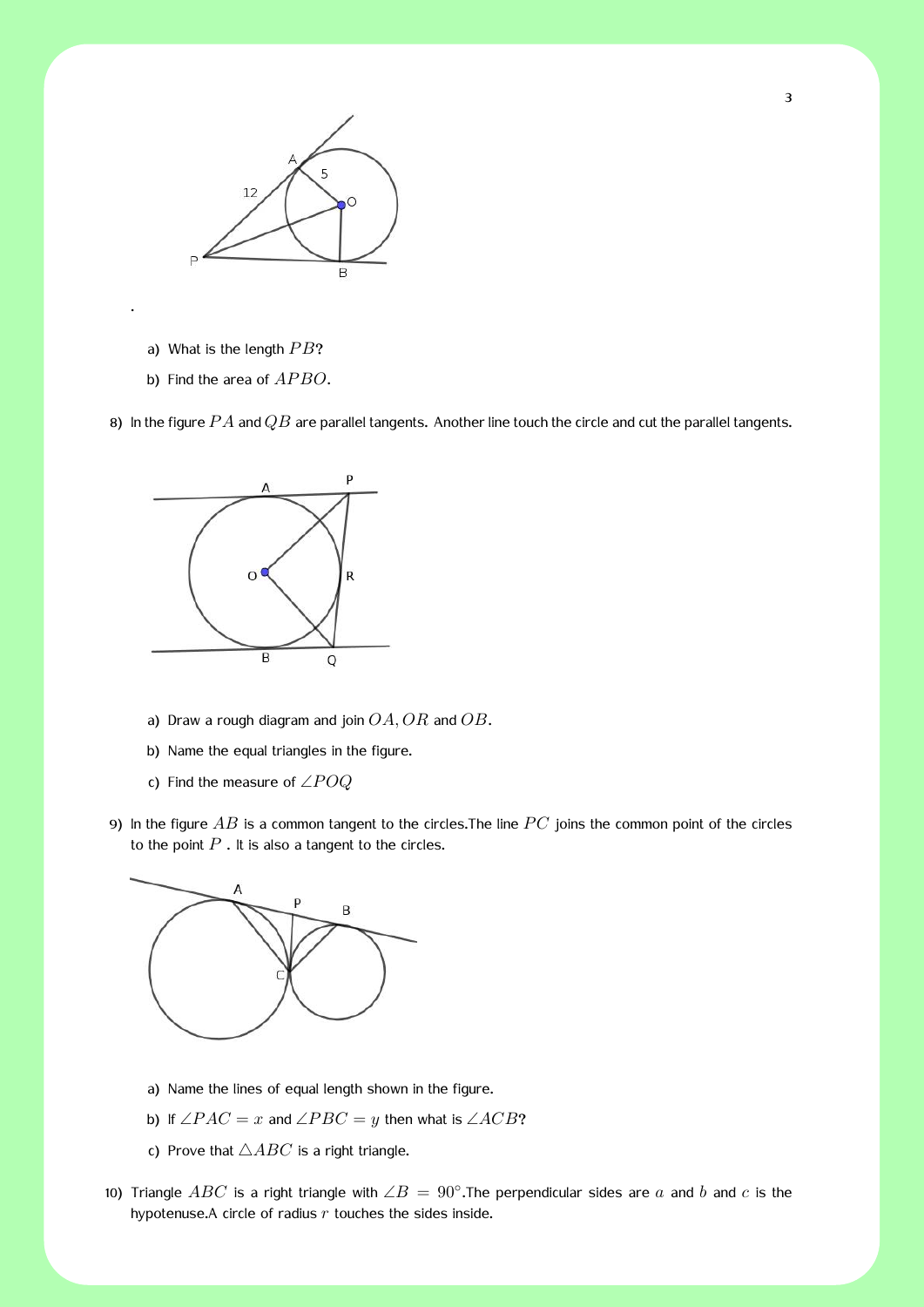

- a) Complete the quadrilatearl *ORCQ*. Is this a square?
- b) Prove that  $a + b c = 2r$
- c) If  $a + b = 23$  and  $c = 17$  then what is the radius of the circle.

# Answers

1) 12cm

- 2) 16cm
- 3) a) Square

b)  $4\sqrt{2}$ 

- 4) a) 8cm
	- b)  $PA = PC = 6, QB = QC = 4$  $PQ = 10$ cm
- 5) a)  $AR = 1, CQ = 3, BP = 2$ Perimeter of triangle *ABC* = 12cm
	- b) This is a right triangle with perpendicular sides  $3$  and  $4$ . Area  $\frac{1}{2} \times 3 \times 4 = 6$ sq.cm
- 6) a)  $PB = 12$ 
	- b)  $QA = QS = 3, RB = RS = 4$  $PQ = 12 - 3 = 9, PR = 12 - 4 = 8$ Perimeter of triangle  $PQR$  is  $9 + 8 + 7 = 24$
- 7) a)  $PB = 12$ 
	- b)  $2 \times \frac{1}{2} \times 12 \times 5 = 60$  sq.unit
- 8) a) Draw the diagram yourself
	- b)  $PA = PR$ ,  $OA = OR$  and  $OP$  is common. TRiangle *P AO* and triangle *P RO* are equal Similarly *△QRO*and *QBO* are equal.
	- *c*) If ∠*POA* = ∠*POR* = *x* and ∠*QOR* = ∠*QOB* = *y* then  $2x + 2y = 180, x + y = 90$ . ∠ $POQ = 90°$
- 9) a)  $PA = PC, PB = PC$ 
	- b)  $\angle ACB = x + y$
	- c) In triangle  $ABC$ ,  $2x + 2y = 180$ ,  $x + y = 90$ Triangle *ABC* is a right triangle.
- 10) a) yes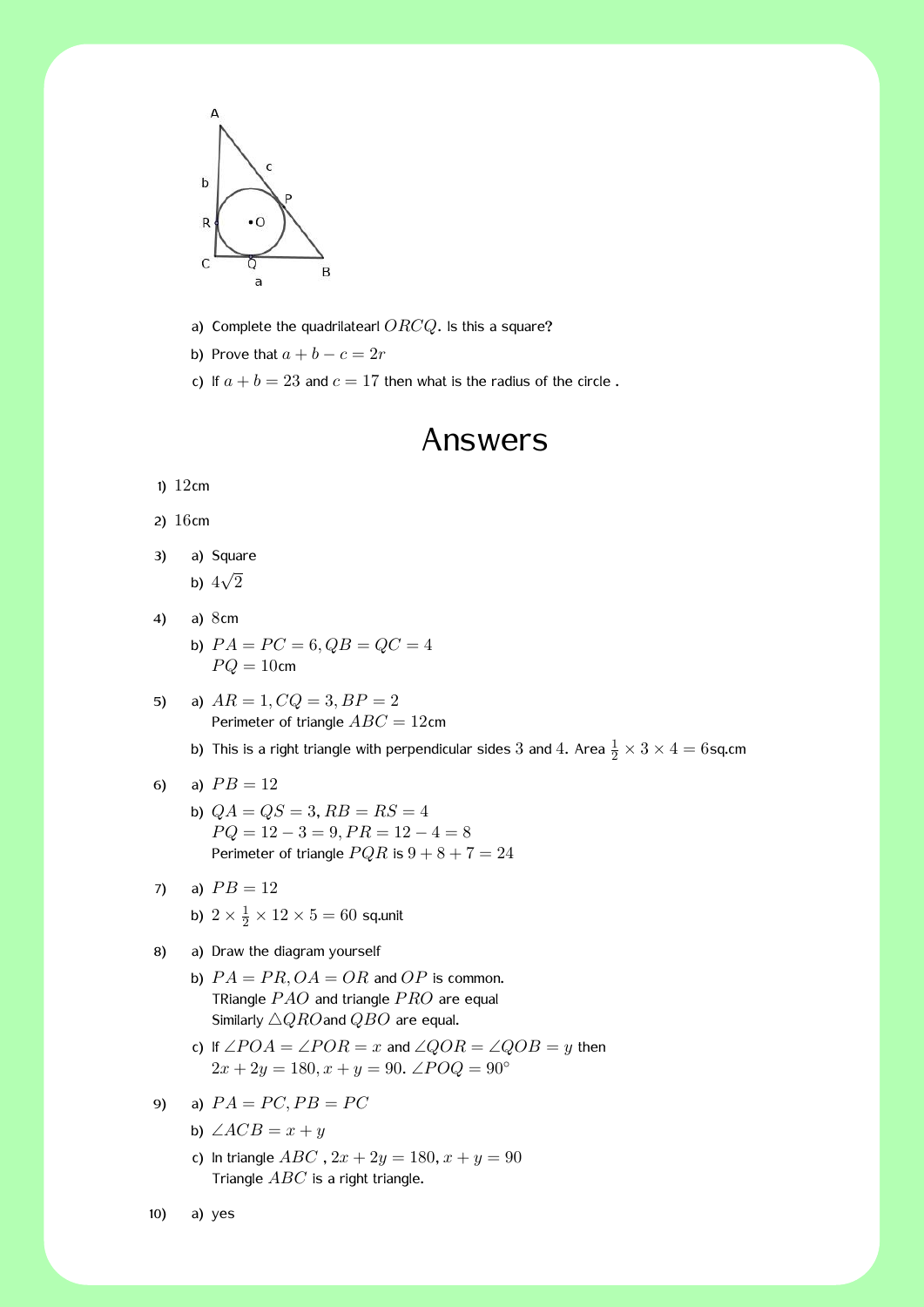b) Take 
$$
OR = OQ = CR = CQ = r
$$
  
\n $BQ = a - r, BP = a - r$   
\n $AR = b - r, AP = b - r$   
\n $a - r + b - r = c, a + b - 2r = c, a + b + c = 2r$   
\nc)  $r = \frac{23-17}{2} = 3$ 

1

1 Compiler : John P.A, sjpuzzles@gmail.com , jpavpz@gmail.com *|* 9847307721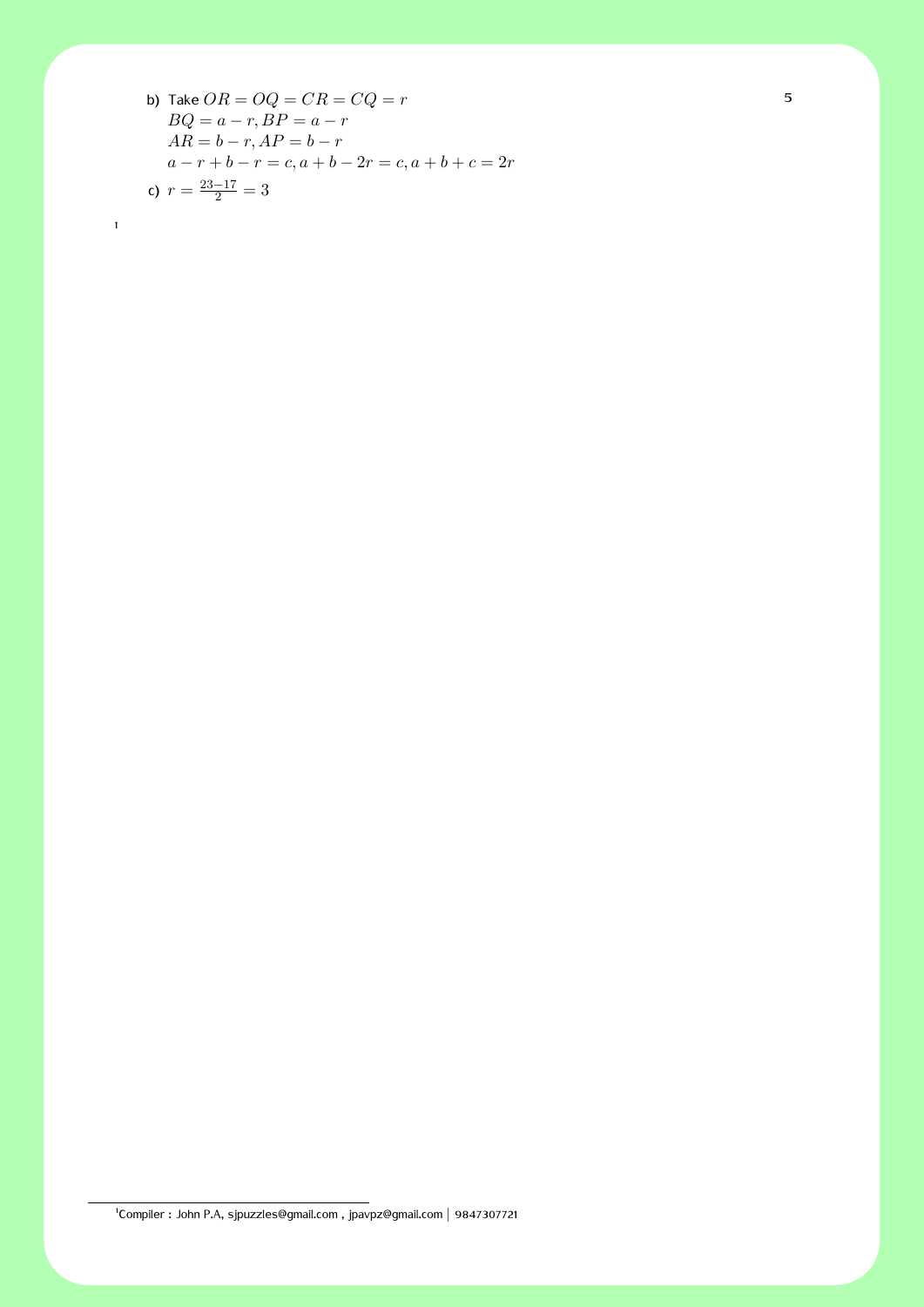**Paper 31** 1

**്വ്വത്തത്തിന് പ്പറ**ഇ്തള്ള ബിന്ദവിൽ നിന്നും വ്വത്തത്തിലേയ്കള്ള തൊട്ടവരകൾ ഇല്യനീളമുള്ളവയായിരിക്ക<mark>ാം</mark>

#### **SSLC March 2022 : Revision Material**

Score 25 Time *−−*

- 1)  $5$ സെന്റീമീറ്റർ ആരമുള്ള വ്വത്തത്തിന്റെ കേന്ദ്രത്തിൽ നിന്നം 7 സെന്റീമീറ്റർ അകലെയുള്ള ബിന്ദുവാണ്  $P.P$ യിൽ നിന്നും വൃത്തത്തിലേക്കുള്ള തൊടുവരയുടെ നീളമെത്ര?
	- (a)  $12cm$  (b)  $16cm$  (c)  $18cm$  (d)  $10cm$

2) ചിത്രത്തിൽ  $AB = AC = 12$ സെന്റീമീറ്റർ .  $AP = 4$ സെന്റീമീററായാൽ  $BC$ യുടെ നീളമെത്ര?



(a)  $14 \text{cm}$  (b)  $18 \text{cm}$  (c)  $10 \text{cm}$  (d)  $16 \text{cm}$ 

3)  $PA$   $PB$  എന്നിവ വൃത്തത്തിന് പുറത്തെ  $P$ എന്ന ബിന്ദുവിൽ നിന്നും വരച്ചിരിക്കുന്ന പരസ്പരം ലംബമായ രതാടുവരകളാണ് . $O$  വൃത്തകേന്ദ്രമാണ് .



- a)  $PAOB$ യ്ക് നൽകാവുന്ന ഏറ്റവും ഉചിതമായ പേരെന്ത് ?
- b)  $PB = 4$ െസന്റീമീറ്റർ ആയാൽ  $AB$ യുടെ നീളമെത്ര?
- 4)  $PA$ , $PB$  എന്നിവ $4$ സെന്റീമീറ്റർ ആരമുള്ള വ്വത്തത്തിലെ സമാന്തരതൊടുവരകളാണ് .  $PQ$  എന്ന മറ്റൊരുവര  $Q$ ത്തത്തെ  $C$ യിൽ തൊടുന്ന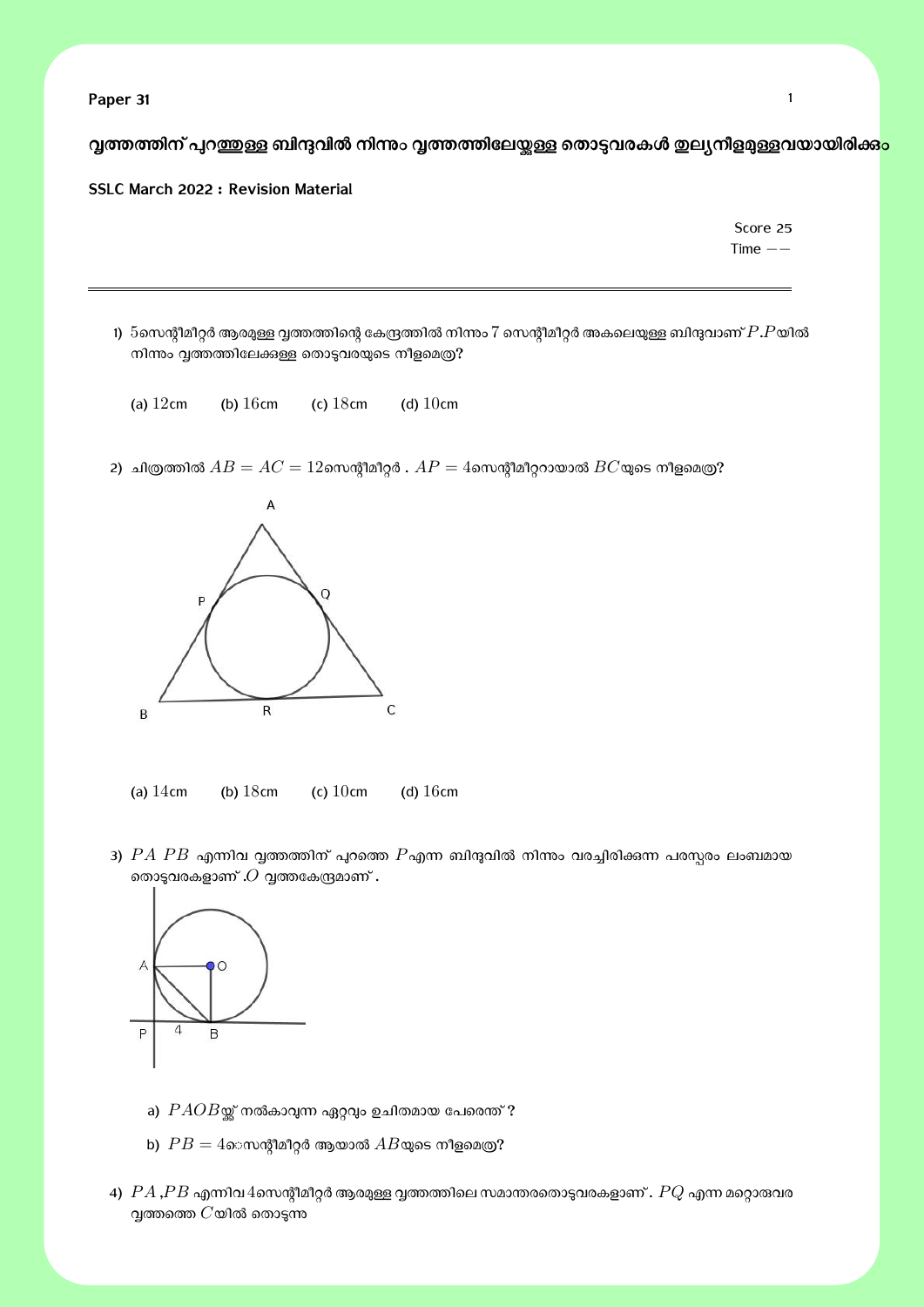

- a) സമാന്തരവരകൾ തമ്മിലുള്ള അകലമെത്ര?
- b)  $\ PA = 6$ സെന്റീമീറ്റർ  $QB = 4$ സെന്റീമീറ്റർ ആയാൽ  $AB$ യുടെ നീളമെത്ര $?$



5) ഒരു വൃത്തം ത്രികോണത്തിന്റെ വശങ്ങളെ തൊടുന്നം.  $AP = 1, BQ = 2$  ,  $CR = 3$  ആയാൽ

- a) ത്രികോണത്തിന്റെ ചുറ്റളവ് എത്ര?
- b) ത്രികോണത്തിന്റെ പരപ്പളവ് കണക്കാക്കുക?
- 6) <u>ചിത്രത്തിൽ  $PA = 12$ സെന്റീമീറ്റർ  $QA = 3$ സെന്റീമീറ്റർ  $RB = 4$ െസന്റീമീറ്റർ .</u>



- a)  $PB$ യുടെ നീളമെത്ര?
- b) തികോണം  $PQR$ ന്റെ ചുറ്റളവ് കാണക?
- 7) ചിത്രത്തിൽ  $PA = 12$ സെന്റീമീറ്റർ , $O$  വ്വത്തകേന്ദ്രമാണ് , വ്വത്തത്തിന്റെ ആരം  $5$ സെന്റീമീറ്റർ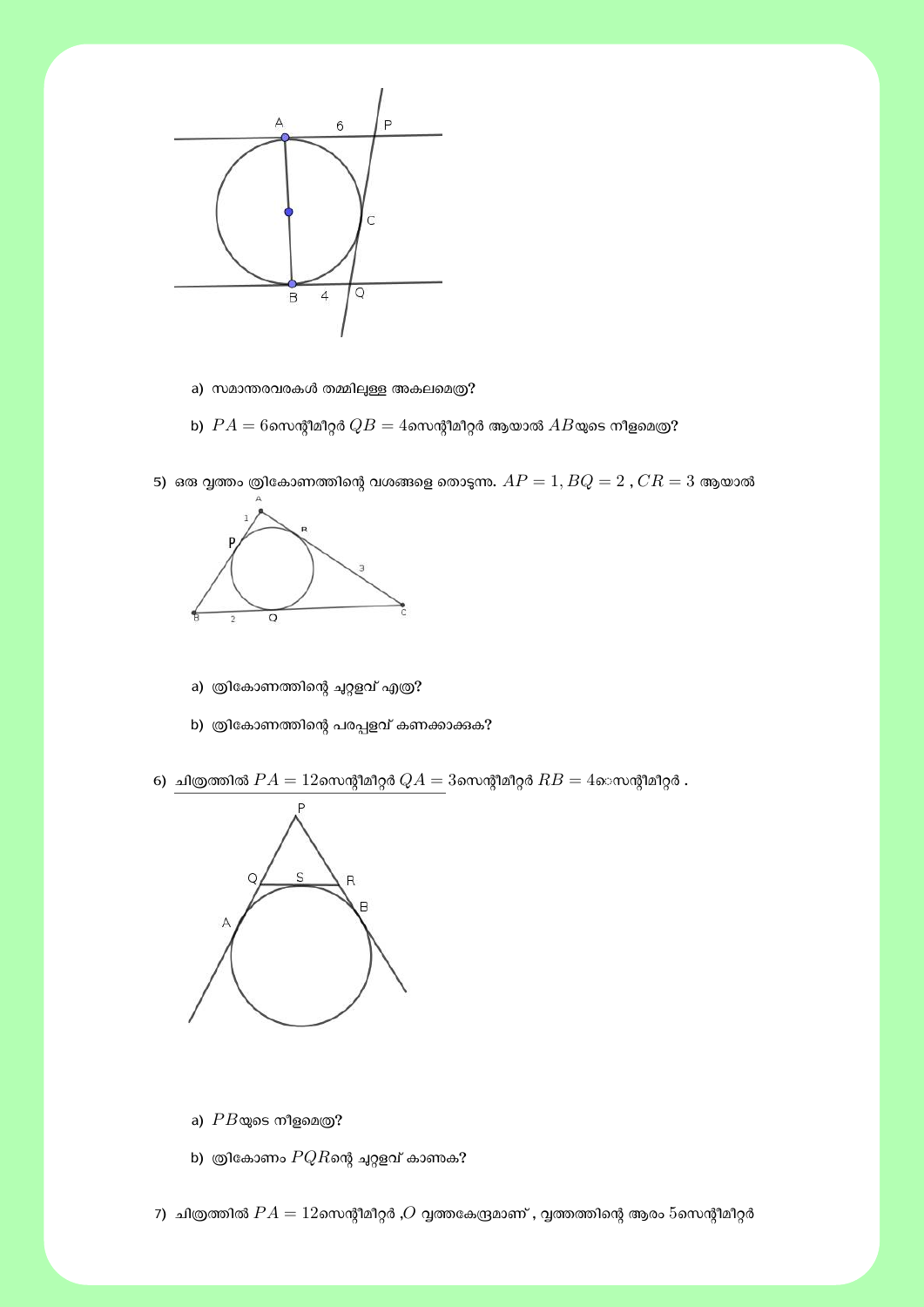

a)  $PB$ യുടെ നീളമെത്ര?

.

b)  $APBO$ യുടെ പരപ്പളവ് കണക്കാക്കക.

8) ചിത്രത്തിൽ  $PA$  ,  $QB$  എന്നിവ സമാന്തരതൊടുവരകളാണ് . മറ്റൊരു വര  $PQ$ വ്വത്തത്തെ  $R$ ൽ തൊടുന്നു.



- a)  $OA, OR, OB$ എന്നിവ വരക്കുക.
- b) ഇല്യത്രികോണങ്ങൾ എഴുഇക.
- c) ∠*P OQ*എɃ?
- 9) ചിത്രത്തിൽ  $AB$  എന്നത് രണ്ട് വ്വത്തങ്ങൾക്കം പൊതുവായ തൊടുവരയാണ് . $PC$ എന്നത് രണ്ട് വ്വത്തങ്ങളടെയും രൊട്ടവരയാണ് .



- a) ചിത്രത്തിലെ ഇല്യമായ വരകൾ ഏതെല്ലാം?.
- b) ∠*P AC* = *x* , ∠*P BC* = *y* ആയാൽ ∠*ACB*എɃ?
- c)  $\triangle ABC$  മട്ടത്രികോണമാണെന്ന് തെളിയിക്കുക.
- 10) ത്രികോണം  $ABC$  ഒരു മട്ടത്രികോണമാണ് . $\angle B=90^\circ.a$  , $b$  എന്നിവ ലംബവശങ്ങളും  $c$ കർണ്ണവുമാണ് . is the hypotenuse.വശങ്ങളെ തൊടുന്ന വൃത്തതത്തിന്റെ ആരം  $r$ ആയാൽ .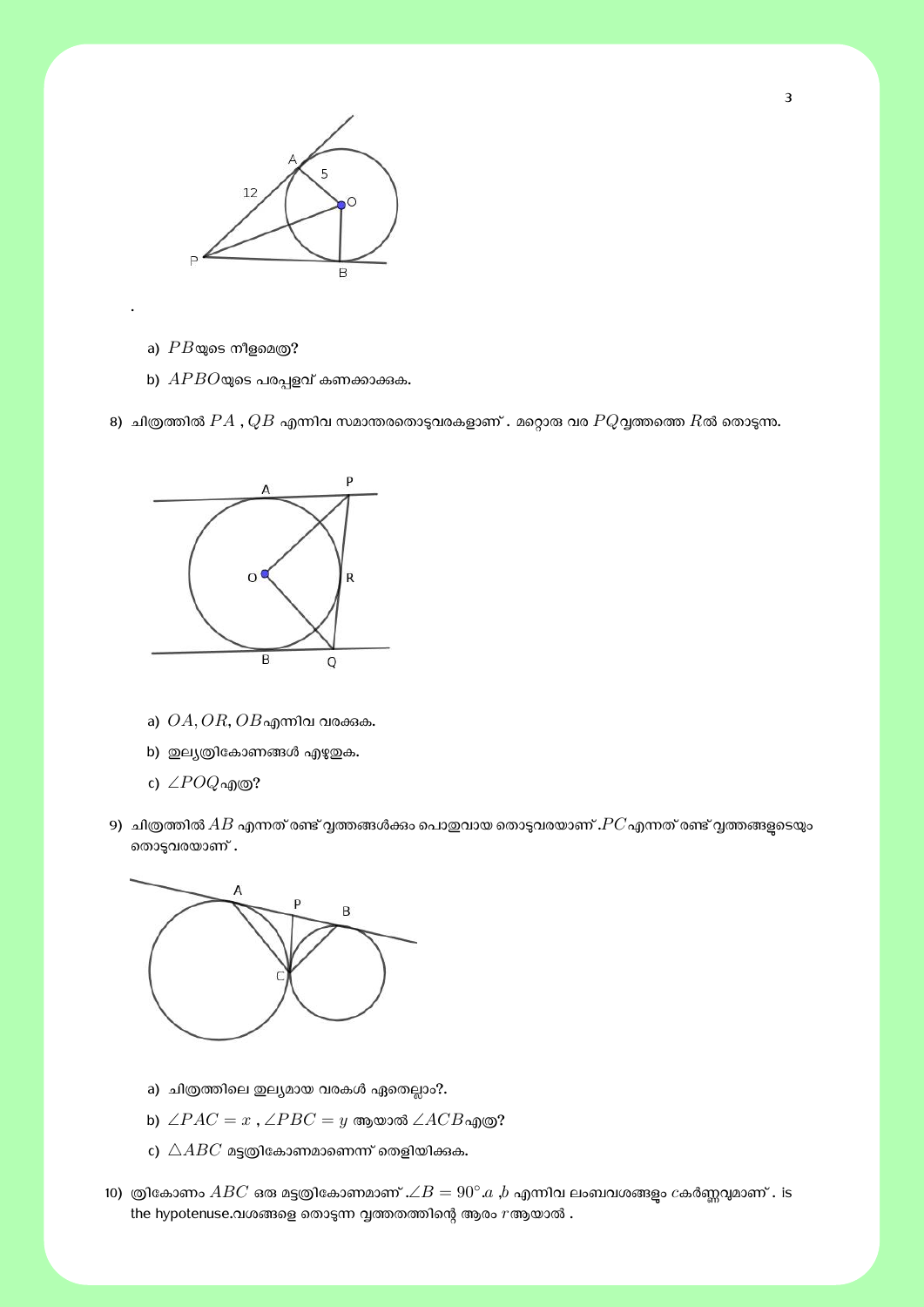

a)  $ORCQ$ പൂർത്തിയാക്കുക. ഇത് സമചഇരമാണ് ?

b)  $a + b - c = 2r$ എന്ന് തെളിയിക്കുക

c)  $a + b = 23$  ,  $c = 17$  ആയാൽ വൃത്തത്തിന്റെ ആരം എത്ര? .

### Answers

- 1)  $12$ സെന്റീമീറ്റർ
- 2)  $16$ സെന്റീമീറ്റർ
- 3) a) സമച**ഇ**രം

b)  $4\sqrt{2}$ 

- 4) a) 8സെന്റീമീറ്റർ
	- b)  $PA = PC = 6, QB = QC = 4$  $PQ = 10$ സെന്റീമീറ്റർ
- 5) a)  $AR = 1, CQ = 3, BP = 2$ ത്രികോണത്തിന്റെ ചുറ്റളവ്  $ABC = 12$ സെന്റീമീറ്റർ
	- b)  $3$   $4$ ലംബവശങ്ങളായ മട്ടത്രികോണം . പരപ്പളവ്  $\frac{1}{2}\times 3 \times 4 = 6$ ചഇരശ്രസെന്റീമീറ്റർ
- 6) a)  $PB = 12$ 
	- b)  $QA = QS = 3, RB = RS = 4$  $PQ = 12 - 3 = 9, PR = 12 - 4 = 8$ ച്ചറ്റളവ്  $PQR$  is  $9 + 8 + 7 = 24$
- 7) a)  $PB = 12$ b)  $2\times\frac{1}{2}\times12\times5=60$ ചഇരശ്രസെന്റീമീറ്റർ
- 8) a) വരക്കുക
	- b)  $PA = PR$ ,  $OA = OR$ ,  $OP$  പൊതുവായ വര.  $\Box$ ആികോണം  $PAO$  ത്രികോണം  $PRO$  ഇല്യമാണ് അഇപോലെ  $\triangle QRO~QBO$  ഇല്യമാണ് .
	- c) ∠*P OA* = ∠*P OR* = *x* ആയാൽ ∠*QOR* = ∠*QOB* = *y* then  $2x + 2y = 180, x + y = 90$ . ∠ $POQ = 90°$
- 9) a)  $PA = PC, PB = PC$ 
	- b)  $\angle ACB = x + y$
	- c) ത്രികോണം  $ABC$ യിൽ ,  $2x + 2y = 180$ ,  $x + y = 90$ ത്രികോണം  $ABC$  മട്ടത്രികോണമാണ് .

10) a) സമച**ഇ**രം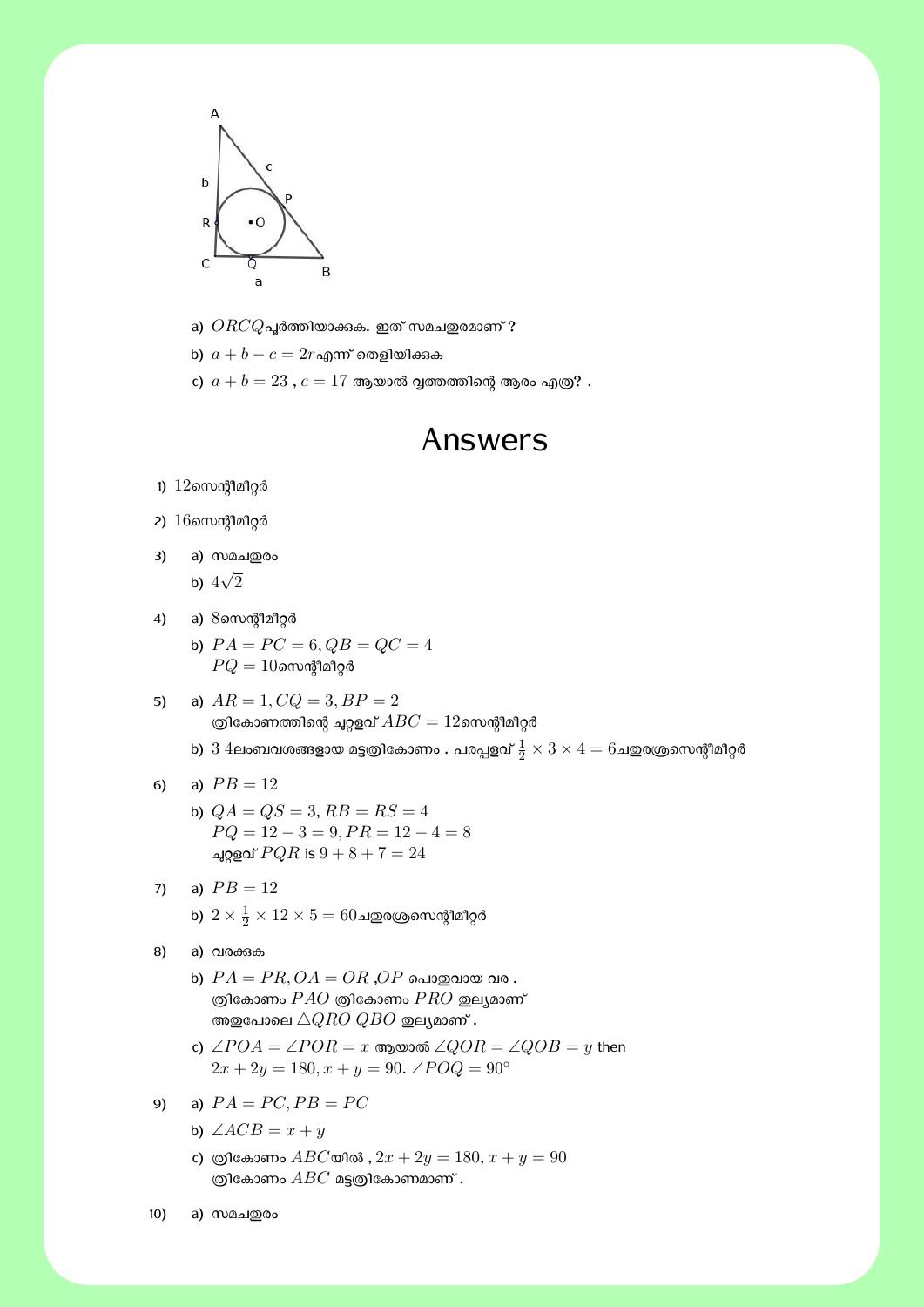b) 
$$
OR = OQ = CR = CQ = r
$$
  
\n $BQ = a - r, BP = a - r$   
\n $AR = b - r, AP = b - r$   
\n $a - r + b - r = c, a + b - 2r = c, a + b + c = 2r$   
\nc)  $r = \frac{23-17}{2} = 3$ 

1

1 Compiler : John P.A, sjpuzzles@gmail.com , jpavpz@gmail.com *|* 9847307721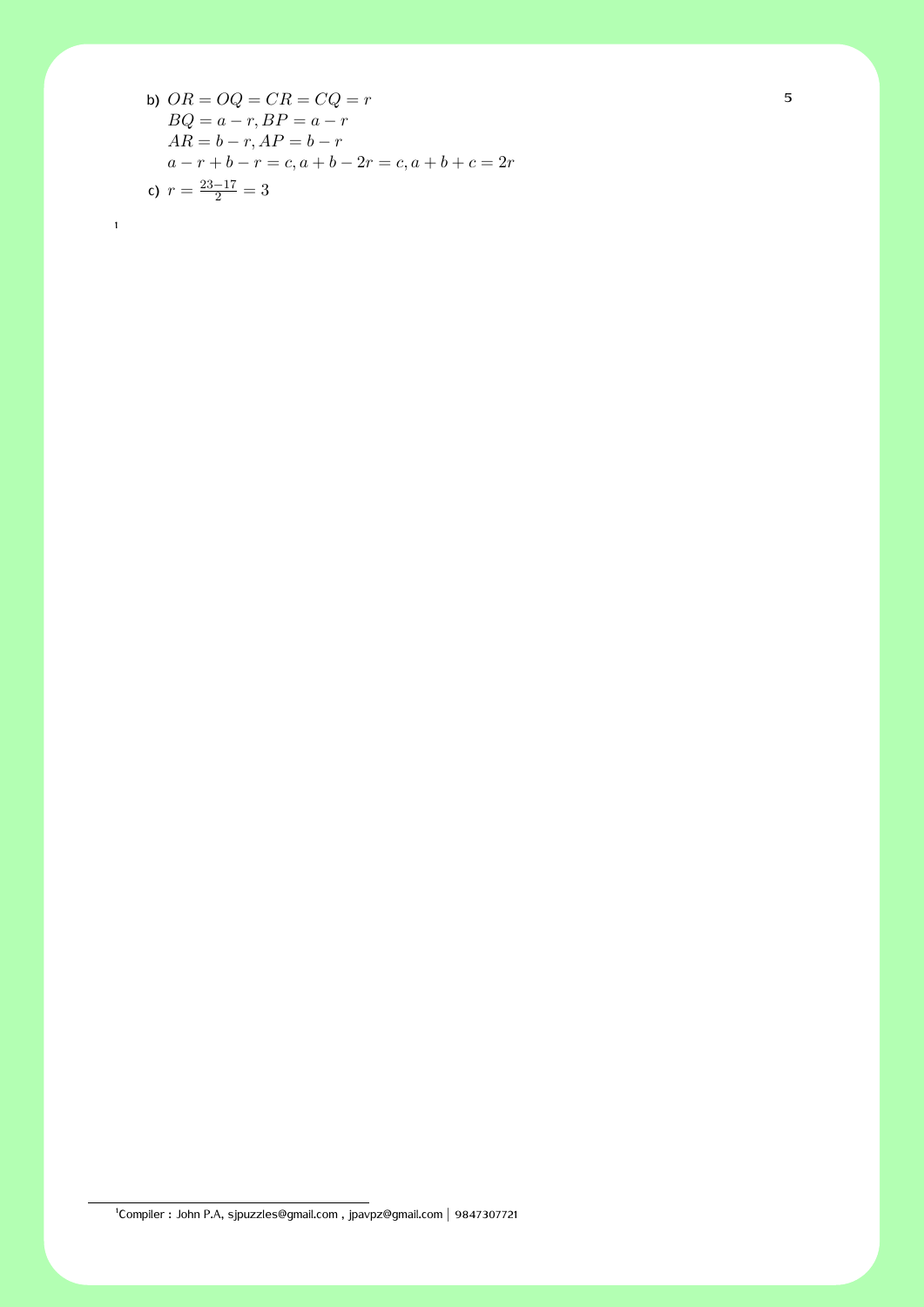### **Paper 32** 1

**Angle between chord and tangent at one side of the chord is equal angle in the other side on the arc of the circle.**

#### **SSLC March 2022 : Revision Material**

Score 25 Time *−−*

1) In the circumcircle of triangle *P QR* the tangent at *P* makes 40*◦* with *P Q*.What is *x*?



2) The vertices of a square are on a circle.*BP* is the tangent to the circle at *P*.What is the measure of ∠*P BC* ?



3) In the figure *AB* is the diameter of a circle, *AP* is a chord which makes 40*◦* with the diameter *AB*.



- a) Draw a circle of suitable radius and the chord *AP* in your answer sheet.
- b) Draw a tangent at  $P$  without using the center of the circle.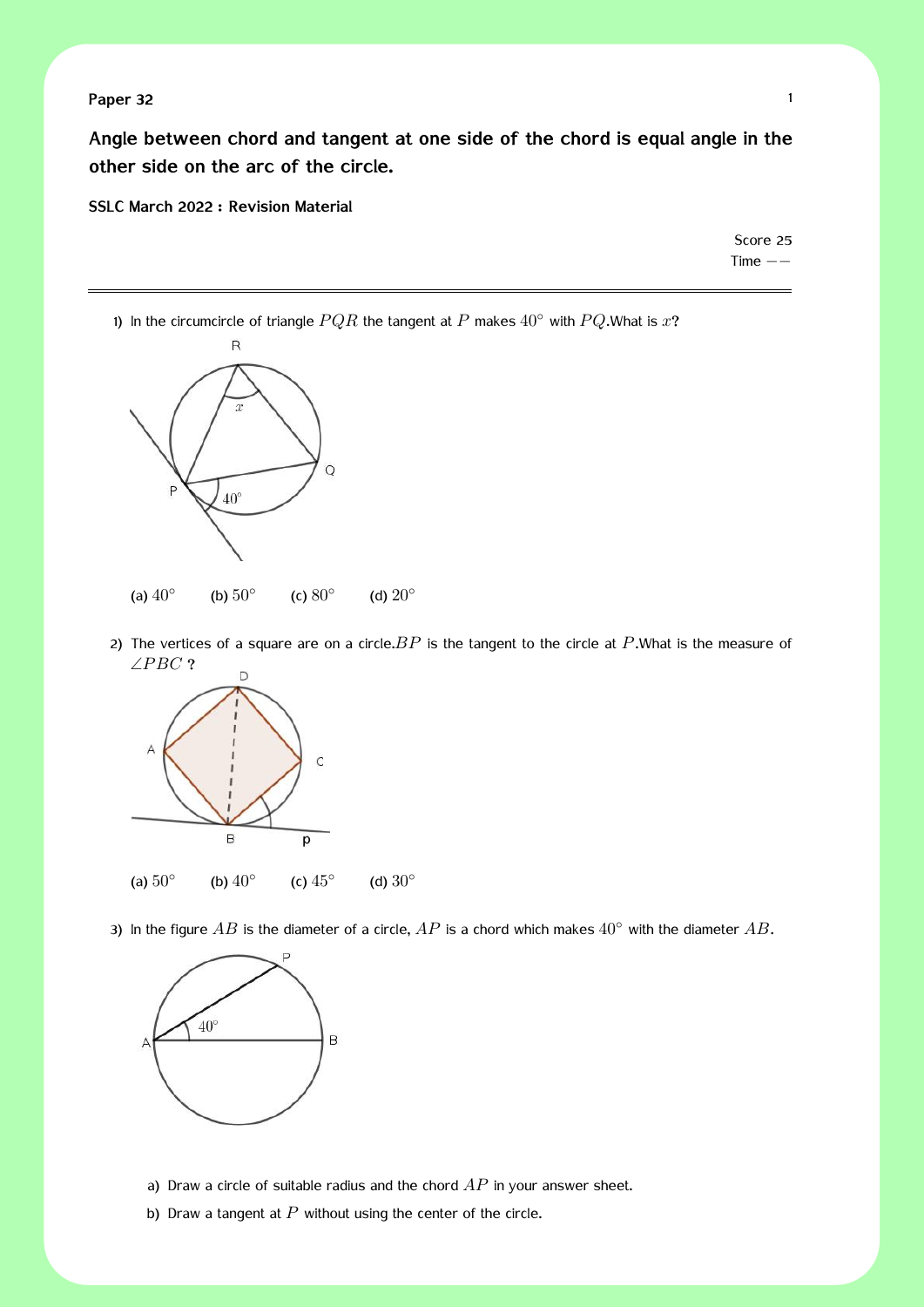2) In the figure tangents to the circle at the vertices  $A$  and  $B$  of triangle  $ABC$  makes  $30^{\circ}$  angle at  $P$ .



- a) What is the measure of ∠*P AB* and ∠*P BA*?
- b) Find the measure of ∠*ACB*?

5)  $PT$  is the tangent to the circumcircle of triangle  $ABC$  at  $A$ .If  $AC = AB$ ,  $\angle A = 40^{\circ}$  then



- a) What is the measure of ∠*C* and ∠*B*
- b) Is PT parallel to *BC*?Explain

6) In triangle *ABC O* is the center of the circumcircle. $\angle BOC = 140^\circ$ 



- a) What is the measure of ∠*BAC*?
- b) If *P C* is the tangent at *C* then what is the measure if ∠*BCP*?

7) In  $\triangle ABC$  the tangent at  $\hat{A}$  on the circumcircle of the triangle makes  $70^\circ$  with  $AB$ .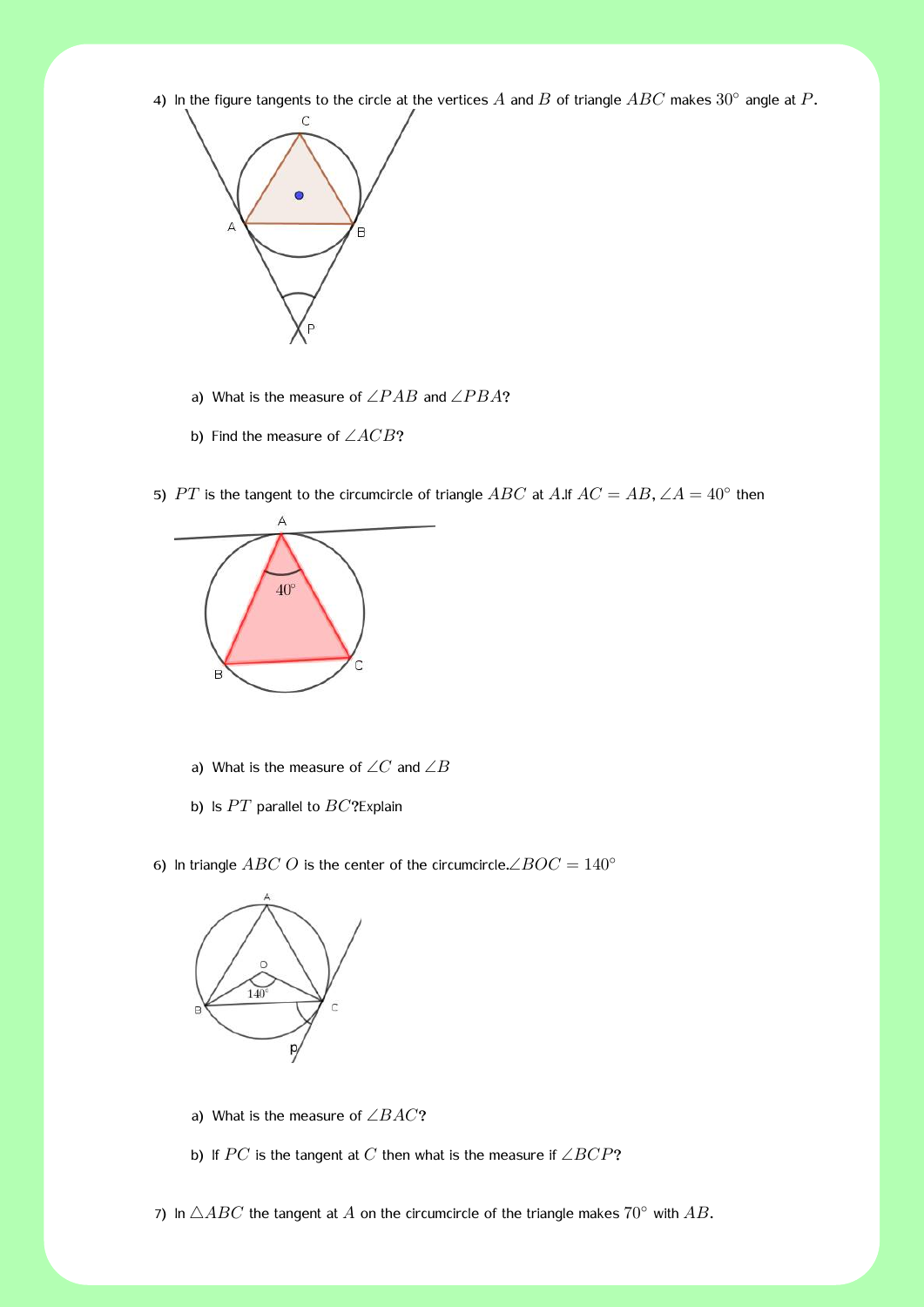

- a) What is the measure of ∠*ACB*?
- b) What is the measure of ∠*AOB*?

8) In the figure *O* is the center of the circle,  $x, y, z$  are in arithmetic sequence.



- a) Find *x, y* and *z*
- b) What is the measure of ∠*BAP*?
- c) If the radius of the circle is 10cm then what is the length of the chord *AB*?
- 9) Draw a circle of radius 3cm. Mark a point at the distance 7cm away from the center of the circle. Construct two tangents to the circle from the outer points.
- 10) *ABCDE* is a regular pentagon.*AD* and *BD* are the diagonals.The tangents to the circumcircle inter sect at *P*



- a) What is the measure of ∠*E* and ∠*C*.
- b) Write the measure of ∠*ADE* and ∠*BDC*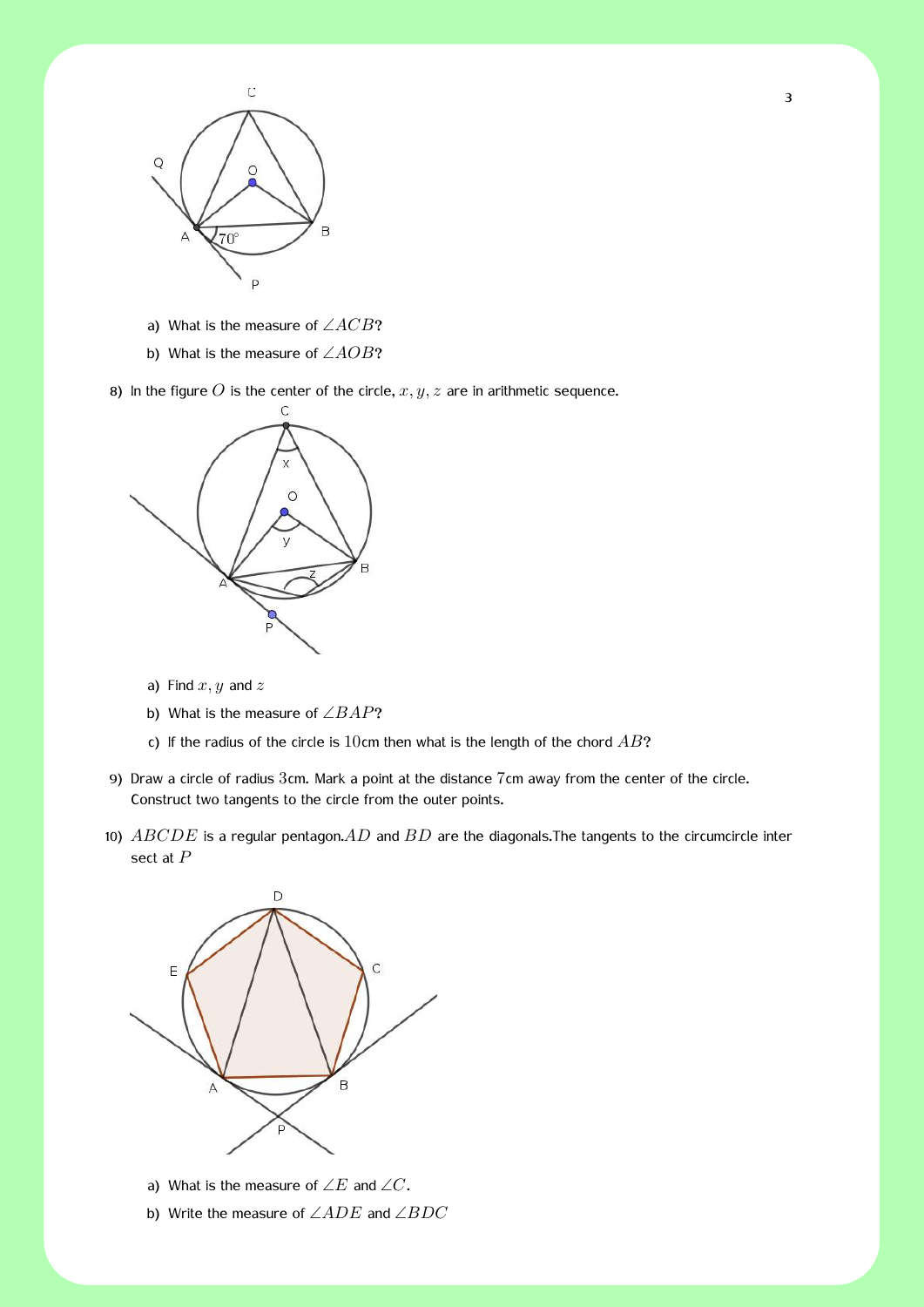4 c) What is the measure of ∠*P AB* and ∠*P BA*

d) Find the angle  $APB$ ?

### Answers

1) 40<sup>°</sup>

2) 45*◦*

- 3) a) Draw this circle, diameter and the chord as shown in the figure.
	- b) Join *BP* . Draw an angle of 40*◦* with vertex at *P* and *BD* as an arm . Other angle will be the tangent
- 4) a)  $\angle PAB = \angle PBA = 75^\circ$ 
	- b)  $\angle ACB = 75^\circ$
- 5) a)  $\angle B = \angle C = 70^\circ$ 
	- b) We know that ∠*B* and angle between chord *AB* with tangent are equal.Since ∠*B* = ∠*C* we can write ∠*B* and the angle between *AB* and tangent are equal. These are alternate interior angles. Equality of alternate interior angle shows that  $B$  is parallel to the tangent.

$$
6) \quad a) \angle BAC = 70^{\circ}
$$

b) 70*◦*

- 7) a) ∠*ACB* = 70*◦*
	- **b**) ∠*AOB* =  $140°$

8) a) 
$$
x = \frac{y}{2}
$$
,  $x + z = 180^{\circ}$ \nSince  $x, y, z$  are in arithmetic sequence  $x + y = 2y$ \nThat is  $2y = 180$ ,  $y = 90^{\circ}$ ,  $x = 45^{\circ}$ ,  $z = 135^{\circ}$ 

b) 45*◦*

- c) <sup>10</sup>*<sup>√</sup>* 2
- 9) *⋆* Draw a circle with center *O* and radius 3cm . Mark a point at the distance 7cm away from *O*. Join *OP*
	- $\star$  Draw the circle with  $OA$  as the diameter. This circle intersect the first circle at  $A$  and  $B$ .
	- $\star$  Draw the lines  $PA$  and  $PB$ . These are the tangents to the circle. (Note that this construction is based on the facts that tangent is perpendicular to the radius and angle in the samicircle is 90*◦* )
- 10) a)  $\angle E = \angle C = \frac{540}{5} = 108^\circ$ 
	- b) ∠*ADE* = 36*◦* (use angle sum property in triangle *ADE*) ∠*BDC* = 36*◦*
	- c) ∠*ADB* = 108 *−* 72 = 36*◦* ∠*P AB* = ∠*P BA* = 36*◦*
	- d)  $\angle P = 180 72 = 36°$

1

<sup>1</sup> Compiler : John P.A, sjpuzzles@gmail.com , jpavpz@gmail.com *|* 9847307721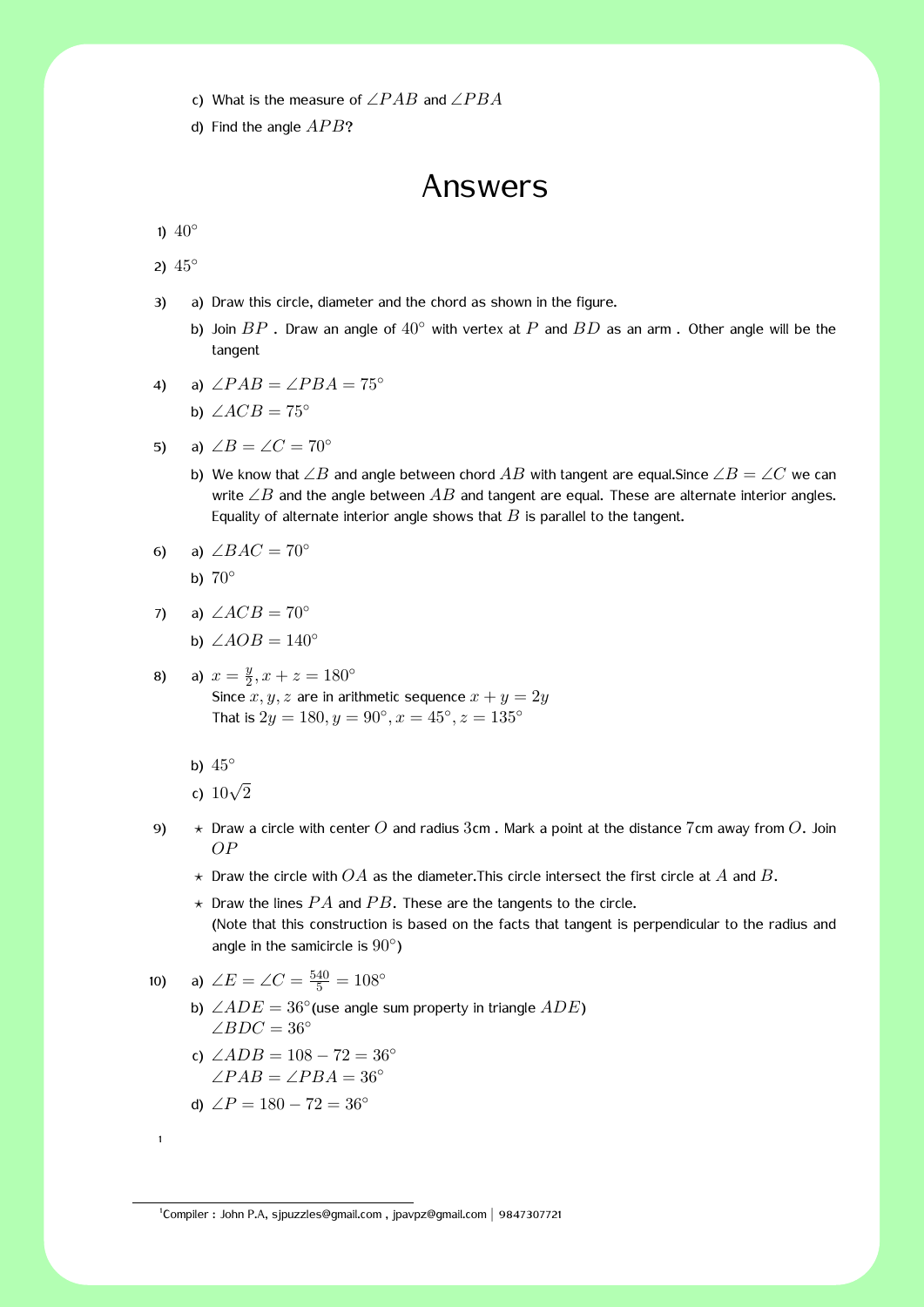**Paper 32** 1

ഞാ**ണം തൊട്ടവരയും തമ്മിലുള്ള കോൺ ഞാണിന്റെ മ**റുവസത്തെ വൃത്തഭാഗത്തി്ലെ കോണി്ന് **Ȑലĥം .**

**SSLC March 2022 : Revision Material**

Score 25 Time *−−*

1) ത്രികോണം  $PQR$ ന്റെ  $P$  യിലൂടെയുള്ള പരിവൃത്തത്തിന്റെ തൊടുവര  $40^\circ$  കോൺ  $PQ$ എന്ന വശവമായി ഉണ്ടാക്കന്നം.  $x_$ എത്ര?



2) സമചഇരത്തിന്റെ ശീർഷങ്ങൾ വൃത്തത്തിലെ ബിന്ദുക്കളാണ് . $BP$  എന്ന വര  $P$ യീലൂടെയുള്ള തൊടുവരയാണ് സമച<sub>≌്</sub>….<br>. ∠*PBC* എത്?



3) ചിത്രത്തിൽ  $AB$  വ്യാസമാണ് ,  $AP$  എന്ന വര വ്യാസവുമായി  $40^\circ$ രൂപീകരിക്കുന്ന.



- a) അനയോജ്യമായ ആരമുള്ള വൃത്തം വരക്കുക . $AP$ വരക്കുക.
- b)  $P$ യിലൂടെ വൃത്തകേന്ദ്രം ഉപയോഗിക്കാതെ തൊടുവര വരക്കുക.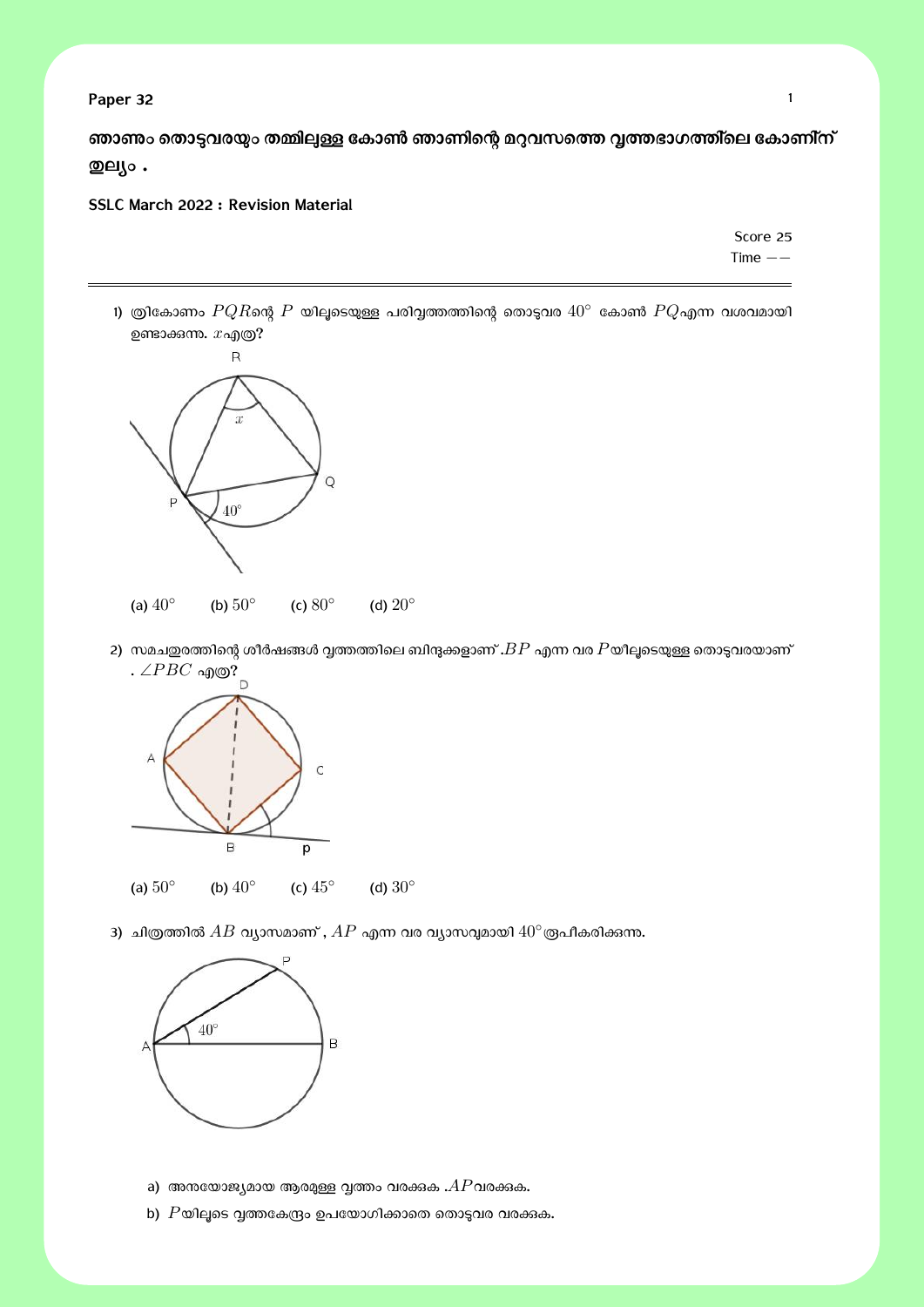4) ത്രികോണം  $ABC$ യുടെ  $A, B$ എന്നീ ശീർഷങ്ങളി്ലൂടെ പരിവൃത്തത്തിനള്ള തൊടുവരകൾ  $P$  യിൽ  $30^{\circ}$ കോൺ ര്രുപീകരിക്കുന്നു.



- a)  $∠PAB$  and  $∠PBA$ എന്നീ കോണളവുകൾ എഴുഇക?
- b) ∠*ACB*എɃ?
- 5) ത്രികോണം  $ABC$  യുടെ  $A$ യിലൂടെ പരിവൃത്തത്തിന്റെ തൊടുവരയാണ്  $PT$ .  $AC = AB$ ,  $\angle A = 40^{\circ}$ ആയാൽ



- a)  $\angle C$ , $\angle B$ എന്നീ അളവുകൾ എത്ര?
- b)  $PT$ എന്ന വര  $BC$ യ്ക്ക് സമാന്തരമാണോ?വിശദീകരിക്കുക
- 6) ത്രികോണം  $ABC$ യിൽ  $O$  പരിവ്വത്തകേന്ദ്രമാണ് .∠ $BOC = 140°$



- a) ∠*BAC*എɃ?
- b)  $PC$  എന്നത്  $C$ യിലൂടെയുള്ള തൊടുവരയായാൽ ∠ $BCP$ എത്ര?
- 7)  $\triangle ABC$  യിൽ  $\hat{A}$  യിലൂടെയുള്ള പരിവൃത്തത്തത്തിന്റെ തൊട്ടവര  $AB$ എന്ന വശവുമായി  $70^{\circ}$ രൂപീകരിക്കുന്നു.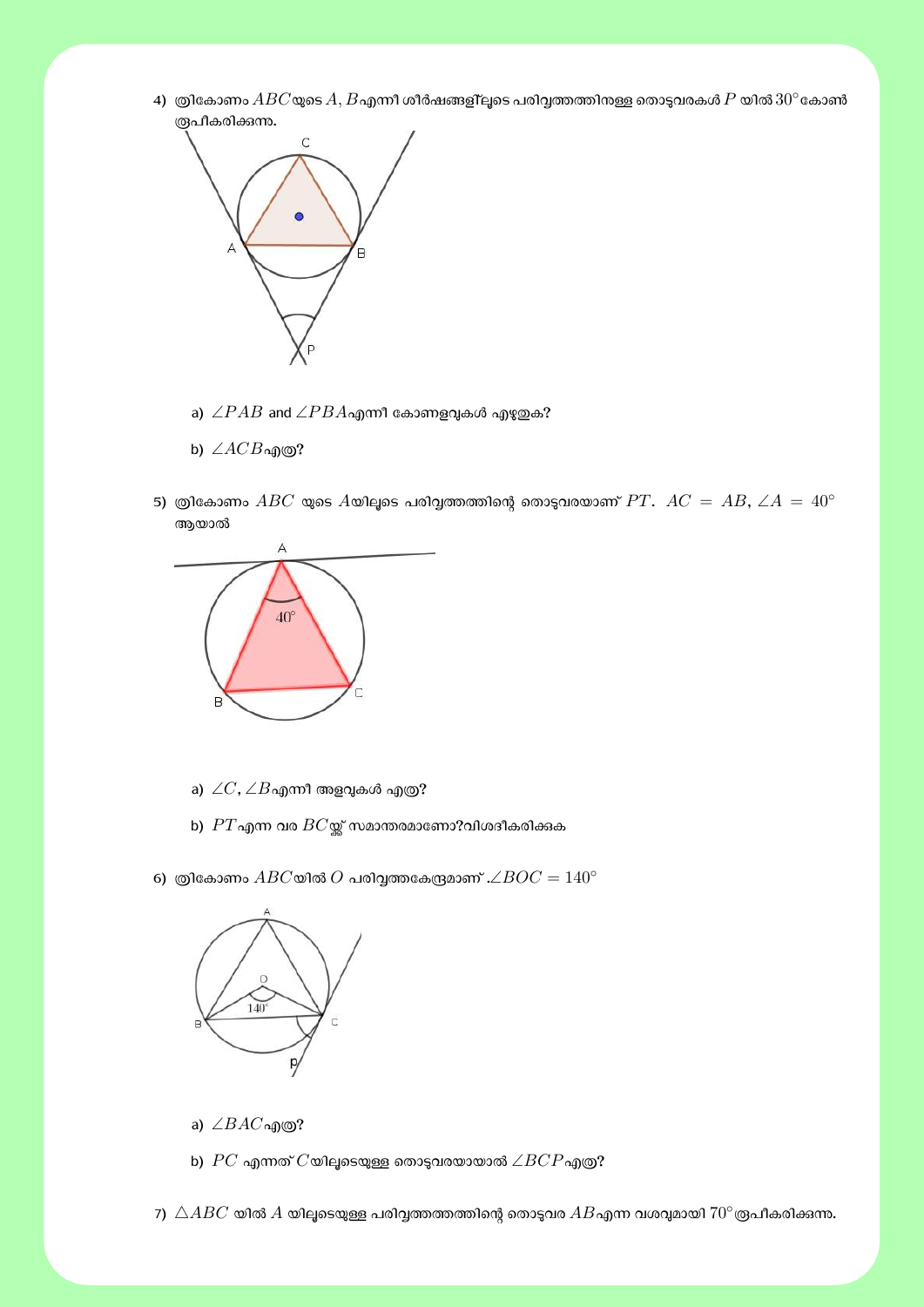

a) കോൺ ∠ $ACB$ എത്ര?

b) കോൺ ∠ $AOB$ എത്ര?

8) ചിത്രത്തിൽ  $O$  വൃത്തകേന്ദ്രമാണ് ,  $x, y, z$  സമാന്തരശ്രേണിയിലാണ് .



a) *x, y, z*എɃ?

- b) ∠*BAP*എɃ?
- c) വൃത്തത്തിന്റെ ആരം $10$ സെന്റീമീറ്റർ ആയാൽ  $AB$ യുടെ നീളമെത്ര?
- 9) 3സെന്റീമീറ്റർ ആരമുള്ള വൃത്തം വരക്കുക. കേന്ദ്രത്തിൽ നിന്നം 7സെന്റീമീറ്റർ അകലെയുള്ള ബിന്ദു അടയാളപ്പെടുത്തുക ഈ ബിന്ദുവിൽ നിന്നം വൃത്തത്തിലേക്ക് തൊടുവരകൾ വരക്കുന്ന .
- $10)$   $ABCDE$  സമപഞ്ചളജമാണ് . $AD$  ,  $BD$  വികർണ്ണങ്ങളാണ് .തൊടുവരകൾ  $P$ യിൽ ഖണ്ഡിക്കന്ന



- a) ∠ $E$  , ∠ $C$ കോണളവുകൾ എഴുതുക.
- b)  $∠ADE$  ,  $∠BDC$ എന്നീ അളവുകളെത്ര?
- c) ∠*P AB* ,∠*P BA*എɃ?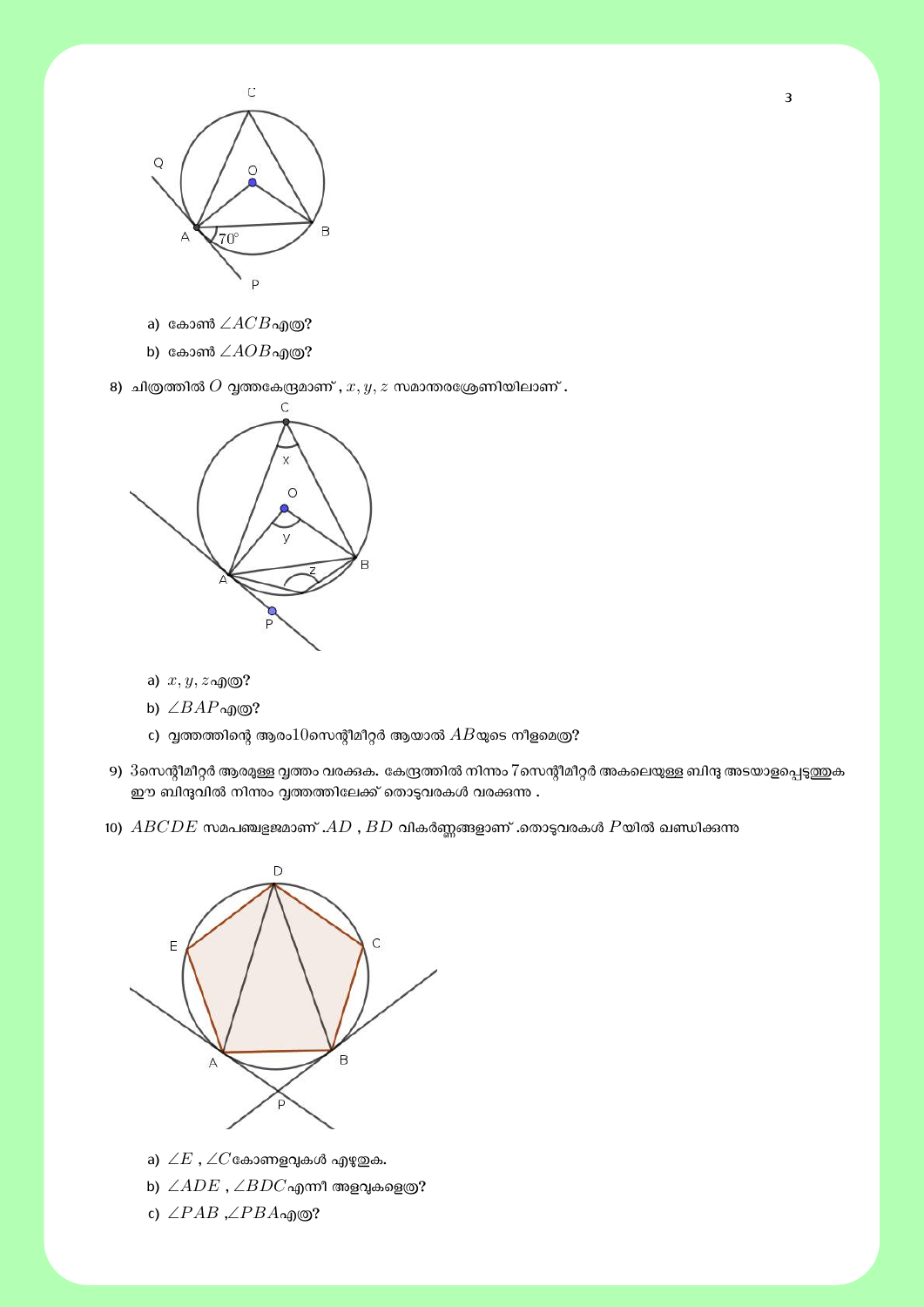d) കോണ്ട  $APB$ എത്ര?

## Answers

1)  $40^\circ$ 

2) 45*◦*

- 3) a) വൃത്തം , വ്യാസം , ഞാൺ എന്നിവ വരക്കുക.
	- b)  $BP$ വരക്കക .  $P$  ശീർഷമായി  $40^\circ$ വരക്കക . മറ്റേ ളജം തൊടുവരയായിരിക്കം.
- 4) a)  $\angle PAB = \angle PBA = 75^\circ$

b)  $\angle ACB = 75^\circ$ 

- 5) a)  $\angle B = \angle C = 70^{\circ}$ 
	- b)  $C$ യിലൂടെയുള്ള തൊടുവരയും  $AC$ എന്ന വശവും തമ്മിലുള്ള കോൺ  $\angle B$ യ്ക്ക് ഇല്യമാണ് . $AC = BC$ ആയതിനാ<mark>ൽ</mark> ∠*B* = ∠*A* അതായത് തൊടുവരയും  $AC$ യും തമ്മിലുള്ള കോൺ  $\angle A$ യ്ക്ക് ഇല്യം.ഏകാന്തരകോണകളുടെ ഇല്യതയിൽ നിന്നും തൊടുവര  $AB$ യ്ക്ക് സമാന്തരമാണ്.
- 6) a)  $\angle BAC = 70^\circ$ b) 70*◦*
	-
- 7) a) ∠*ACB* = 70*◦*
	- **b**) ∠*AOB* =  $140°$
- 8) a)  $x = \frac{y}{2}$  $\frac{y}{2}$ ,  $x + z = 180^\circ$  $x, y, z$  സമാന്തരശ്രേണിയിൽ ആയതിനാൽ  $x + y = 2y$  $2y = 180, y = 90°, x = 45°, z = 135°$ 
	- b) 45*◦*
	- c) <sup>10</sup>*<sup>√</sup>* 2
- 9) *⋆* Draw a circle with center *O* and radius 3cm . Mark a point at the distance 7cm away from *O*. Join *OP*
	- *⋆* Draw the circle with *OA* as the diameter.This circle intersect the first circle at *A* and *B*.
	- $\star$  Draw the lines  $PA$  and  $PB$ . These are the tangents to the circle. (Note that this construction is based on the facts that tangent is perpendicular to the radius and angle in the samicircle is 90*◦* )

10) a) 
$$
\angle E = \angle C = \frac{540}{5} = 108^{\circ}
$$
  
b)  $\angle ADE = 36^{\circ}$   
 $\angle BDC = 36^{\circ}$ 

c)  $∠ADB = 108 - 72 = 36°$ ∠*P AB* = ∠*P BA* = 36*◦*

d) 
$$
\angle P = 180 - 72 = 36^{\circ}
$$

1

1 Compiler : John P.A, sjpuzzles@gmail.com , jpavpz@gmail.com *|* 9847307721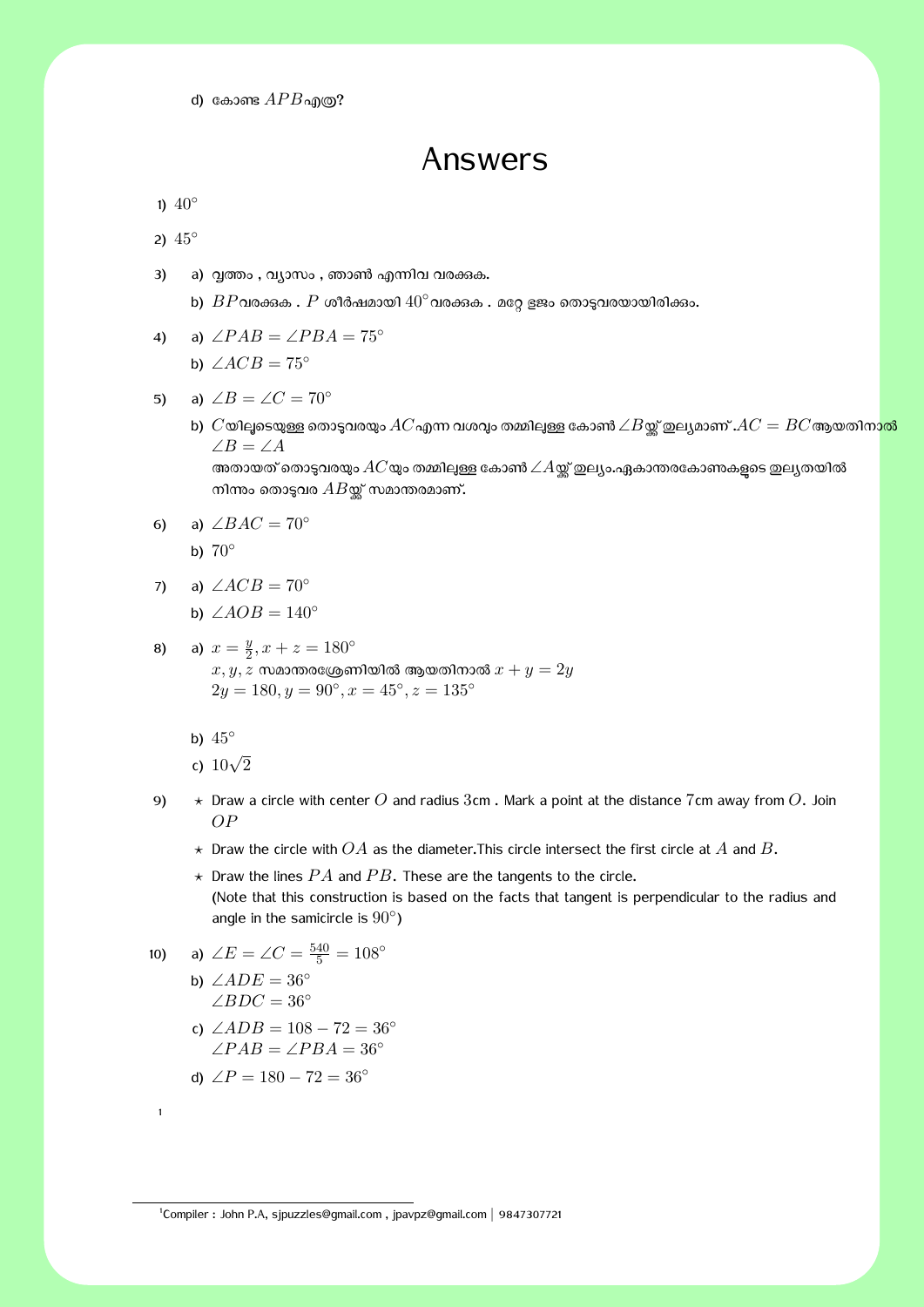**Paper 33** 1

### **Tangents :Tangent and chord,incircle and in-radius**

#### **SSLC March 2022 : Revision Material**

Score 25 Time *−−*

1) In the figure  $PC$  is a tangent to the circle from the outerpoint  $P$ .If  $PA = 1$  and  $AB = 2$  then what is the length of  $PC$ ?



- 2) What is the radius of the incircle of an equilateral triangle of side 6cm
	- (a)  $\sqrt{3}$ (b)  $\sqrt{2}$ (c)  $1$  (d)  $3$
- 3) In the figure  $PC$  is a tangent to the circle.Another line cut the circle at  $A$  and  $B$ .  $PC = 4, AB = 6$



- a) If  $PA = x$  then form an equation using the given measurements
- b) Find the length *P A*
- 4) The hypotenuse of a right triangle is 18cm and radius of the incircle is 3.
	- a) What is the perimeter of this triangle.
	- b) Find the area of the triangle.
- 5) In the figure a circle touches the sides of a quadrilateral .



Prove that  $AB + CD = AD + BC$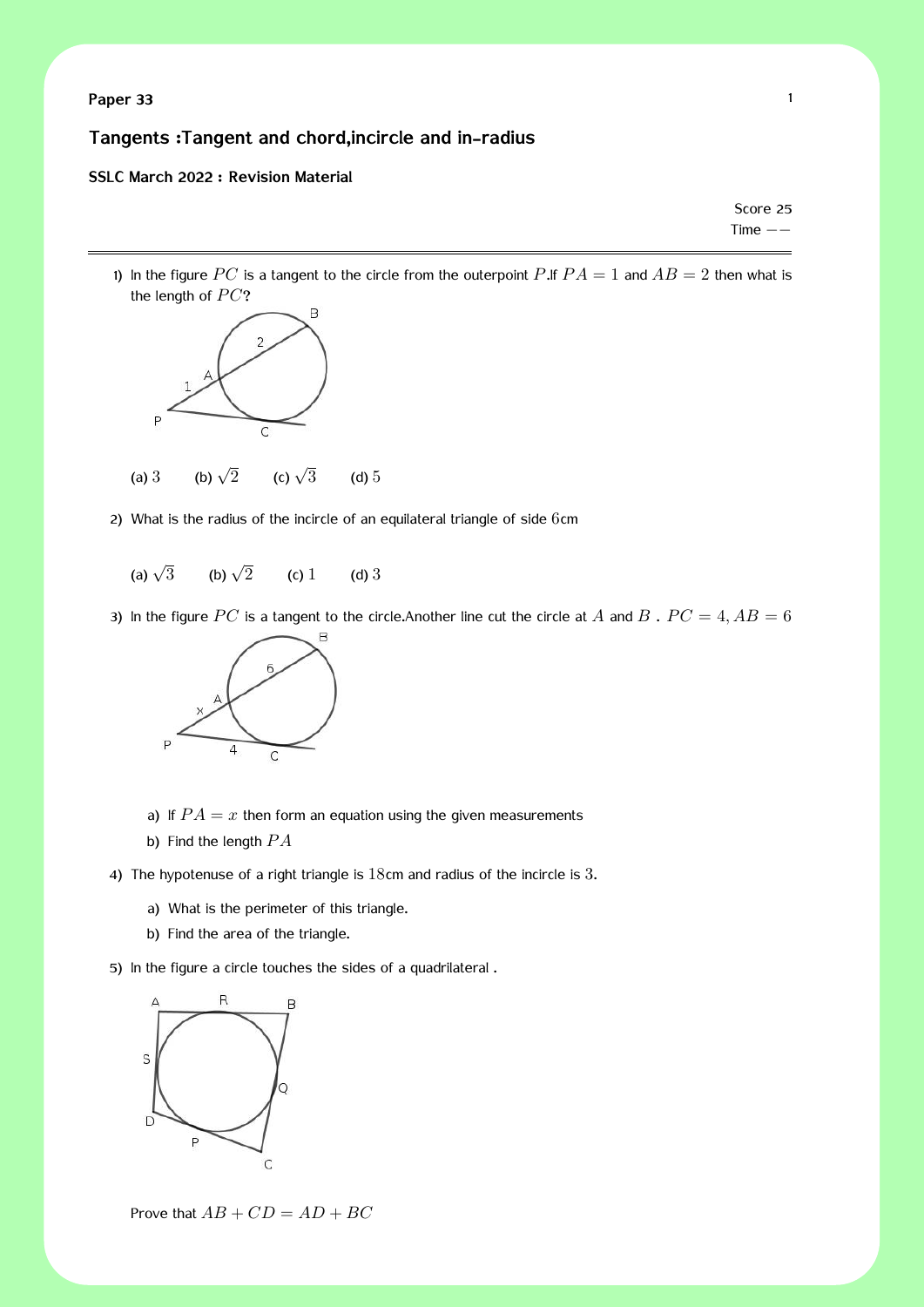2 6) Draw an angle of suitable measure.Construct a circle which touches the arms of the angle as shown in the figure.



- a) Where is the center of the circle located ?
- b) Write the principle of construction.
- 7) *P* is a point outside the circle.A line from *P* intersect the circle at *A* and *B*. Another line from *P* touches the circle at *T*



- a) Draw a rough diagram as given above. Join *AP* and *BP* in your diagram.
- b) Mention the similar triangles
- c) Prove that  $PA \times PB = PT^2$

8) In triangle  $ABC$ ,  $AB = 7$ cm,  $\angle A = 40^\circ$ ,  $\angle B = 60^\circ$ 

- a) Draw the triangle using the given measurements
- b) Construct its incircle(the circle touches the sides)
- c) Measure the radius of the incircle and write aside
- 9) In the figure the circle passing through *B* intersect the side *AB* at *P*. The circle touches the mid point *D* of side  $AC$ . Also given that the sides  $AB = AC$



- a) Write the equation connecting *AP, AB* and *AD*
- b) Prove that  $AP = \frac{1}{4} \times AB$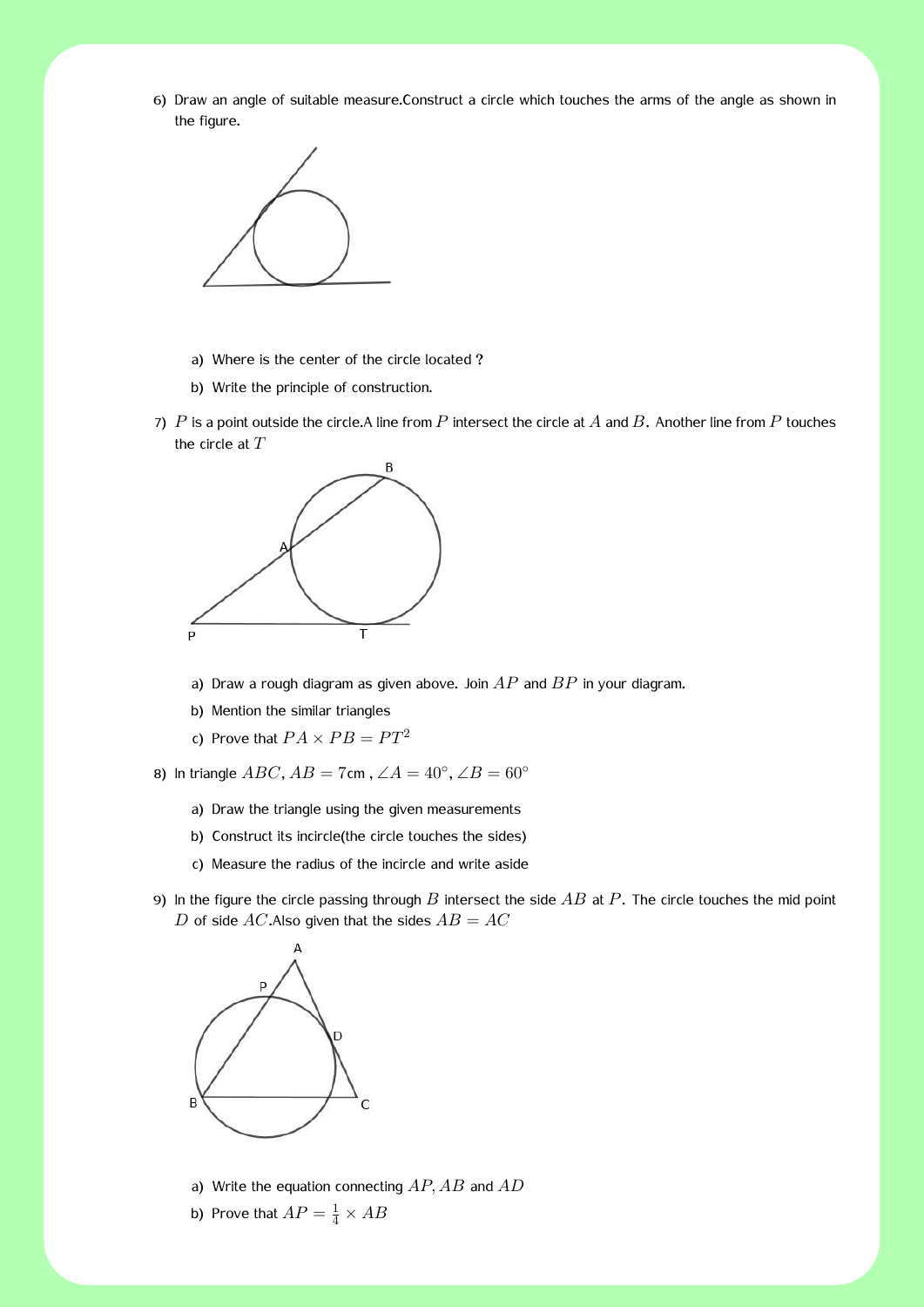10) Look at the picture given below.A circle touches the sides of the triangle  $ABC$  . This circle is known as incircle of the triangle.

The sides opposite to the vertices *A, B* and *C* are denoted by *a, b, c* and the radius of the incircle is *r*. Sides are tangents to the incircle and radii are marked to the touching points .The center of the circle are joined to the vertices of the triangle by doted lines.These lines divide the triangle into three small triangles. As we know the sum of the small triangles gives the area of triangle *ABC*



Study the following calculations. Let **A** be the area of triangle *ABC*.  ${\bf A}=\frac{1}{2}$  $rac{1}{2}ar + \frac{1}{2}$  $rac{1}{2}$ *br* +  $rac{1}{2}$  $rac{1}{2}cr$  ${\bf A}=\frac{{\bf I}}{2}$  $\frac{1}{2}r(a+b+c)$ If  $\frac{a+b+c}{2} = s$  then  $\mathbf{A} = rs$ 

- a) In the above calculation we considered side and radius perpendicular. Is this correct ? Why?
- b) Sides of a right triangle are 6*,* 8*,* and 10.What is its area and perimeter
- c) What is the radius of the incircle of this right triangle?
- d) If area and perimeter of a triangle are equal then what is the radius of its incircle
- e) What is the radius of the incircle of an equilateral triangle of side *a*

# Answers

$$
1) \sqrt{3}
$$

$$
2) \sqrt{3}
$$

3) a) 
$$
PA \times PB = PC^2
$$
  
\n $x(x+6) = 4^2$   
\n $x^2 + 6x = 16$ 

- b)  $x^2 + 6x + 9 = 16 + 9 = 25$  $(x+3)^2 = 25, x+3 = 5, x = 2$  $PA = 2$
- 4) a) Let *a* and *b* be the perpendicular sides . *r* =  $\frac{a+b-c}{2}$  =  $\frac{a+b-18}{3}$ <br>3 =  $\frac{a+b-18}{2}$ , *a* + *b* − 18 = 6, *a* + *b* = 24 So perimeter is  $24 + 18 = 42$

b) 
$$
s = \frac{42}{2} = 21
$$
  
 $A = rs = 3 \times 21 = 63$ 

5) a) 
$$
AR = AS, BR = BQ, DP = DS, CP = CQ
$$
  
b) Adding these equations  $AR + BR + DP + CP = AS + BQ + DS + CQ$ 

 $AB + CD = AD + BC$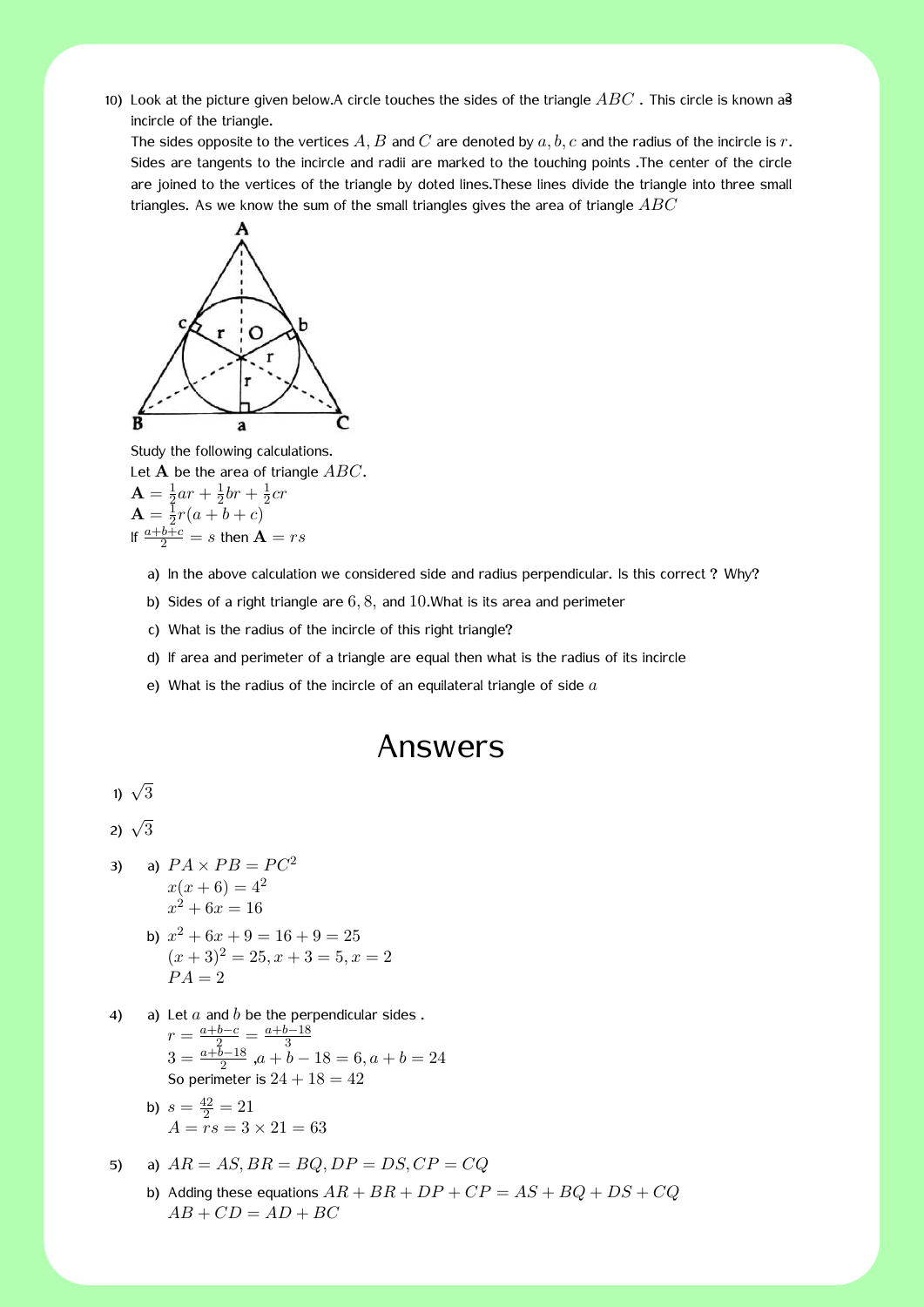- 4 6) a) Center will be on the angle bisector.Draw the angle and its bisector. Mark a point on the bisector and perpendicular from that point to an arm. Draw a circle with this point on the bisector as the center and perpendicular distance as the radius. The circle touchs the arms
	- b) Radius is perpendicular to the tangent.
- 7) a) Draw the figure



- b)  $\angle PTA = \angle TBP, \angle P$  is common. *△P T A* and *△P T B* are similar  $\frac{PA}{PT} = \frac{PT}{PE}$  $\overline{PR}$   $\overline{PR}$   $\overline{PB}$  =  $\overline{PT}$ <sup>2</sup>
- 8) a) Draw the triangle with the given measurements. Draw bisectors of two angles.
	- b) The bisectors meet at a point.That point will be the center of the circle .
	- c) Draw a perpendicular from the center to one arm , the perpendicular distance will be the radius .Complete the circle.

9) a) 
$$
AP \times AB = AD^2
$$

- b)  $AP \times AB = (\frac{AC}{2})^2$  $AP \times AB = \frac{AB^2}{4}$  $A$  *x*  $AP \times AB = AB^2$ ,  $4AP = AB$ ,  $AP = \frac{1}{4}AB$
- 10) a) Radius is perpendicular to the tangent

b) Area 
$$
24
$$
, Perimeter  $24$ 

c) 
$$
s = 12
$$
.  $r = \frac{24}{12} = 2$ 

d) 2

1

e)  $\frac{a}{2\sqrt{3}}$ 

1 Compiler : John P.A, sjpuzzles@gmail.com , jpavpz@gmail.com *|* 9847307721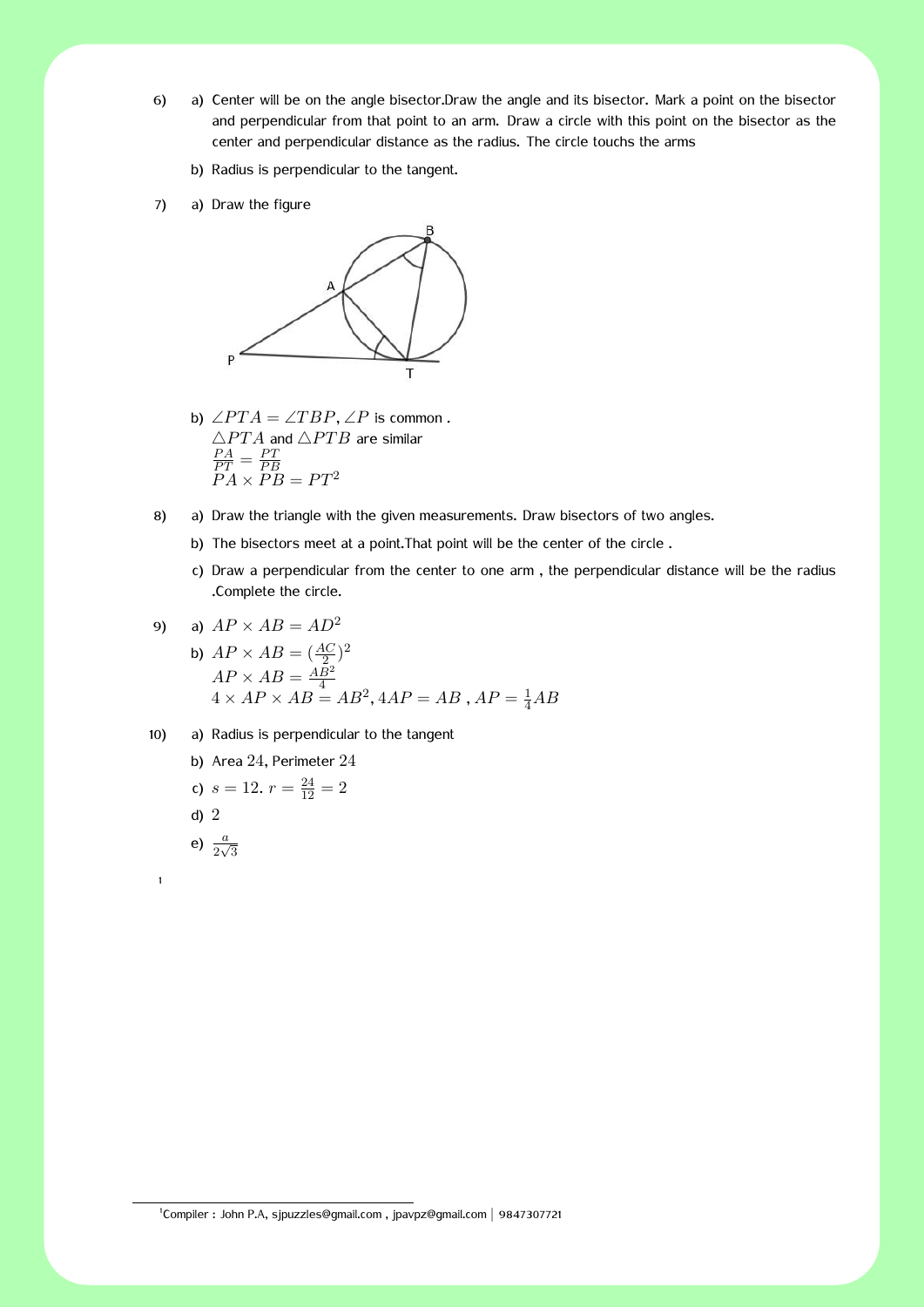**Paper 33** 1

നൊട്ടവരകൾ :തൊട്ടവര , ഞാൺ , അന്തർവ്വത്തം , അന്തർവ്വത്തആരം

#### **SSLC March 2022 : Revision Material**

Score 25 Time *−−*

1)  $PC$  എന്ന വര  $P$ യിൽ നിന്നം വത്തത്തിലേക്കുള്ള തൊടുവരയാണ് .  $PA = 1$  ,  $AB = 2$  ആയാൽ  $PC$ എ $\odot$ ?



2)  $6$ സെന്റമീറ്റർ വശമുള്ള സമളജത്രികോണത്തിന്റെ അന്തർവ്വത്തത്തിന്റെ ആരം എത്ര?

(a)  $\sqrt{3}$ (b)  $\sqrt{2}$ (c)  $1$  (d)  $3$ 

3)  $PC$  എന്നത് തൊടുവരയാണ് .മറ്റൊരു വര വ്വത്തത്തെ  $A$  ,  $B$  എന്നീ ബിന്ദുക്കളിൽ ഖണ്ഡിക്കുന്നു .  $PC =$ 



 $4, AB = 6$  ആയാൽ

.

- a)  $PA = x$  ആയാൽ സമവാകൃം രൂപീകരിക്കുക
- b)  $PA$ യുടെ നീളമെത്ര?

4) ഒരു മട്ടത്രികോണത്തിന്റെ കർണ്ണത്തിന്റെ നീളം  $18$ സെന്റീമീറ്റർ , അന്തർവ്വത്തത്തിന്റെ ആരം  $3$ സെന്റീമീറ്റർ

- a) ത്രികോണത്തിന്റെ ചുറ്റളവ് എത്ര?.
- b) ത്രികോണത്തിന്റെ പരപ്പളവ് കണക്കാക്കുക.
- 5) ഒരു ചഇർഭുജത്തിന്റെ വശങ്ങളെ തൊടുന്ന വൃത്തം വരച്ചിരിക്കുന്നു . ഇത്തരം ചഇർഭുജങ്ങളിൽ എതിർവശങ്ങളടെ ഇക ഇല്യമാണെന്ന് തെളിയിക്കുക

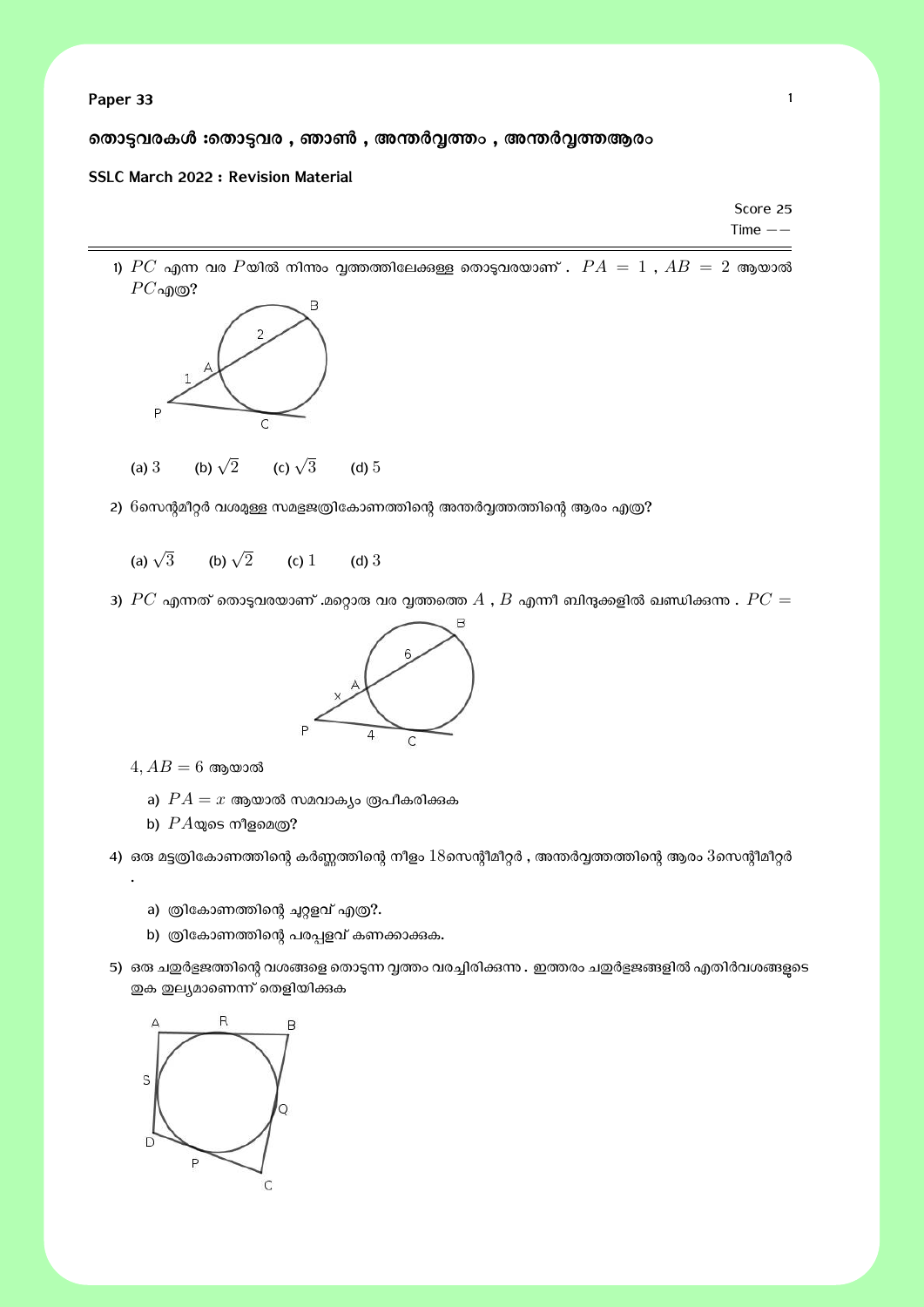- $AB + CD = AD + BC$ എന്ന് തെളിയിക്കുക
- 6) അനയോജ്യമായ അളവുള്ള കോൺ വരക്കുക.ഭുജങ്ങളെ തൊടുന്ന വ്വത്തം വരക്കുക.



- a) വൃത്തകേന്ദ്രത്തിന്റെ സ്ഥാനം എവിടെയാണ് ?
- b) നിർമ്മിതിയുടെ ജ്യാമിതീയതത്വം എഴുതുക .
- 7) വൃത്തത്തിന് പുറത്തെ ഒരു ബിന്ദുവാണ്  $P.$   $P$  യിൽ നിന്നുള്ള വര  $A$  ,  $B$ എന്നീ ബിന്ദുക്കളിൽ വൃത്തത്തെ ഖണ്ഡിക്കന്ത $\boldsymbol{P}$ യിൽ നിന്നള്ള മറ്റൊരു വര വൃത്തത്തെ  $T$ യിൽ തൊടുന്നു



- a) ഏകദേശചിത്രം വരച്ച്  $AP$ ,  $BP$ എന്നിവ പൂർത്തിയാക്കുക.
- b) ചിത്രത്തിലെ സദശത്രികോണങ്ങൾ ഏതെല്ലാം
- $\mathbf{r}$ )  $PA \times PB = PT^2$ എന്ന് തെളിയിക്കുക

8) Ƀിേകാണം *ABC*യിൽ , *AB* = 7cm , ∠*A* = 40*◦* , ∠*B* = 60*◦*

- a) തന്നിരി്രിക്കുന്ന വിവരങ്ങൾ ഉപയോഗിച്ച് ത്രികോണം വരക്കുക
- b) ത്രികോണത്തിന്റെ വശങ്ങളെ തൊടുന്ന വൃത്തം വരക്കുക
- c) ആരം അളന്നെഴുതുക
- 9)  $\omega$ ികോണം  $ABC$ യുടെ  $B$ എന്ന ശീർഷത്തിലൂടെ കടന്നപോകന്ന വൃത്തം  $AC$ യെ അതിന്റെ മധ്യബിന്ദുവിൽ തൊടുന്നു. ഈ വൃത്തം  $AB$ എന്ന വശത്തെ  $P$ യിൽ ഖണ്ഡിക്കുന്നു.  $AB = AC$ ആണ് .



a)  $AP, AB, AD$ എന്നിവ തമ്മിലുള്ള ബന്ധം എഴുതുക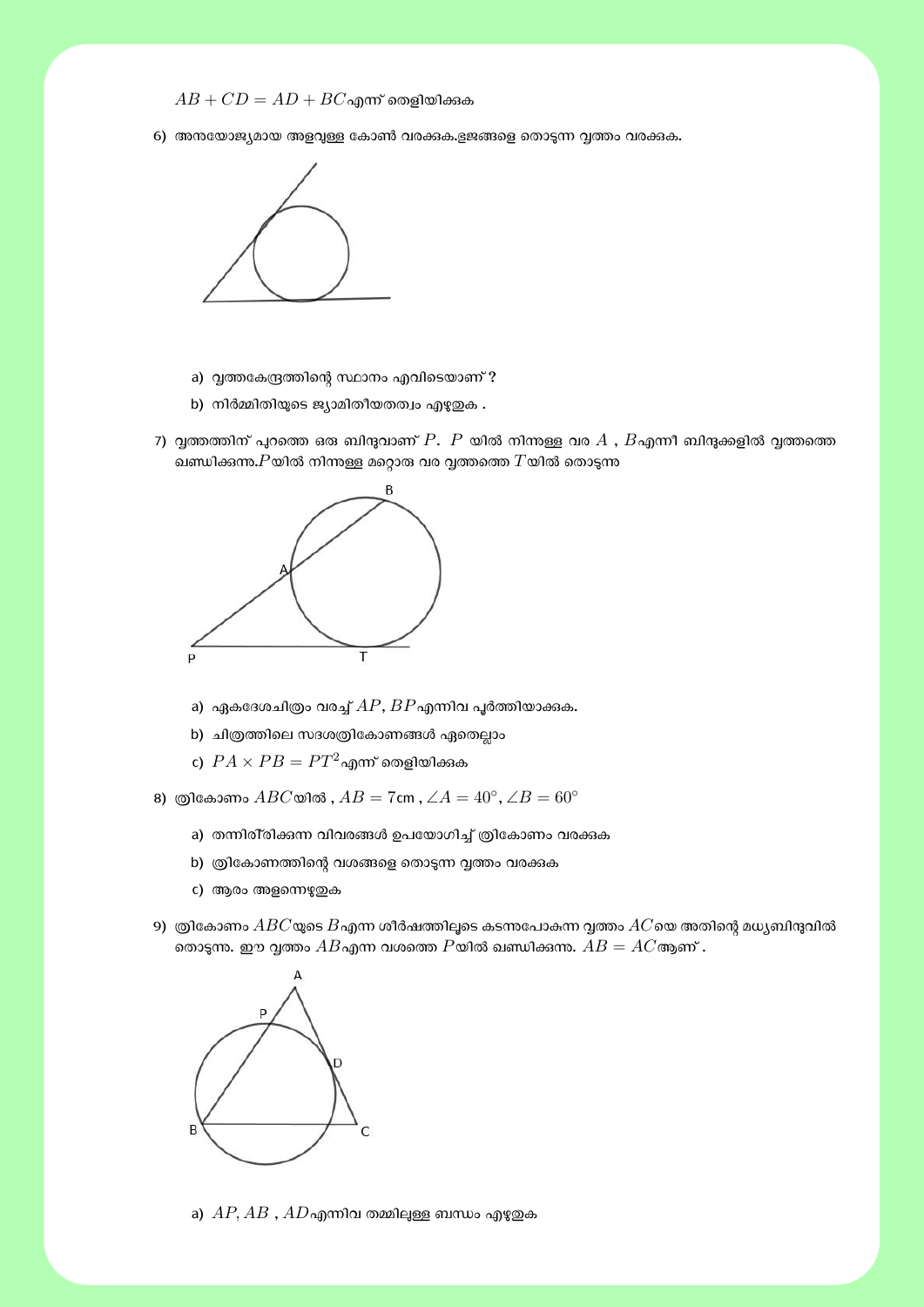- b)  $AP = \frac{1}{4} \times AB$ എന്ന് തെളിയിക്കുക
- 10) ചിത്രം നോക്കുക.വൃത്തം ത്രികോണം  $ABC$  യുടെ വശങ്ങളെ തൊട്ടിരിക്കന്നു. ഈ വ്വത്തത്തെ ത്രികോണത്തിന്റെ അന്തർവത്തം എന്ന് വിളിക്കുന്നു.

 $A, B$  ,  $C$  എന്നീ ശീർഷങ്ങൾക്ക് എതിരെയുള്ള വശങ്ങളാണ്  $a, b, c$ . കൂടാതെ വൃത്തത്തിന്റെ ആരം  $r$ ആണ് . ര്രികോണത്തിന്റെ വശങ്ങൾ വശങ്ങൾ വൃത്തത്തിന്റെ തൊട്ടവരകളാണ് .വൃത്തത്തിന്റെ കേന്ദ്രം ത്രികോണത്തിന്റെ വശങ്ങളുമായി ചേർത്ത് വരച്ചിരിക്കന്ന.ഈ വരകൾ ത്രകോണത്തെ മൂന്ന് ചെറിയ ത്രികോണങ്ങളാക്കുന്ന.ചെറിയ ത്രികോണങ്ങളുടെ പരപ്പളവുകളുടെ ഇകയാണ് ത്രികോണം  $ABC$ യുടെ പരപ്പളവ്



താഴെ കൊടുത്തിരിക്കുന്ന ക്രിയകൾ നോക്കുക.  ${\bf A}$  എന്നത് ത്രികോണം  $ABC$ യുടെ പരപ്പളവാണ് .

$$
\mathbf{A} = \frac{1}{2}ar + \frac{1}{2}br + \frac{1}{2}cr
$$
\n
$$
\mathbf{A} = \frac{1}{2}r(a+b+c)
$$
\n
$$
\frac{a+b+c}{2} = s \text{ as } \mathbf{A} = rs
$$

1

- a) ത്രികോണത്തിന്റെ വശവും അന്തർവ്വത്തത്തിന്റെ ആരവും പരസ്പരം ലംബമാകുന്നത് എങ്ങനെ
- b) മട്ടത്രികോണത്തിന്റെ വശങ്ങൾ  $6, 8, 10$ ആയാൽ ചുറ്റളവും പരപ്പളവും കണക്കാക്കുക
- c) അന്തർവ്വത്തത്തിന്റെ ആരം എത്ര?
- d) ത്രികോണത്തിന്റെ ചുറ്റളവും പരപ്പളവും ഒരേ സംഖ്യ ആയാൽ അന്തർവ്വത്തത്തിന്റെ ആരം എത്ര?
- e) വശം  $a$ ആയ സമളജത്രികോണത്തിന്റെ അന്തർവ്വത്തത്തിന്റെ ആരം എത്ര?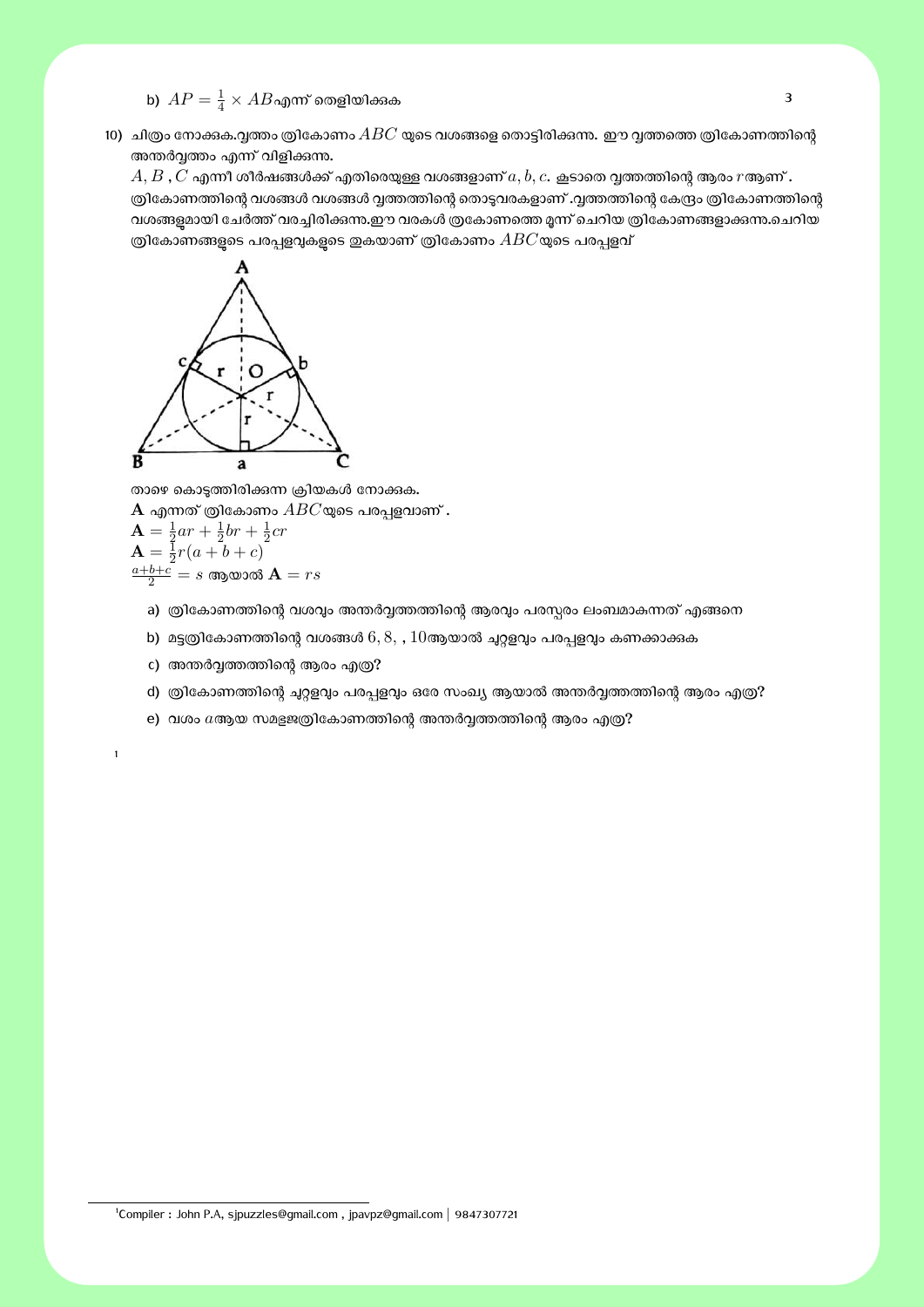### **Paper 34** 1

### **Tangents :Tangent and chord,incircle and in-radius**

#### **SSLC March 2022 : Revision Material**

Score 25 Time *−−*

1) Number of tangents that can be drawn from an outer point to a circle is

- (a) 3 (b) 1 (c) 2 (d) 4
- 2) Angle between the tangents drawn from an outer point to a circle is 90*◦* .The angle between the radii drawn from the points where the tangents touches the circle is
	- (a) 90*◦* (b) 60*◦* (c) 100*◦* (d) 80*◦*
- 3) Draw a circle of radius 3cm.Mark a point on the circle.Construct a tangent to the circle at that point.
- 4) In the figure a circle touches the sides of a quadrilateral.  $AB = 12, CD = 8, AD = 7$ .



- a) Write the relation between the sides of the quadrilateral
- b) Find the length of *BC*

5) In the figure a circle touches the sides of triangle *ABC* . Two sides *AB* and *AC* are equal



a) Write the lines of equal length shown in the figure?

b) Prove that  $BR = CR$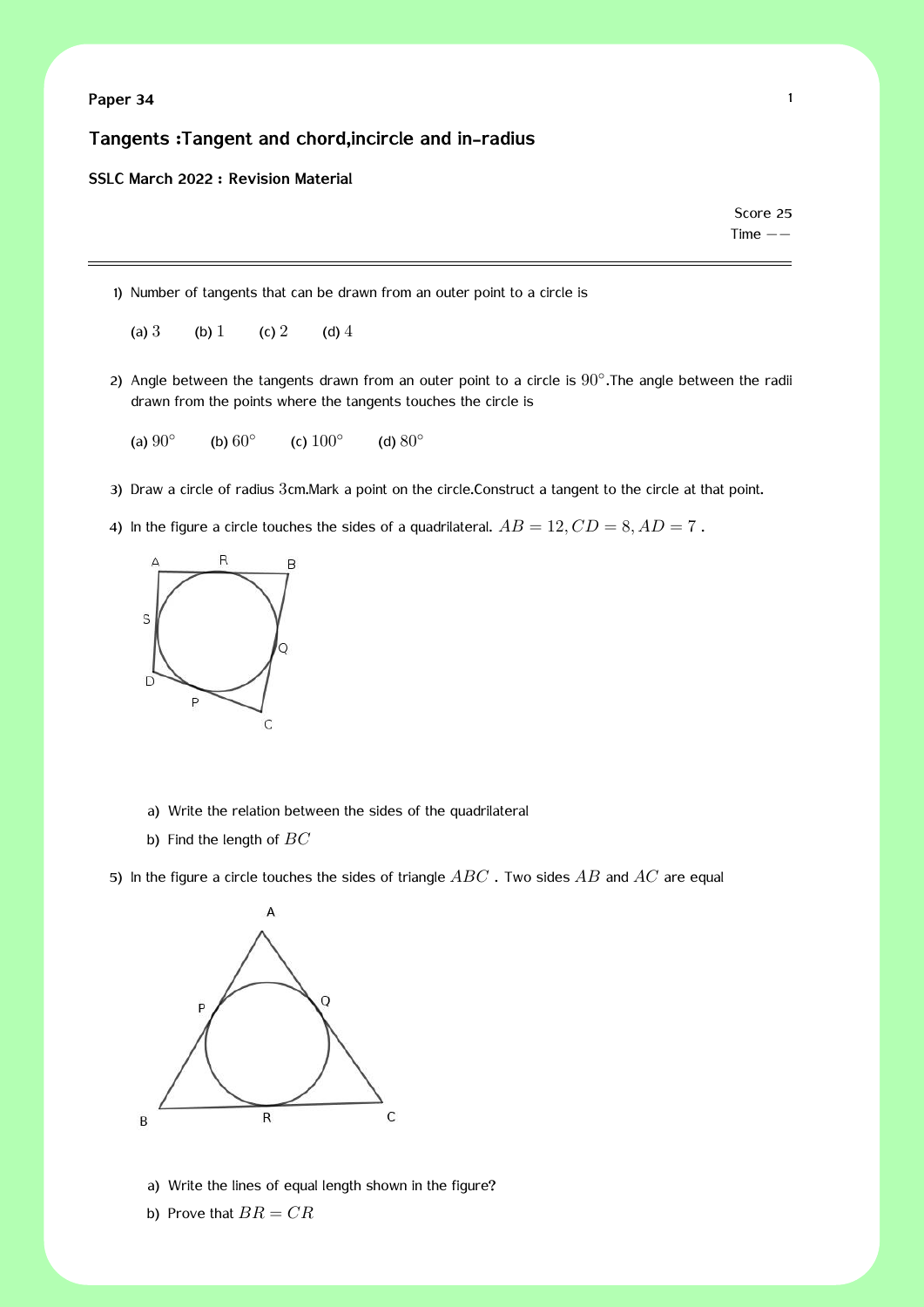2 6) In the figure *BC* is the diameter of the circle.*P* is a point on *BC* produced and *P A* is the tangent to the circle.

If  $PA = 6$  and  $PC = 3$  then



- a) Find *BC*
- b) What is the radius of the circle?
- 7) In the figure O is the center of the circle.  $PA$  is the tangent to the circle and r is the radius,  $Q$  is the mid point of *AB*.



- a) What is the measure of angle *OAP*
- b) Write a pair of equal angles
- c) Prove that  $r = \sqrt{OP \times OQ}$
- 8) *O* is the center of circles shown in the figure.*AB* and *AC* touches the small circle at *P* and *Q*. A, B, C are the points on the outer circle.



- a) If  $AP = 5$  then what is  $AQ$ ?
- b) Are the sides *AB* and *AC* equal? How can you realize it?
- c) If  $AP = 3$  and  $\angle A = 90^\circ$  then what is the radius of the small circle.
- 9) Draw an equilateral triangle of side 4cm. Construct a circle which touches the sides.
- 10) Draw a square of side 4cm. Construct a rectangle whose area is equal to the area of the square and one side is 7cm.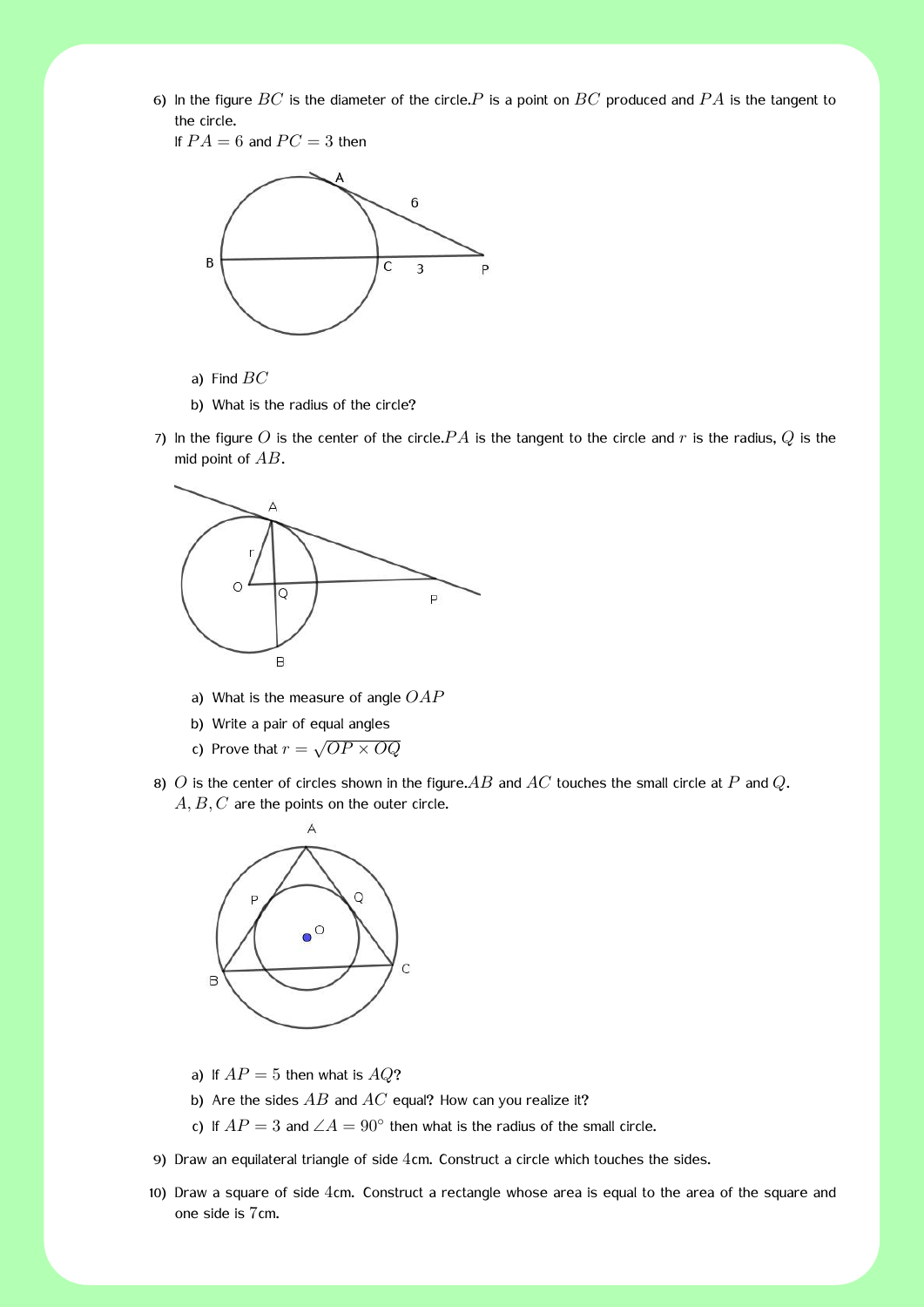# Answers 3

1) 2

2) 90*◦*

3) Draw yourself

- 4) a)  $AB + CD = AD + BC$ b)  $12 + 8 = 7 + BC$ 
	- $BC = 13$
- 5) a)  $AR = AS, BR = BQ, DP = DS, CP = CQ$ 
	- b) Adding these equations  $AR + BR + DP + CP = AS + BQ + DS + CQ$  $AB + CD = AD + BC$
- 6) a)  $BC \times PB = PA^2$ Let *x* be the length  $BC$  .  $3(3 + x) = 6^2$ ,  $3 + x = 12$ ,  $x = 9$ .  $BC = 9$ cm
	- b) Radius of the circle is 4*.*5cm
- 7) a) 90*◦*
	- b) ∠*OAQ* = ∠*OP A*
	- c) Triangles *OQA* and *OP A* are similar . The sides opposite to the equal angles are proportional.  $\frac{r}{QP} = \frac{OQ}{r}$  $\overline{OP}$  –  $\overline{r}$ <br>  $r^2 = OP \times OQ$ ,  $r = \sqrt{OP \times OQ}$
- 8) a)  $AQ = 5$ 
	- b) *AB* and *AC* are the chords of big circle. These chords are bisected by the perpendicular lines *OP* and *OQ* . Since  $AP = AQ$ ,  $2 \times AP = 2 \times AQ$ . That is  $AB = AC$ 
		- c) If  $\angle A = 90^\circ$  then  $APOQ$  will be a square.Radius is the side of the square. It is 3.





- 10) Construction can be completed as follows.
	- a) Draw a circle of suitable radius and mark the center *O*. Draw radius *OA* and produce it as in the rough diagram.
	- b) Draw tangent at *A* and complete the square *ABCD*. Side should be 4cm
	- c) Draw an arc of radius 7 cm with center *D* , cut the circle at *P* and *Q*
	- d)  $DP \times DQ = DA^2$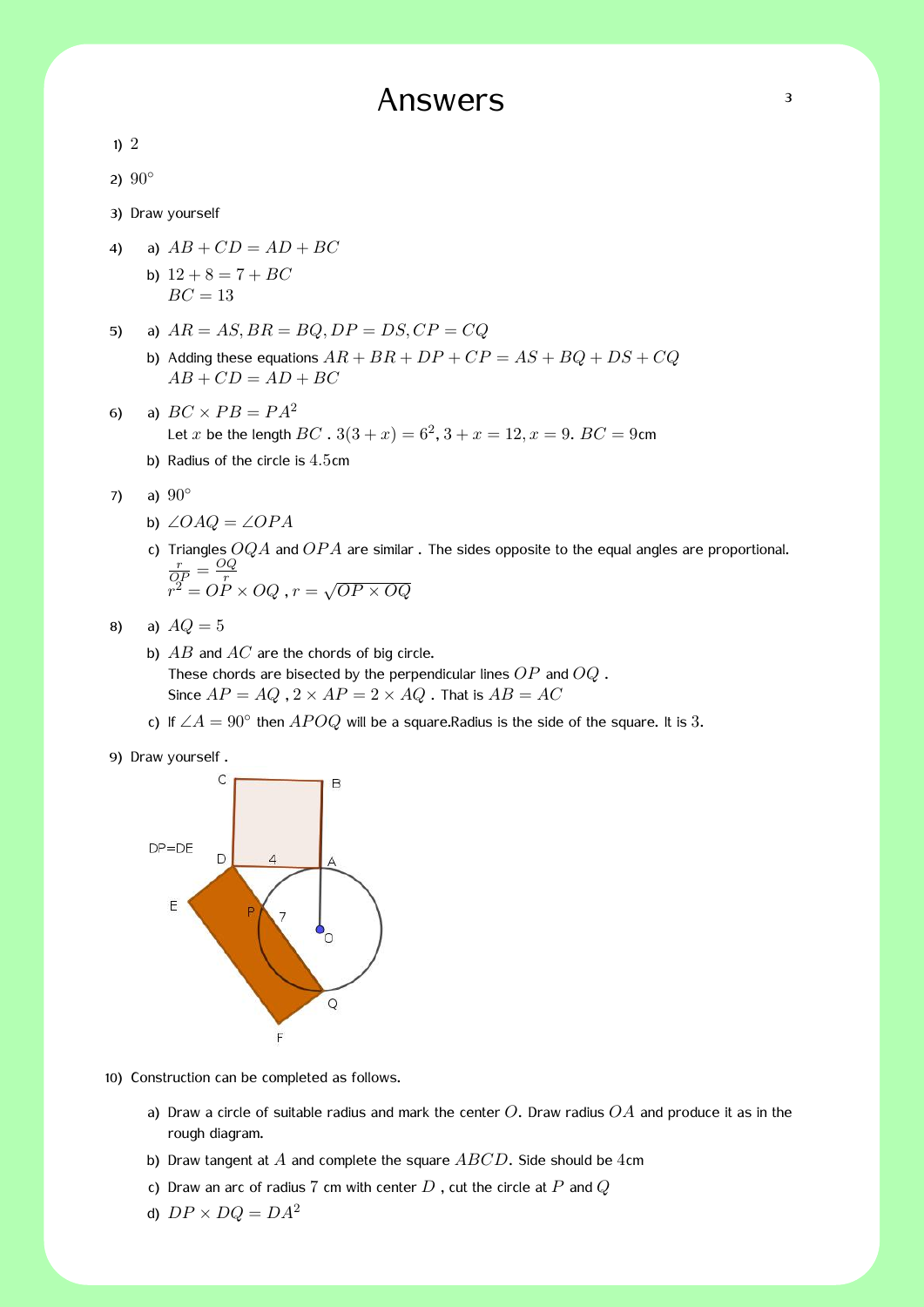e) Here  $DA = 4, DQ = 7$ . Draw a rectangle with  $DP$  as one side and  $DQ$  as another side. The area of rectangle is equal to area of the square.

1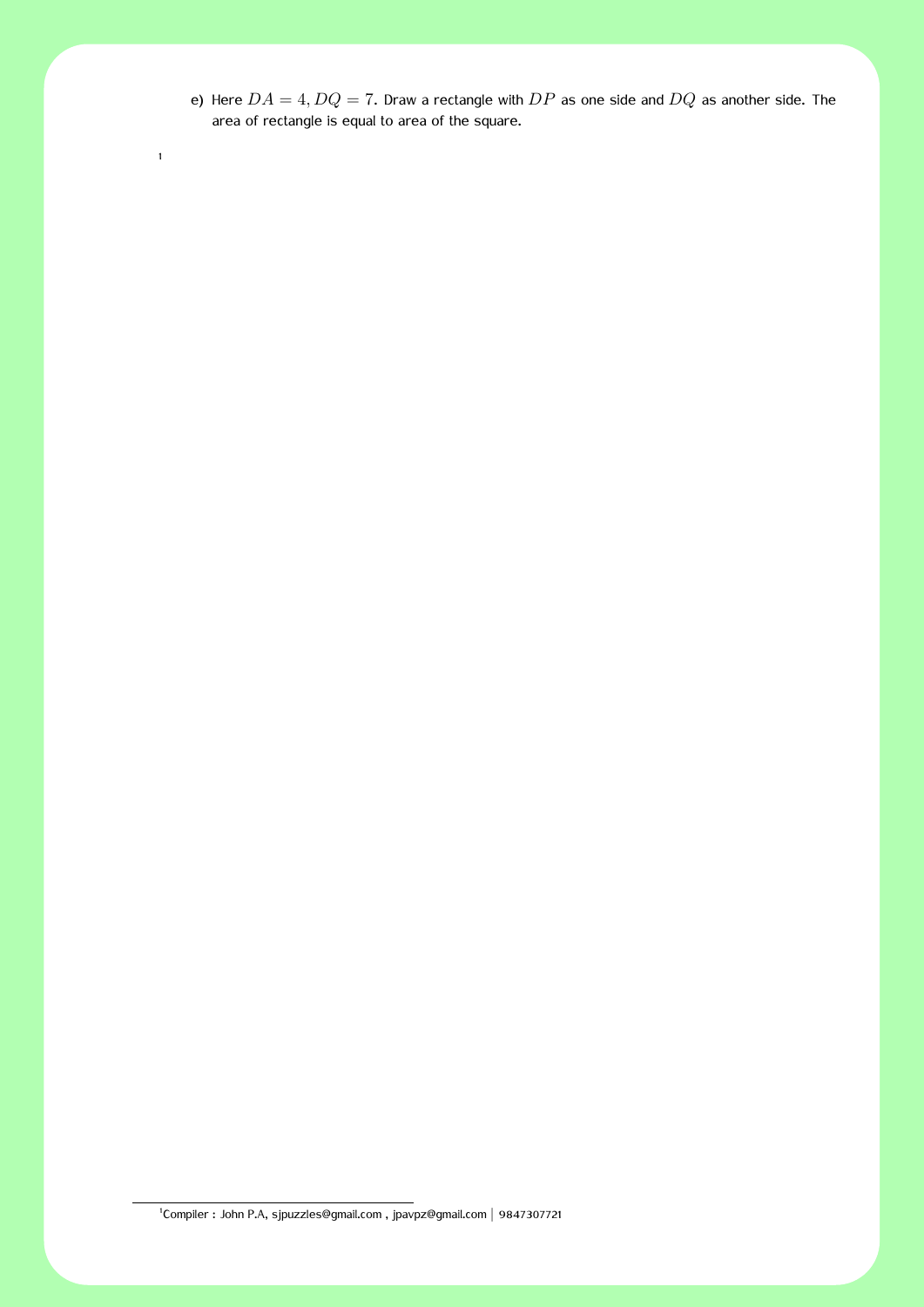### **Tangents :Tangent and chord,incircle and in-radius**

#### **SSLC March 2022 : Revision Material**

Score 25 Time *−−*

1) വ്വത്തത്തിന് പുറത്തുള്ള ബിന്ദുവിൽ നിന്നും വൃത്തത്തിലേക്ക് വരക്കാൻ കഴിയുന്ന തൊടുവരകളുടെ എണ്ണം

(a) 3 (b) 1 (c) 2 (d) 4

2) ഒരു ബിന്ദുവിൽ നിന്ന് വൃത്തത്തിലെക്ക് വരക്കുന്ന തൊടവരകൾക്കിടയിലെ കോൺ $90^\circ$ ആണ് .തൊടുന്ന ബിന്ദുവിലേക്കുള്ള ആരങ്ങൾക്കിടയിലെ കോൺ

(a) 90*◦* (b) 60*◦* (c) 100*◦* (d) 80*◦*

- 3)  $3$ ആരമുള്ള വൃത്തം വരക്കുക.വൃത്തത്തിൽ ഒരു ബിന്ദു അടയാളപ്പെടുത്തുക. ഈ ബിന്ദുവിലൂടെ വൃത്തത്തിന് തൊടുവര വരക്കുക
- 4) ഒരു വൃത്തം ചഇർളജത്തിന്റെ വശങ്ങളെ തൊടുന്നു. $AB = 12, CD = 8, AD = 7$  ആയാൽ .



- a) വശങ്ങളുടെ നീളങ്ങൾ തമ്മിലുള്ള ബന്ധമെന്ത് ?
- b) *BC*എɃ?

5) ഒരു വൃത്തം ത്രികോണം  $ABC$ യുടെ രണ്ട് വശങ്ങളെ തൊടുന്നു . $AB, AC$  എന്നീ വശങ്ങൾ ഇല്യമാണ്



- a) ചിത്രത്തിൽ കാണന്ന ഇല്യമായ നീളങ്ങൾ ഏതെല്ലാം?
- b)  $BR = CR$ എന്ന് തെളിയിക്കുക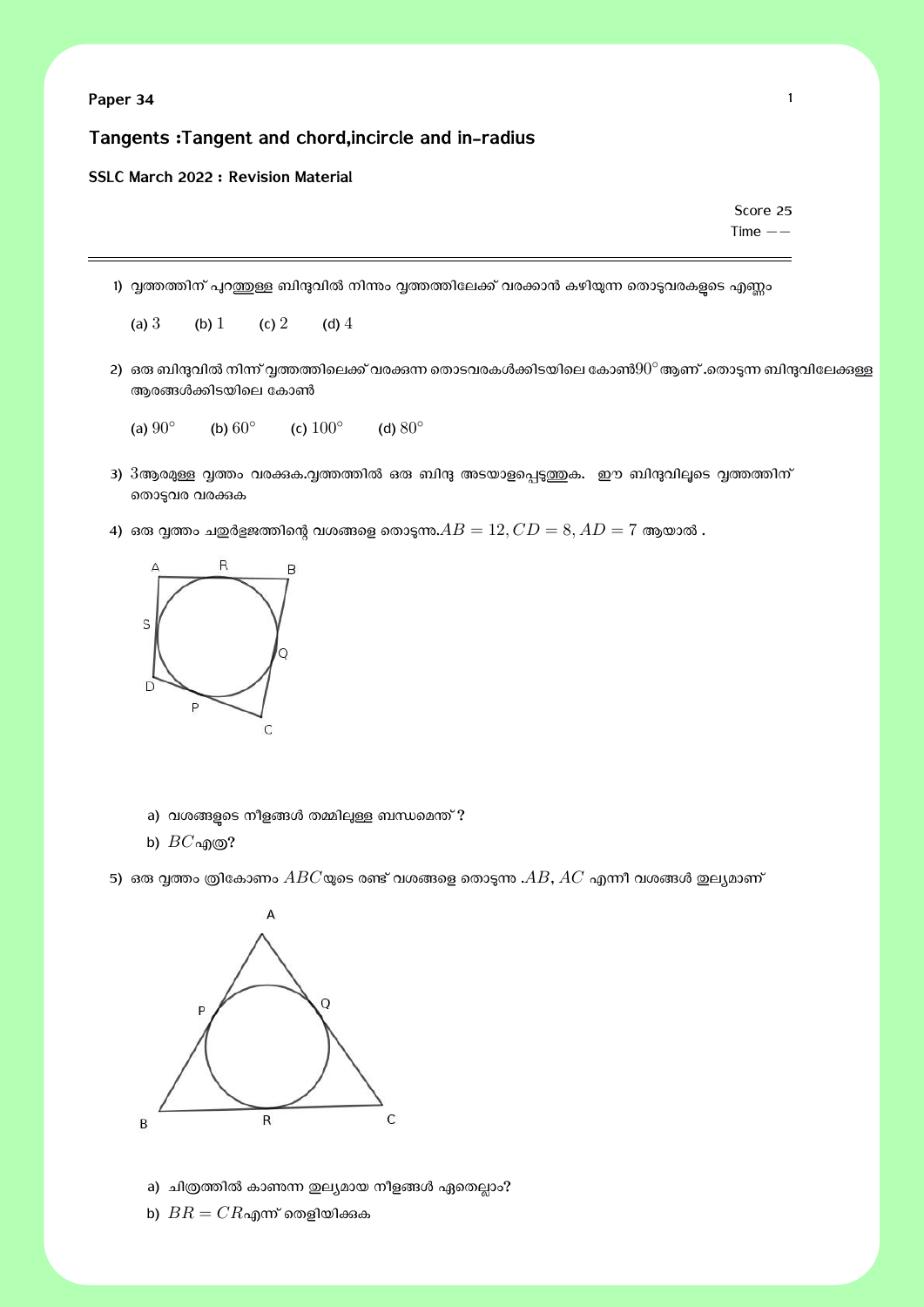$6)$  ചിത്രത്തിൽ  $BC$  എന്നത് വ്യാസമാണ് .  $PA$ തൊട്ടവരയാണ് . $PA = 6$ ,  $PC = 3$ ആയാൽ



- a)  $BC$  യുടെ നീളമെത്ര?
- b) വൃത്തത്തിന്റെ ആരം എത്ര $?$

7) ചിത്രത്തിൽ  $O$  വൃത്തകേന്ദ്രമാണ് . $PA$  തൊടുവരയും  $r$  ആരവുമാണ് ,  $Q$  എന്നത്  $AB$ യുടെ മധ്യബിന്ദുവാണ്



- a) കോൺ $OAP$ എത്ര?
- b) ഒരു ജോടി ഇല്യകോണകൾ എഴുതുക
- $\mathfrak{c}$ )  $\; r = \sqrt{OP \times OQ}$ എന്ന് തെളിയിക്കുക
- 8)  $O$  വൃത്തകേന്ദ്രമാണ് . $AB$ ,  $AC$  എന്നീ വശങ്ങൾ ചെറിയ വൃത്തത്തെ  $P$  യിലും  $Q$ ലും തൊടുന്നു.  $A, B, C$  എന്നിവ പുറത്തെ വൃത്തത്തിലെ ബിന്ദുക്കളാണ് .



- a)  $AP = 5$  ആയാൽ  $AQ$ എത്ര?
- b)  $AB$  ,  $AC$  എന്നീ നീളങ്ങൾ ഇല്യമാണോ? എങ്ങനെ മനസിലാക്കാം?
- c)  $AP = 3$  ,  $\angle A = 90^\circ$  ആയാൽ ചെറിയ വൃത്തത്തിന്റെ ആരം എത്ര.
- 9)  $4$  സെന്റീമീറ്റർ വശമുള്ള സമഭുജത്രികോണം വരച്ച് അന്തർവ്വത്തം നിർമ്മിക്കുക .
- 10) 4സെന്റീമീറ്റർ വശമുള്ള സമചഇരം വരക്കുക. സമചഇരത്തിന്റെ പരപ്പളവിന് ഇല്യമായ പരപ്പളവുള്ള 7വശമുള്ള ചതുരം വരക്കുക.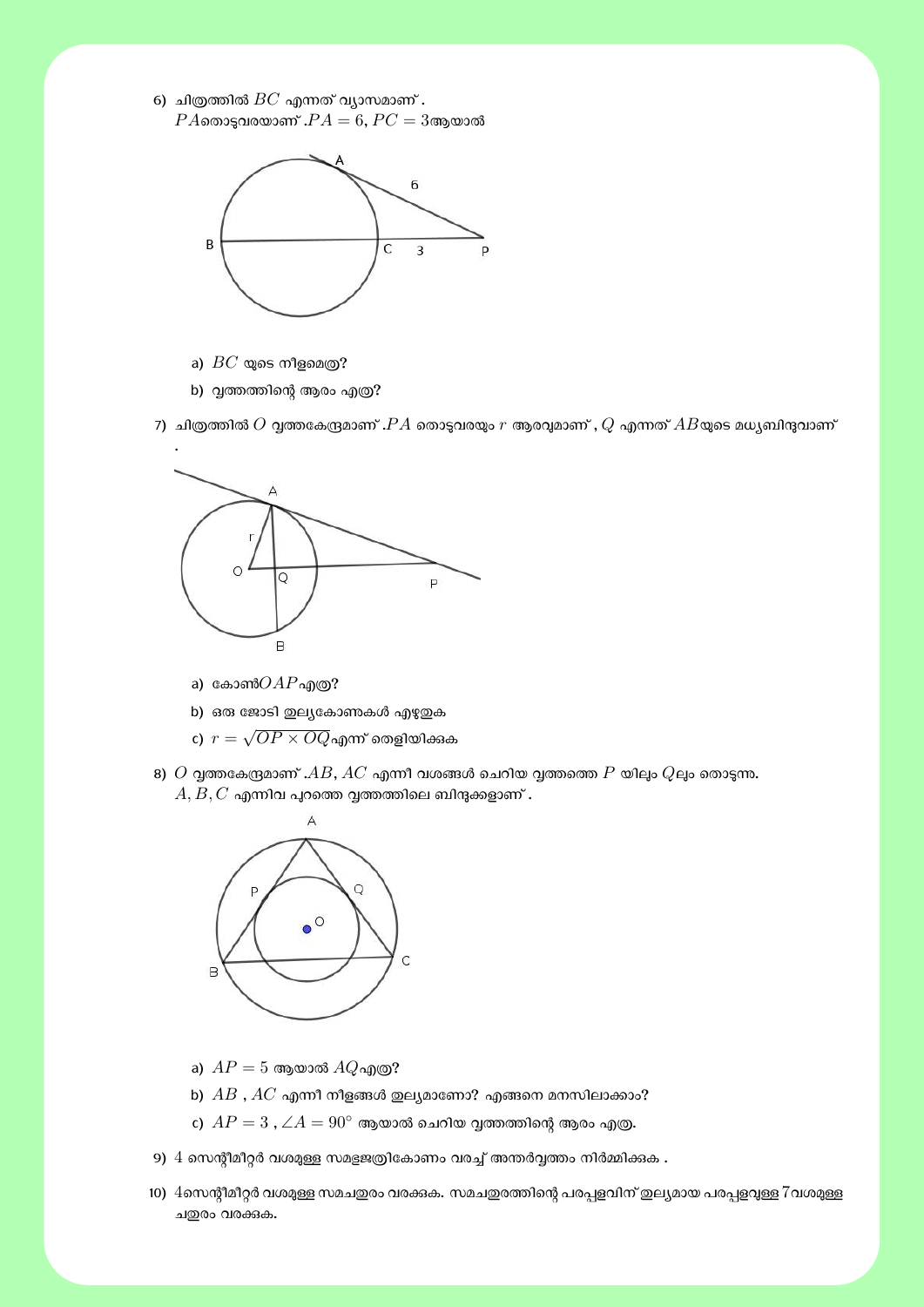# Answers 3

| ı |  |
|---|--|

2) 90*◦*

3) സ്വയം വരക്കുക

- 4) a)  $AB + CD = AD + BC$ b)  $12 + 8 = 7 + BC$  $BC = 13$
- 5) a)  $AR = AS, BR = BQ, DP = DS, CP = CQ$ 
	- b) *AR* + *BR* + *DP* + *CP* = *AS* + *BQ* + *DS* + *CQ*  $AB + CD = AD + BC$
- 6) a)  $BC \times PB = PA^2$  ${\sf Let}\ x$  എന്നത്  $BC$ യുടെ നീളമായാൽ .  $3(3+x) = 6^2, 3+x = 12, x = 9.$   $BC = 9$ സെ.മീ
	- b) വൃത്തത്തിന്റെ ആരം  $4.5$ സെ.മീ
- 7) a) 90*◦*
	- b) ∠*OAQ* = ∠*OP A*
	- c) ത്രികോണം  $OQA$  ,ത്രികോണം  $OPA$  സദശത്രികോണങ്ങളാണ് ..  $\frac{r}{QP} = \frac{OQ}{r}$  $\overline{OP}$  –  $\overline{r}$ <br>  $r^2 = OP \times OQ$ ,  $r = \sqrt{OP \times OQ}$
- 8) a)  $AQ = 5$ 
	- b)  $AB$  ,  $AC$  എന്നിവ വലിയ വ്വത്തത്തിലെ ഞാണകൾ .  $OP$  ,  $OQ$ എന്നീ ലംബങ്ങൾ ഞാണകളെ സമഭാഗം ചെയ്യന്നു .  $AP = AQ$ ,  $2 \times AP = 2 \times AQ$ . That is  $AB = AC$
	- $\epsilon$ ) ∠ $A = 90^\circ$  ആയാൽ  $APOQ$ സമചഇരമാണ് .വശം വൃത്തത്തിന്റെ ആരമാണ് . ആരം  $3$ സെ.മീ
- 9) സ്വയം വരക്കുക



- 10) താഴെ കൊടുത്തിരിക്കുന്ന വിധം നിർമ്മിതി പൂർത്തിയാക്കുക.
	- a) അനയോജ്യമായ ആരമുള്ള വ്വത്തം വരച്ച്  $O$ കേന്ദ്രമായി അടയാളപ്പെടുത്തുക.  $OA$  എന്ന ആരം വരച്ച് നീട്ടക.
	- b)  $A$ യിലൂടെ തൊടുവര വരക്കുക . സമചഇരം  $ABCD$ വരക്കുക . വശം  $4$ െസ.മീ
	- c)  $\,7$ സെമീ ആരമുള്ള ചാപം  $D$ കേന്ദ്രമായി വരക്കുക , അത്  $P$  ,  $Q$ എന്നി ബിന്ദുക്കളിൽ വ്വത്തത്തെ ഖണ്ഡിക്കുന്ന
	- d)  $DP \times DQ = DA^2$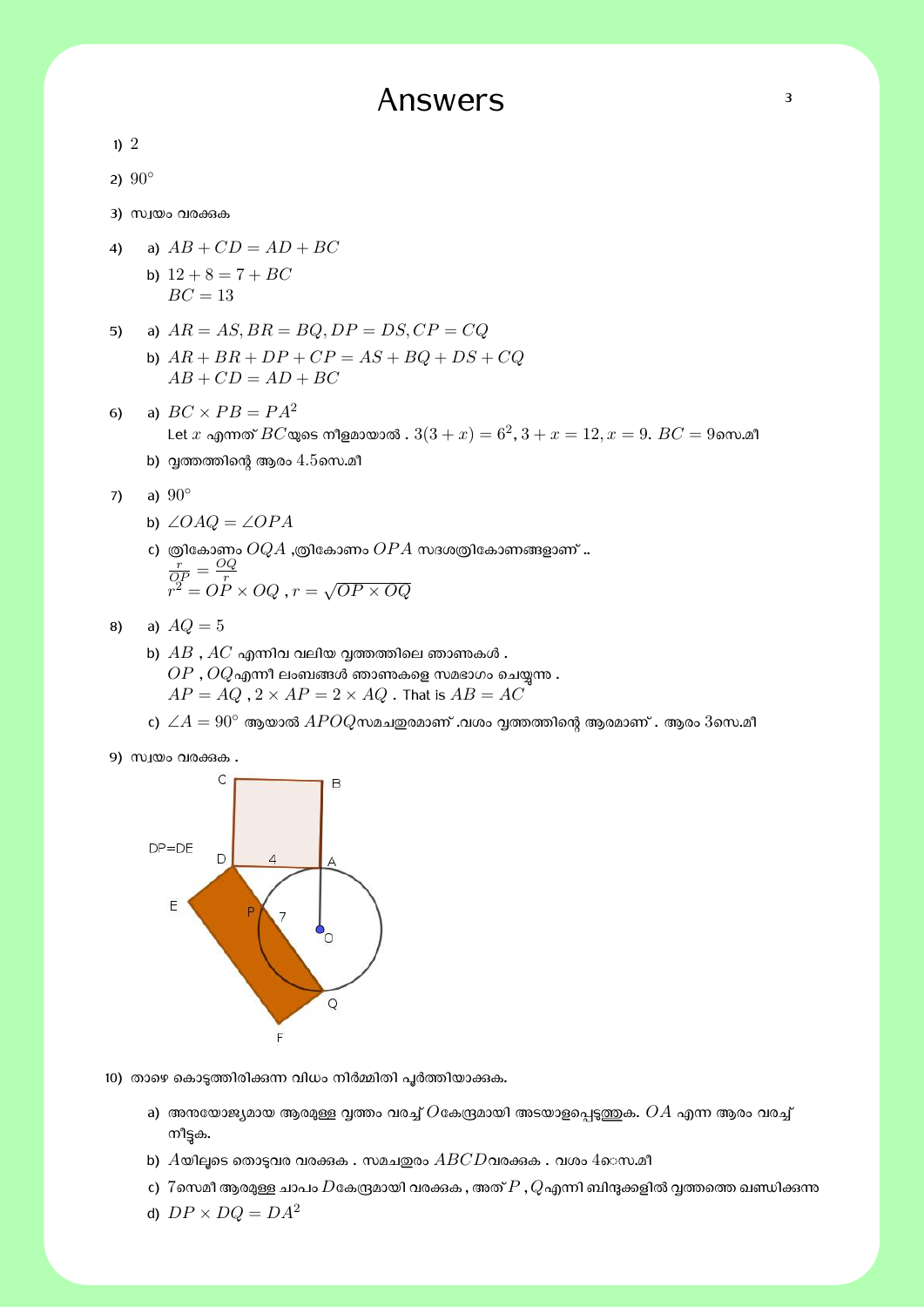e)  $DA = 4, DQ = 7$ .ഇവ വശമായി ചഇരം വരക്കുക

Compiler : John P.A, sjpuzzles@gmail.com , jpavpz@gmail.com *|* 9847307721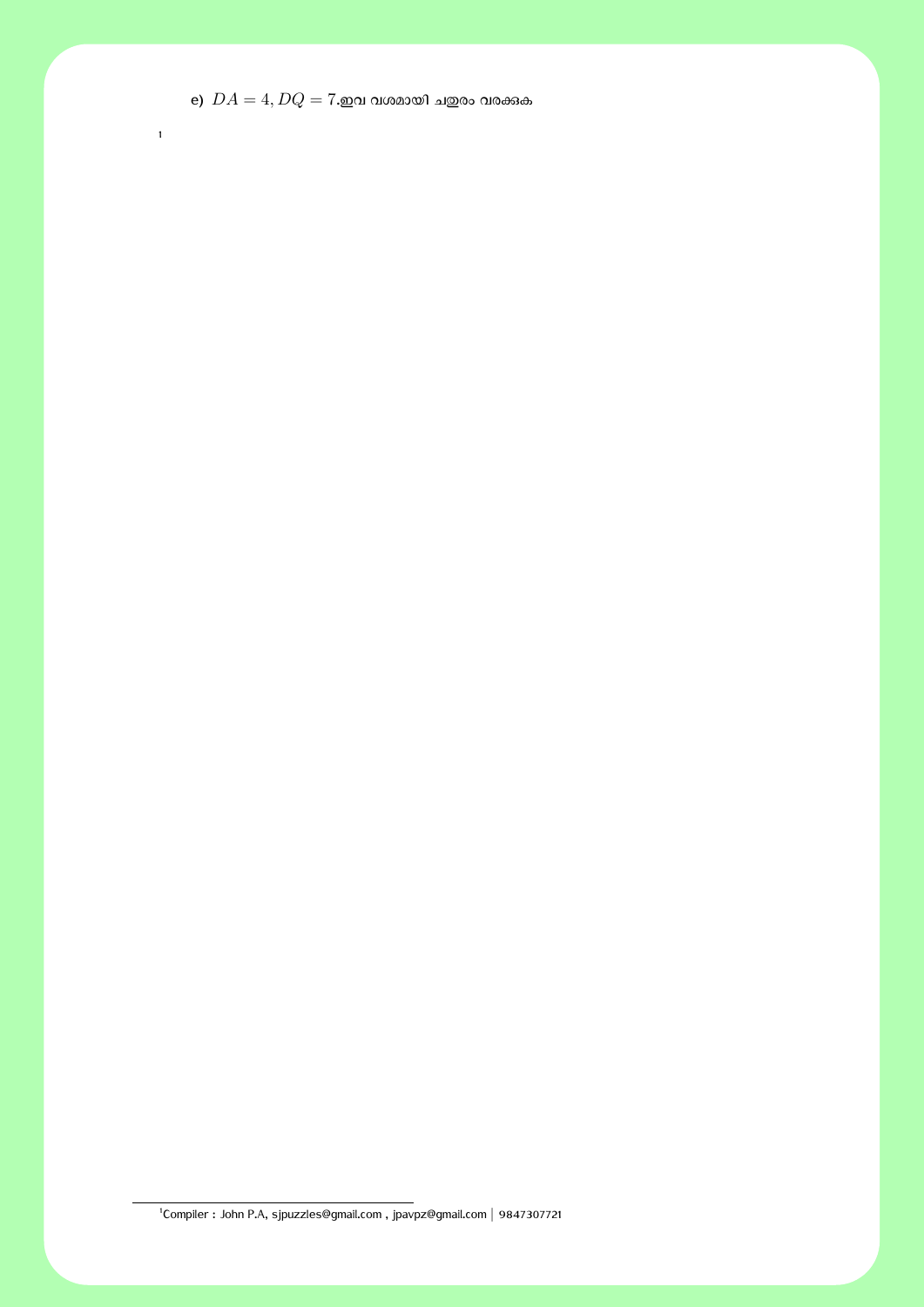# Revision 2022  $\frac{1}{1}$

### **Trigonometry : Special triangles**

**Paper 21**

**1) A bridge of length** 600 **meter is built across a river. It makes** 45*◦* **with the stream. The width of the river is**



- **2) Area and perimeter of a square are numerically equal. What is the length of its diagonal?**
	- **(a)** 10 **(b)**  $12\sqrt{2}$  **(c)**  $2\sqrt{2}$  **(d)**  $4\sqrt{2}$
- **3) One side of a rhombus is** 10**cm and one angle** 45*◦*



- **a) What is the distance between the parallel sides marked in the figure?**
- **b) What is the area of the rhombus?**
- **4) Sides of a parallelogram are** 12 **and** 10**. Angle between them is** 45*◦* **.**



- **a) What is the distance between the parallel sides marked in the figure ?**
- **b) What is the area of the parallelogram?**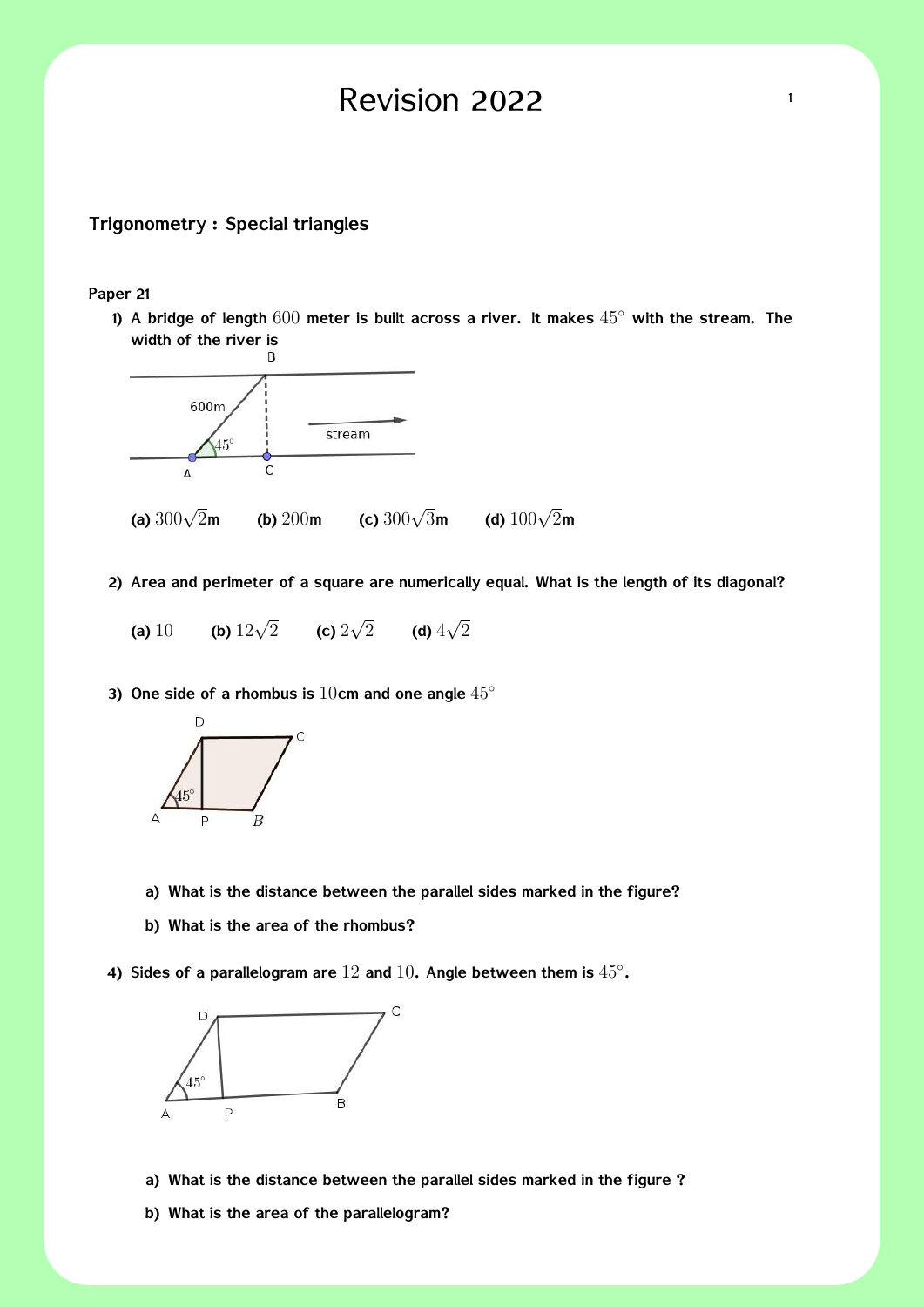



- **a) What is the length of** *P Q***?**
- **b) What is the length of its diagonal?**
- **6)** *ABCD* **is a parallelogram in which two sides are** 18**cm and** 12**cm. Angle between two sides is** 60*◦*



- **a) What is distance between the parallel sides?**
- **b) What is the area of the parallelogram?**

**7)**  $ABC$  is a right triangle in which  $\angle B = 90^\circ$ ,  $\angle C = 60^\circ$  and  $AB = 12$ cm



- **a) What is the length of the side** *BC***?**
- **b) What is the side** *AC***?**
- **c) Find the area of the square** *ACDE*

**8)** *ABC* **is an equilateral triangle of side** 12**cm in which** *AD* **is perpendicular to** *BC***.**

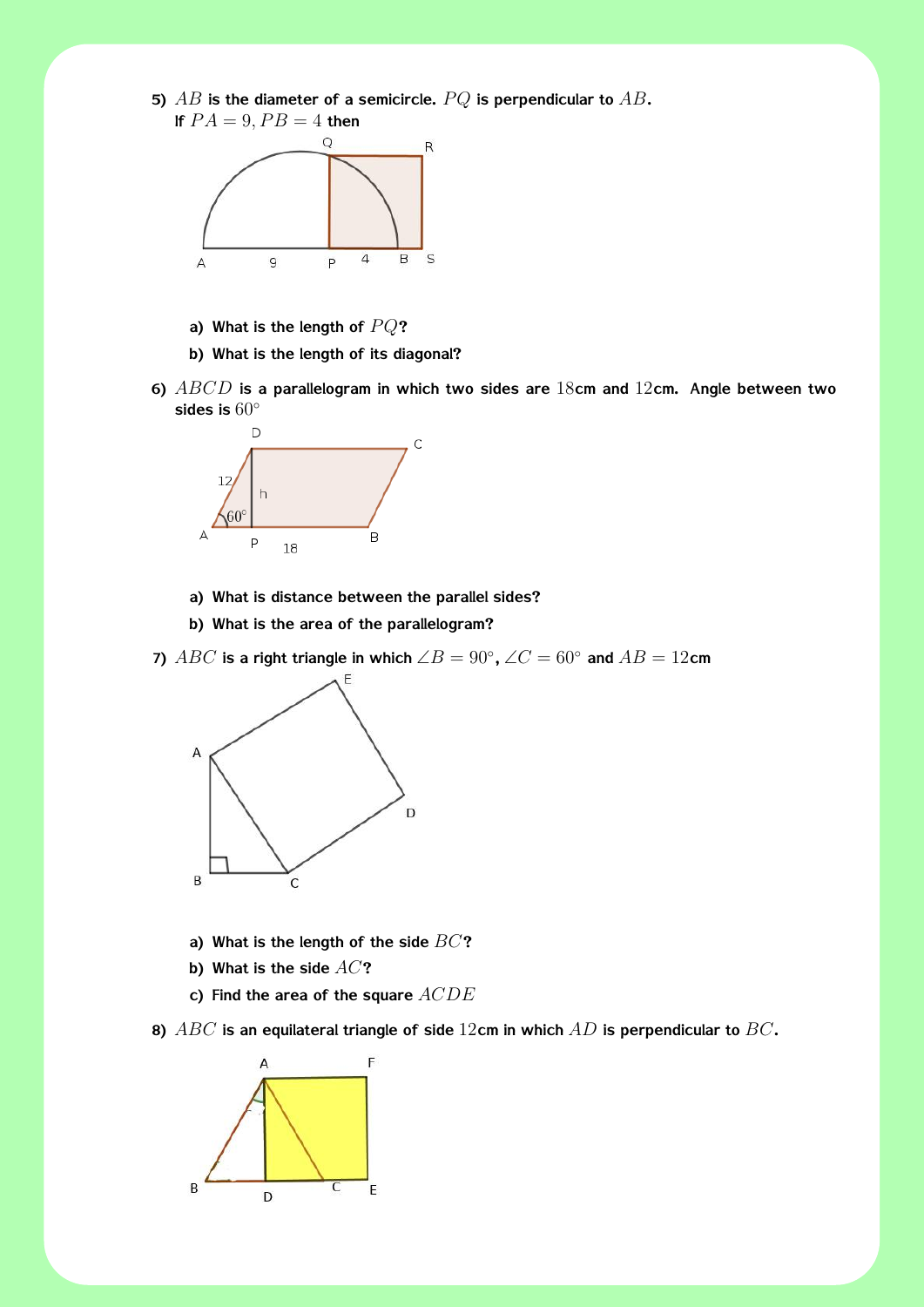- **a) What are the angles of** *△ADB***?** <sup>3</sup>
- **b) What are the sides of triangle** *ADB*
- **c) What is the area of the square** *ADEF***?**
- **9)**  $ABCD$  is a rhombus of side  $8cm$ ,  $\angle D = 150^\circ$



- **a) What is** ∠*A*
- **b) What is the altitude from** *D* **to** *AB***?**
- **c) Find the area of the rhombus ?**
- **10) Look at the sequence given below. It is the sequence of equilateral triangles of side**  $2, 4, 6 \cdots$



- **a) Write the sequence of the length of altitudes?**
- **b) Find the altitude of** 10 **th triangle**
- **c) Write the area of its tenth triangle?**
- **d) Write the algebraic form of the sequence of altitudes.**

## **Answers**

### **1)** <sup>300</sup>*<sup>√</sup>* 2

**2)**  $4\sqrt{2}$ 

- **3) a)**  $5\sqrt{2}$ **b)**  $10 \times 5\sqrt{2} = 50\sqrt{2}$
- **4) a)**  $5\sqrt{2}$ **b)**  $12 \times 5\sqrt{2} = 60\sqrt{2}$
- **5) a)**  $PA \times PB = PQ^2$  $PQ = 6$ **b)**  $6\sqrt{2}$
- **6) a)**  $6\sqrt{3}$ **b)**  $18 \times 6\sqrt{3} = 108\sqrt{3}$
- **7) a)** 6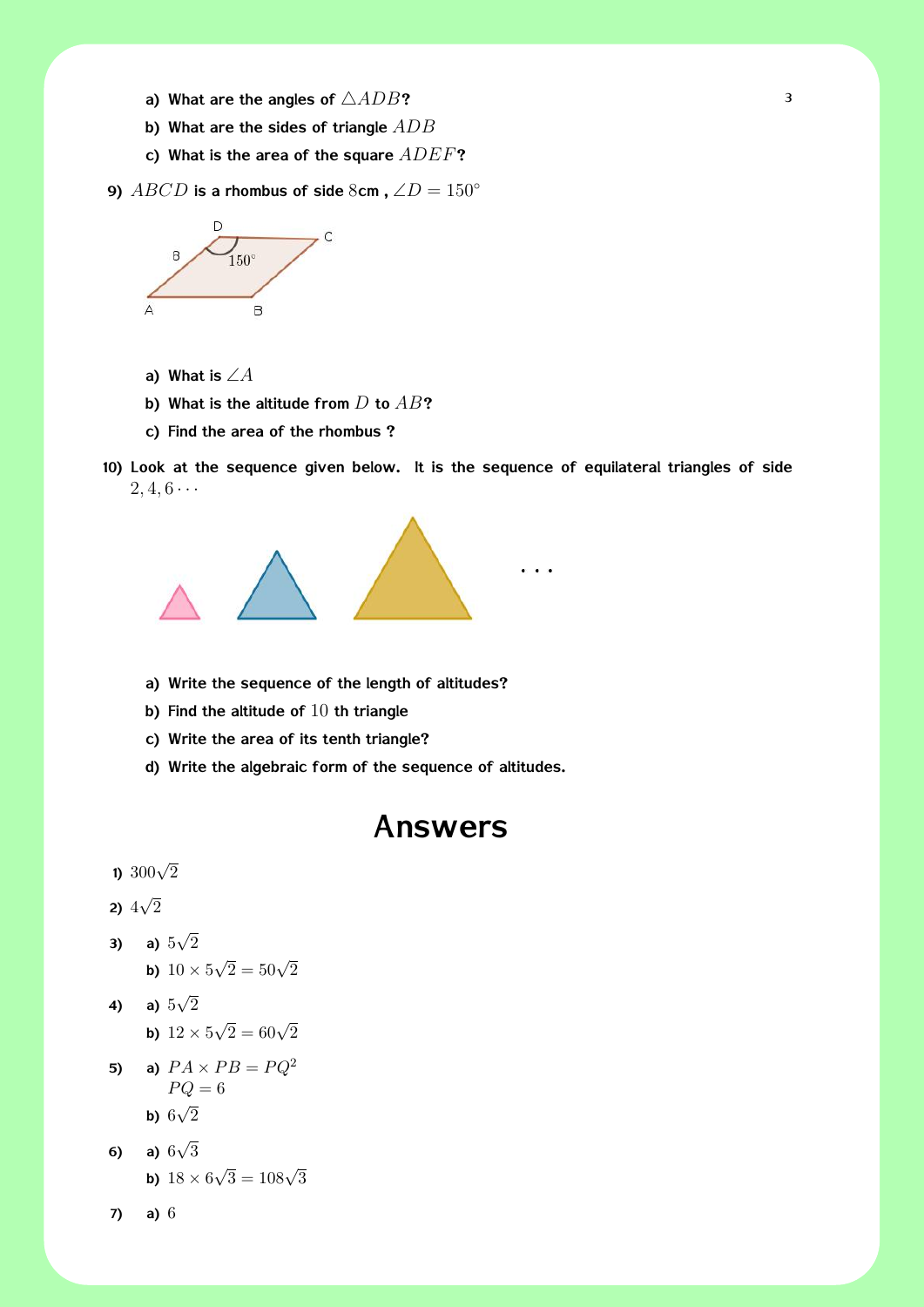\n- **b)** 
$$
6\sqrt{2}
$$
\n- **c)**  $(6\sqrt{2})^2 = 72$
\n- **8)**\n
	\n- **a)**  $\angle A = 30^\circ$ ,  $\angle B = 60^\circ$ ,  $\angle D = 90^\circ$
	\n- **b)**  $AB = 12$ ,  $BD = 6$ ,  $AD = 6\sqrt{3}$
	\n- **c)** Area =  $(6\sqrt{3})^2 = 36 \times 3 = 108$  sq-unit
	\n\n
\n- **9)**\n
	\n- **a)**  $180 - 150 = 30^\circ$
	\n- **b)** 4
	\n- **c)**  $32$
	\n\n
\n- **10)**\n
	\n- **a)**  $\sqrt{3}$ ,  $2\sqrt{3}$ ,  $3\sqrt{3}$ ...
	\n- **b)**  $10\sqrt{3}$
	\n- **c)**  $100\sqrt{3}$
	\n\n
\n

**d)**  $x_n = n\sqrt{3}$ 

1

1 Compiler : John P.A, sjpuzzles@gmail.com , jpavpz@gmail.com *|* 9847307721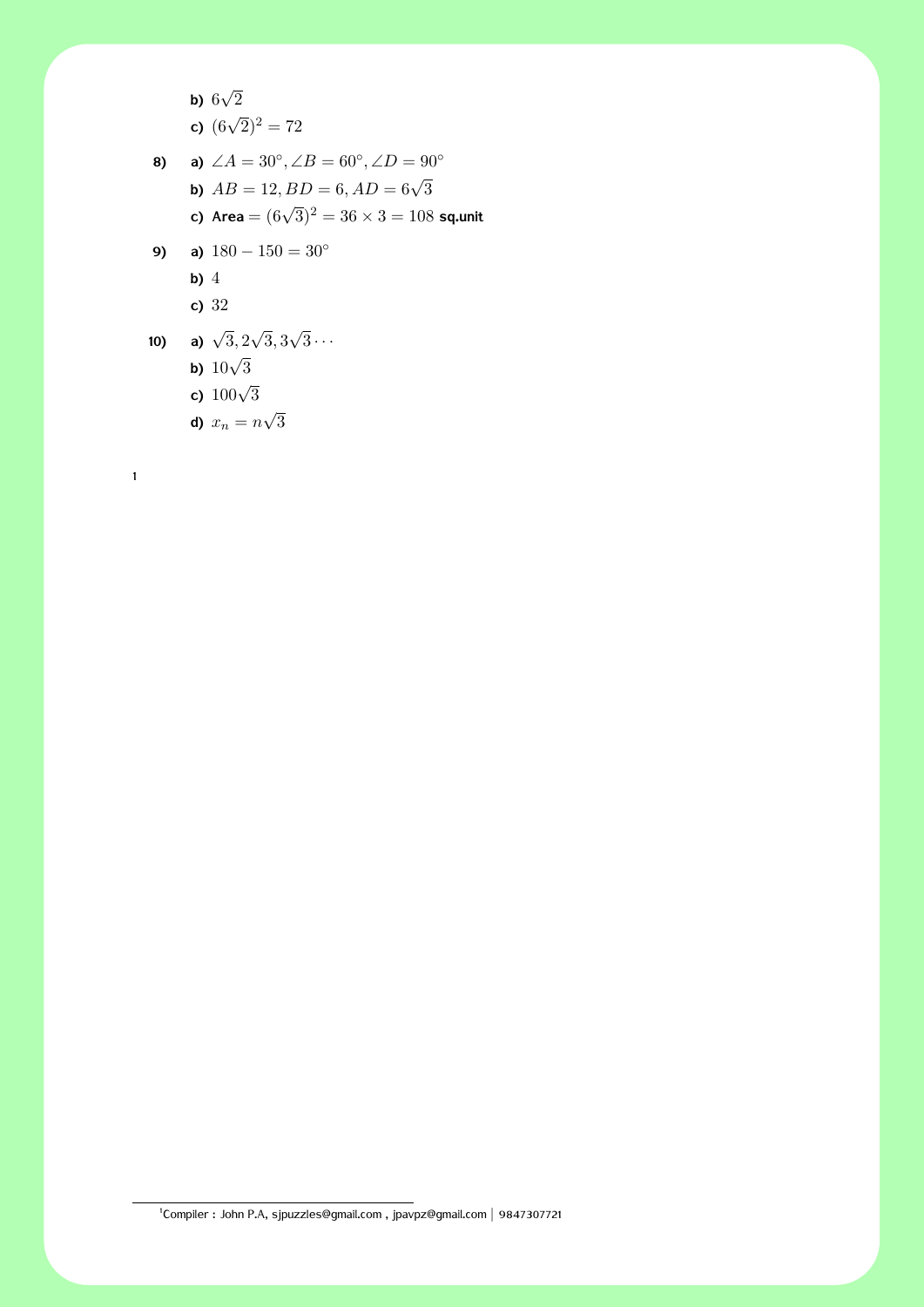# Revision 2022  $\frac{1}{1}$

### **Trigonometry : Special triangles**

#### **Paper 21**

**1)** 600**മീѕർ നീള̔Э പാലം ʧഴ്̳ ĩѓെക നിർ̢ിƟിരിįʔ. പാലം ʧഴ̬െട ദിശ̬മായി** 45*◦* **േകാൺ ര്രപികരിക്കന്നു. പുഴയുടെ വീതി എത്രയാണ് ?**<br>B



- 2) ഒരു സമചതുരത്തിന്റെ ചുറ്റളവും പരഷളവും ഒരേ സംഖ്യയാണ് . വികർണ്ണത്തിന്റെ നീളമെത്ര?
	- **(a)** 10 **(b)**  $12\sqrt{2}$  **(c)**  $2\sqrt{2}$  **(d)**  $4\sqrt{2}$
- $3)$  ഒരു സമ ${\bf g}$ ജസാമാന്തരീകത്തിന്റെ വശം  $10$ സെമീ , ഒരു കോൺ  $45^\circ$



- a) ചിത്രത്തിൽ അടയാളപ്പെട്ടത്തിയ സമാന്തരവശങ്ങൾ തമ്മിലുള്ള അകലമെത്ര?
- b) സമഭുജസാമാന്തരീകത്തിന്റെ പരഷളവ് കണക്കാക്കുക?
- $\boldsymbol{4}$ ) ഒരു സാമാന്തരീകത്തന്റെ രണ്ട് വശങ്ങൾ  $12$  ,  $10$ വീതമാണ് . അവയ്കിടയിലെ കോൺ  $45^\circ$ .



- a) സമാന്തരവശങ്ങൾ തമ്മിലുള്ള അകലമെത്ര?
- b) സാമാന്തരീകത്തിന്റെ പര**ഷളവ് കണക്കാക്കു**?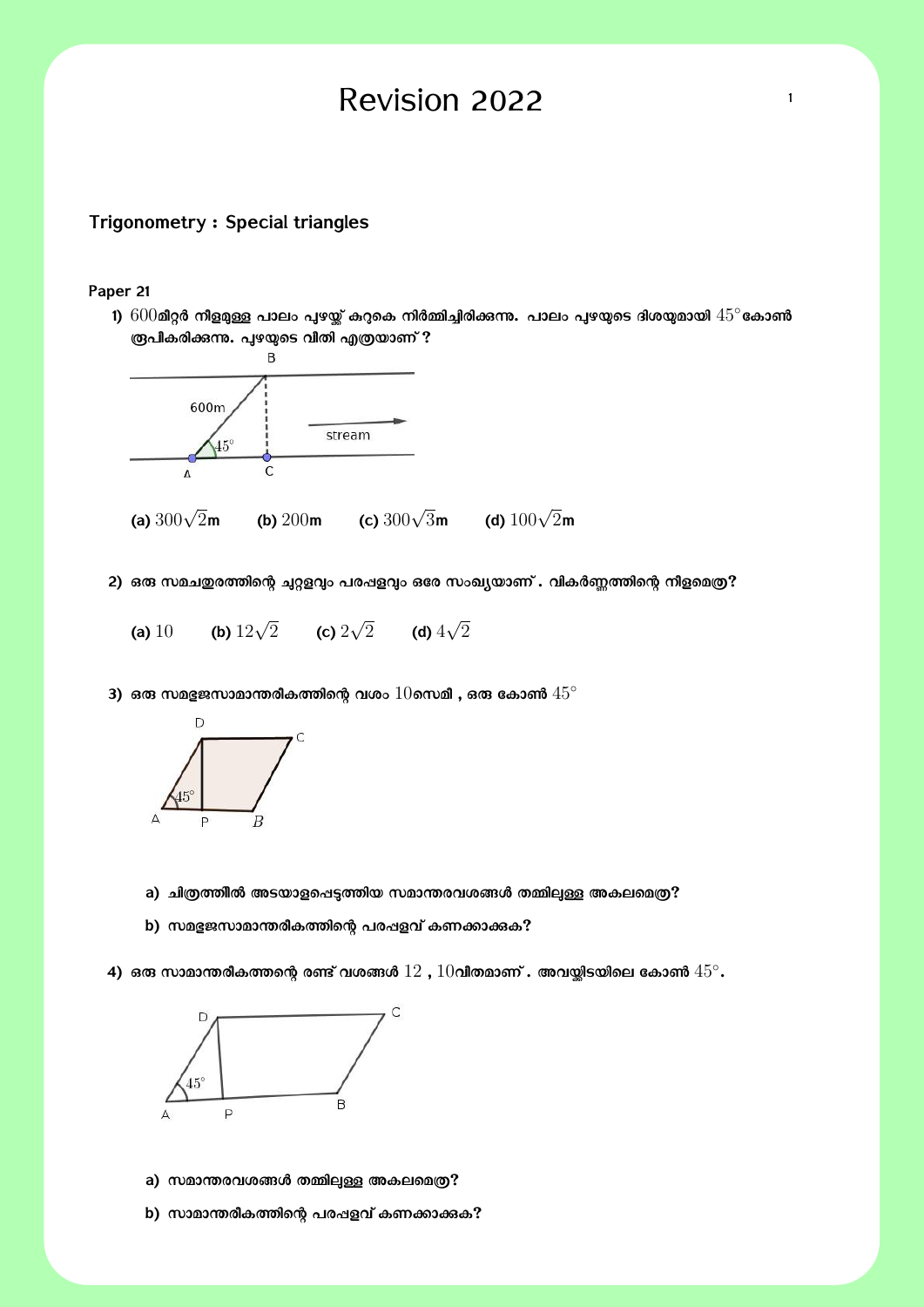



- **a)** *P Q***എȩ?**
- **b) വികർȊȔിെʤ നീളെമȩ?**
- $6)$   $ABCD$  എന്ന സാമാന്തരീകത്തിന്റെ രണ്ട് വശങ്ങൾ  $18$ സെ.മീ  $12$ സെമീ വീതമാണ് . വശങ്ങൾക്ക് **ഇടയിെല േകാൺ** 60*◦*



- a) സമാന്തരവശങ്ങൾ തമ്മിലുള്ള അകലമെത്ര?
- b) സാമാന്തരീകത്തിന്റെ പരഷളവ് കണക്കാക്കുക?
- $7$ )  $ABC$  എന്ന മട്ടത്രികോണത്തിൽ  $\angle B = 90^\circ$ ,  $\angle C = 60^\circ$  and  $AB = 12$ cm



- **a)** *BC***̬െട നീളെമȩ?**
- **b)** *AC***എȩ?**
- **c)** *ACDE***̬െട പരʶളവ് കണĮാįക**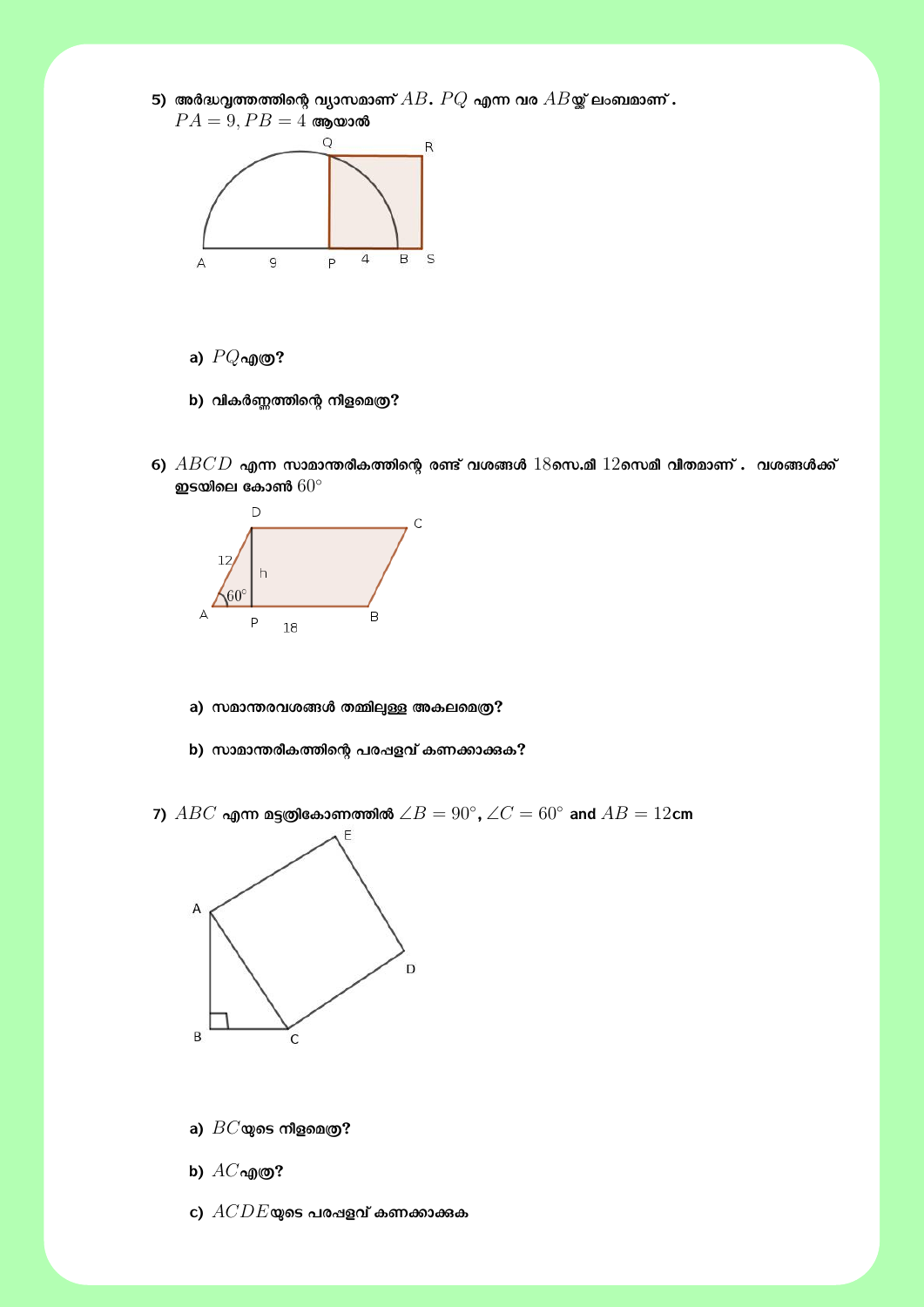$\bf{8})$  ത്രികോണം  $ABC$  എന്നത് $12$ സെമീ വശമുള സമഭുജത്രികോണമാണ് .  $AD$  എന്ന വര  $BC$ യ്ല് ലംബമാണ്



- **a)** *△ADB***̬െട േകാǶകൾ എаȐക?**
- $b)$  ത്രികോണം  $ADB$ യുടെ കോണകൾ എഴുതുക
- **c)** *ADEF***എʓ സമചȐരȔിെʤ പരʶളവ് കണĮാįക?**
- $\bullet$  9)  $ABCD$  എന്ന സമഭുജസാമാന്തരീകത്തിൽ വശം  $8$ സെ.മീ ,  $\angle D = 150^{\circ}$



- **a)** ∠*A***എȩ?**
- $\mathbf{b}$ )  $D$  യിൽ നിന്നും  $AB$ യിലേക്കുള്ള ഉന്നതി എത്ര $\mathbf{?}$
- **c) സമ̍ജസാമാɸരീകȔിെʤ പരʶവ് കണĮാįക ?**
- 10) താഴെ കൊടുത്തിരിക്കന്ന ശ്രേണി നോക്കക.  $2, 4, 6\cdots$  എന്നീ വശങ്ങളുള്ള സമഭുജത്രികോണങ്ങളുടെ **േΚണിയാണ്**



- a) ഉന്നതികളടെ ശ്രേണി എഴു**തുക**?
- b)  $10$ മത്തെ ത്രികോണത്തിന്റെ ഉന്നതി കണക്കാക്കുക
- **c) പȔാമെȔ ȩിേകാണȔിെʤ പരʶളവ് എȩ?**
- **d) ഇʓതികЫെട േΚണി̬െട ബീജഗണിതം എаȐക.**

### **Answers**

### **1)** <sup>300</sup>*<sup>√</sup>* 2

**2)**  $4\sqrt{2}$ 

3) a) 
$$
5\sqrt{2}
$$
  
b)  $10 \times 5\sqrt{2} = 50\sqrt{2}$